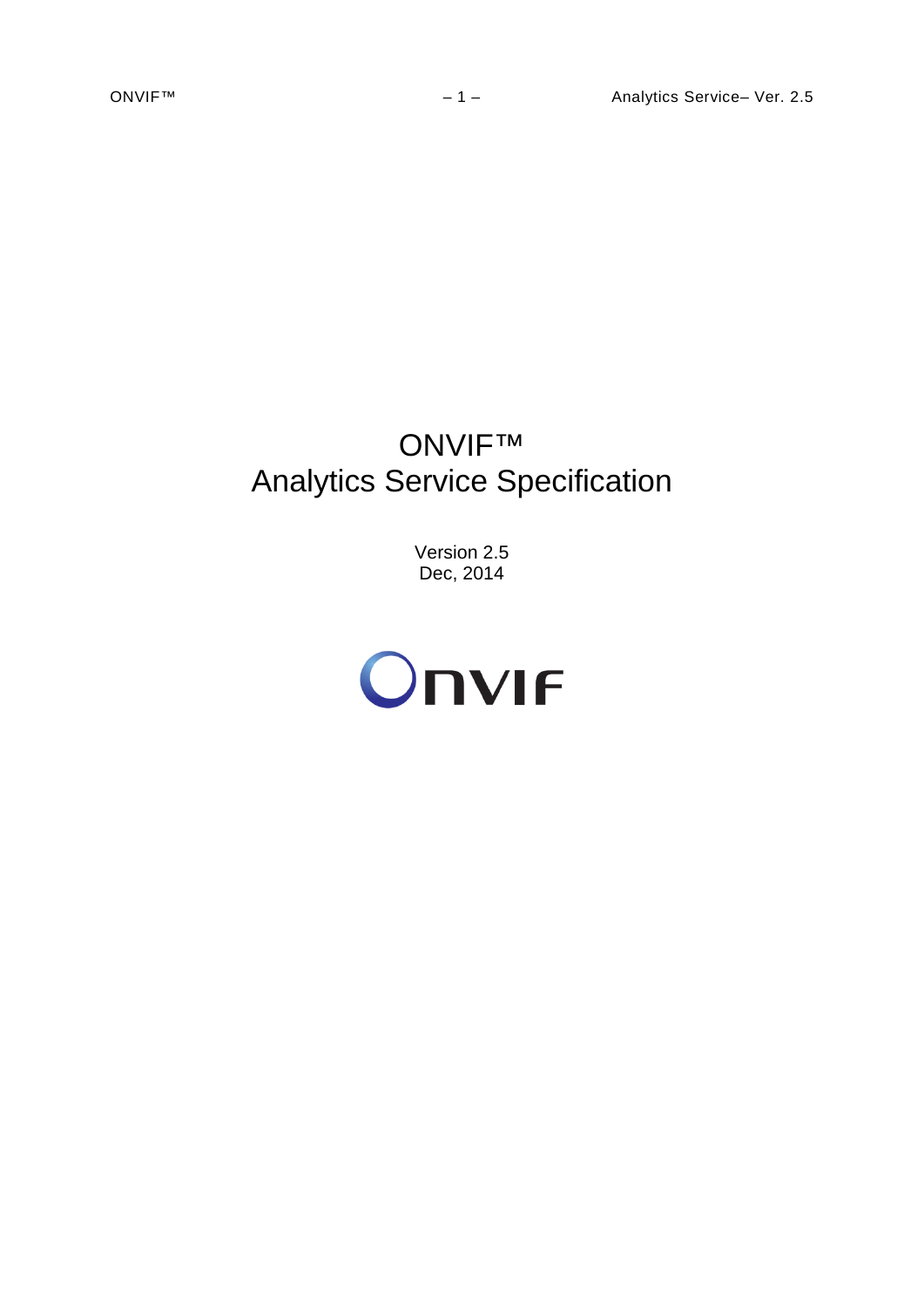2008-2014 by ONVIF: Open Network Video Interface Forum Inc.. All rights reserved.

Recipients of this document may copy, distribute, publish, or display this document so long as this copyright notice, license and disclaimer are retained with all copies of the document. No license is granted to modify this document.

THIS DOCUMENT IS PROVIDED "AS IS," AND THE CORPORATION AND ITS MEMBERS AND THEIR AFFILIATES, MAKE NO REPRESENTATIONS OR WARRANTIES, EXPRESS OR IMPLIED, INCLUDING BUT NOT LIMITED TO, WARRANTIES OF MERCHANTABILITY, FITNESS FOR A PARTICULAR PURPOSE, NON-INFRINGEMENT, OR TITLE; THAT THE CONTENTS OF THIS DOCUMENT ARE SUITABLE FOR ANY PURPOSE; OR THAT THE IMPLEMENTATION OF SUCH CONTENTS WILL NOT INFRINGE ANY PATENTS, COPYRIGHTS, TRADEMARKS OR OTHER RIGHTS.

IN NO EVENT WILL THE CORPORATION OR ITS MEMBERS OR THEIR AFFILIATES BE LIABLE FOR ANY DIRECT, INDIRECT, SPECIAL, INCIDENTAL, PUNITIVE OR CONSEQUENTIAL DAMAGES, ARISING OUT OF OR RELATING TO ANY USE OR DISTRIBUTION OF THIS DOCUMENT, WHETHER OR NOT (1) THE CORPORATION, MEMBERS OR THEIR AFFILIATES HAVE BEEN ADVISED OF THE POSSIBILITY OF SUCH DAMAGES, OR (2) SUCH DAMAGES WERE REASONABLY FORESEEABLE, AND ARISING OUT OF OR RELATING TO ANY USE OR DISTRIBUTION OF THIS DOCUMENT. THE FOREGOING DISCLAIMER AND LIMITATION ON LIABILITY DO NOT APPLY TO, INVALIDATE, OR LIMIT REPRESENTATIONS AND WARRANTIES MADE BY THE MEMBERS AND THEIR RESPECTIVE AFFILIATES TO THE CORPORATION AND OTHER MEMBERS IN CERTAIN WRITTEN POLICIES OF THE CORPORATION.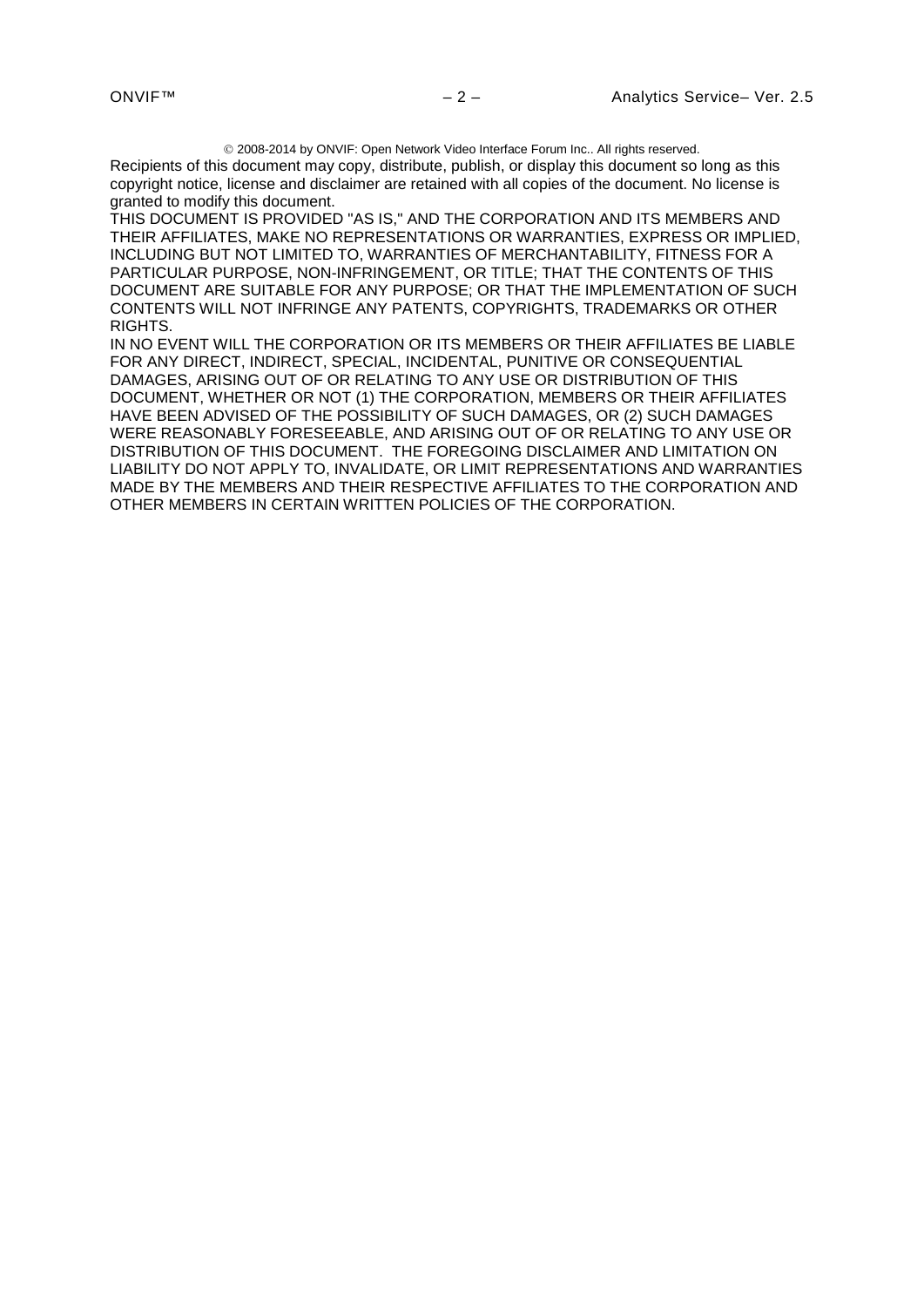# **CONTENTS**

| 1 | <b>Scope</b>                           |                                                     | 4  |  |  |
|---|----------------------------------------|-----------------------------------------------------|----|--|--|
| 2 | <b>Normative references</b><br>4       |                                                     |    |  |  |
| 3 | <b>Terms and Definitions</b>           |                                                     |    |  |  |
|   | 3.1                                    |                                                     |    |  |  |
|   | 3.2                                    |                                                     |    |  |  |
|   | 3.3                                    |                                                     |    |  |  |
| 4 | Overview                               |                                                     | 5  |  |  |
| 5 | <b>Service</b>                         |                                                     | 6  |  |  |
|   | 5.1<br>5.1.1<br>5.1.2<br>5.1.3<br>5.2  |                                                     |    |  |  |
|   | 5.2.1<br>5.2.2<br>5.2.3                |                                                     |    |  |  |
|   | 5.3<br>5.3.1<br>5.3.2<br>5.3.3         |                                                     |    |  |  |
|   | 5.4                                    |                                                     |    |  |  |
|   | 5.5<br>5.5.1                           |                                                     |    |  |  |
|   | 5.6                                    |                                                     |    |  |  |
|   |                                        | <b>Annex A. Specified Rules (informative)</b>       | 29 |  |  |
|   | A.1                                    |                                                     |    |  |  |
|   | A.2                                    |                                                     |    |  |  |
|   | A.3                                    |                                                     |    |  |  |
|   | A.4                                    |                                                     |    |  |  |
|   | A.5                                    |                                                     |    |  |  |
|   | A.6                                    |                                                     |    |  |  |
|   |                                        | <b>Annex B. Cell Motion Detection (informative)</b> | 35 |  |  |
|   | B.1                                    |                                                     |    |  |  |
|   | <b>B.2</b><br>B.2.1                    |                                                     |    |  |  |
|   | <b>Annex C. Revision History</b><br>40 |                                                     |    |  |  |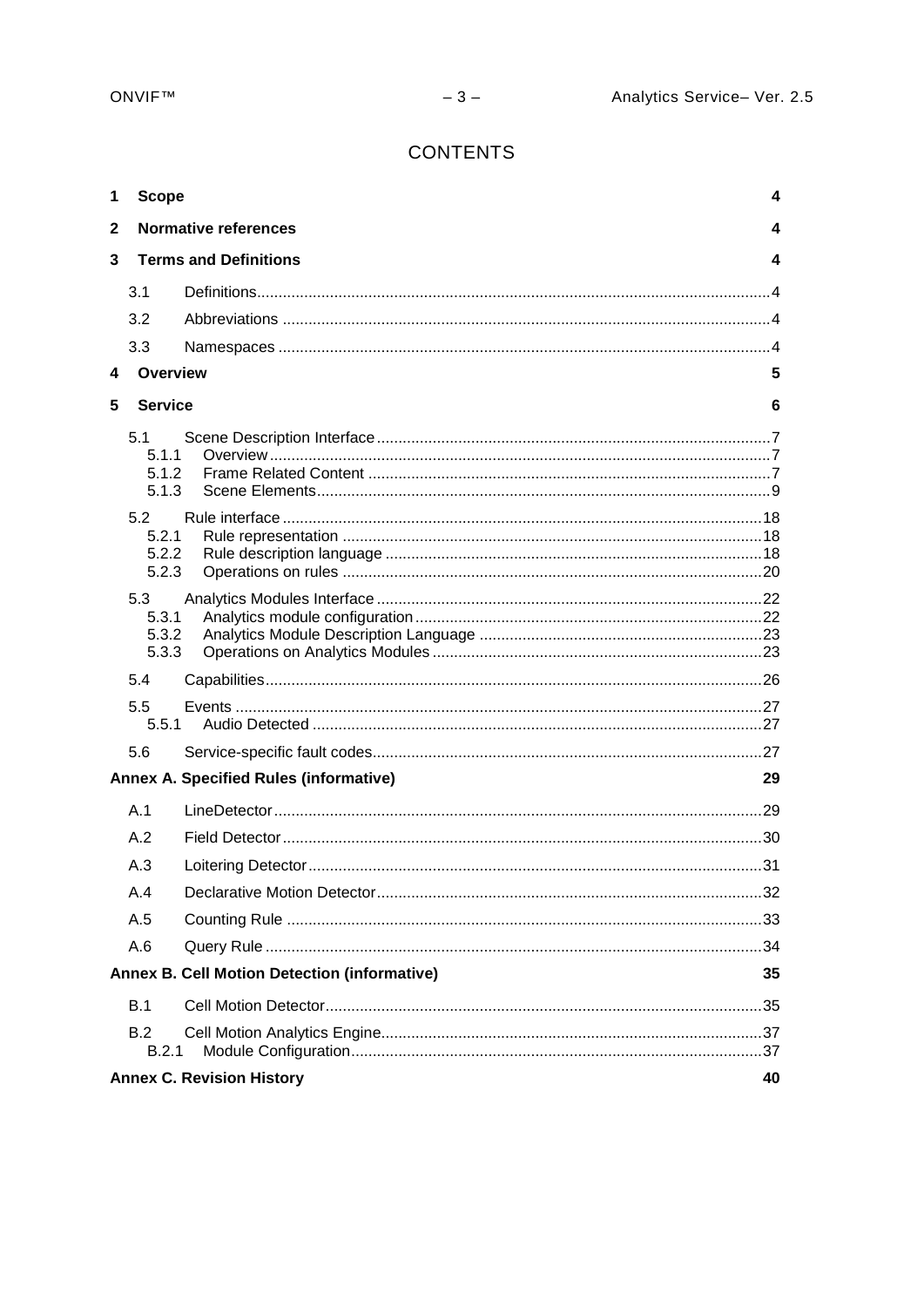#### <span id="page-3-0"></span>**1 Scope**

This document defines the web service interface for configuration and operation of video/audio analytics.

Web service usage is outside of the scope of this document. Please refer to the ONVIF core specification.

Since the scope of this service is extended to include audio data, the service is renamed from Video Analytics Service to Analytics Service.

#### <span id="page-3-1"></span>**2 Normative references**

ONVIF Core Specification

[<http://www.onvif.org/specs/core/ONVIF-Core-Specification-v220.pdf>](http://www.onvif.org/specs/core/ONVIF-Core-Specification-v211.pdf)

ONVIF Media Service Specification

[<http://www.onvif.org/specs/srv/media/ONVIF-Media-Service-Spec-v22.pdf>](http://www.onvif.org/specs/srv/media/ONVIF-Media-Service-Spec-v211.pdf)

ONVIF Streaming Specification

[<http://www.onvif.org/specs/stream/ONVIF-Streaming-Spec-v220.pdf>](http://www.onvif.org/specs/stream/ONVIF-Streaming-Spec-v211.pdf)

ISO 12369:2004. Graphic Technology -- Prepress digital data exchange -- Tag image file format for image technology (TIFF/IT). TIFF Revision 6.0

 $\langle$ http://www.iso.org/iso/iso\_catalogue/catalogue\_ics/catalogue\_detail\_ics.htm?csnumber=34342>

# <span id="page-3-2"></span>**3 Terms and Definitions**

#### <span id="page-3-3"></span>**3.1 Definitions**

| <b>Video Analytics</b> | Algorithms used to evaluate video data for meaning of content |
|------------------------|---------------------------------------------------------------|
| <b>Audio Analytics</b> | Algorithms used to evaluate audio data for meaning of content |

#### <span id="page-3-4"></span>**3.2 Abbreviations**

<span id="page-3-5"></span>PTZ Pan Tilt Zoom

#### **3.3 Namespaces**

Table 1 lists the prefix and namespaces used in this specification. Listed prefixes are not part of the standard and an implementation can use any prefix.

#### **Table 1: Namespaces used in this specification**

| <b>Prefix</b> | <b>Namespace URI</b>              | <b>Description</b>                             |
|---------------|-----------------------------------|------------------------------------------------|
| tt            | http://www.onvif.org/ver10/schema | XML schema descriptions in this specification. |
| Ter           | http://www.onvif.org/ver10/error  | The namespace for ONVIF defined faults.        |
| Tns1          | http://www.onvif.org/ver10/topics | The namespace for the ONVIF topic namespace    |

This specification references to the following namespaces (listed in Table 2) by specified prefix.

#### **Table 2: Referenced namespaces**

| <b>Prefix</b> | <b>Namespace URI</b>             | <b>Description</b>                        |
|---------------|----------------------------------|-------------------------------------------|
| XS            | http://www.w3.org/2001/XMLSchema | Instance namespace as defined by XS [XML- |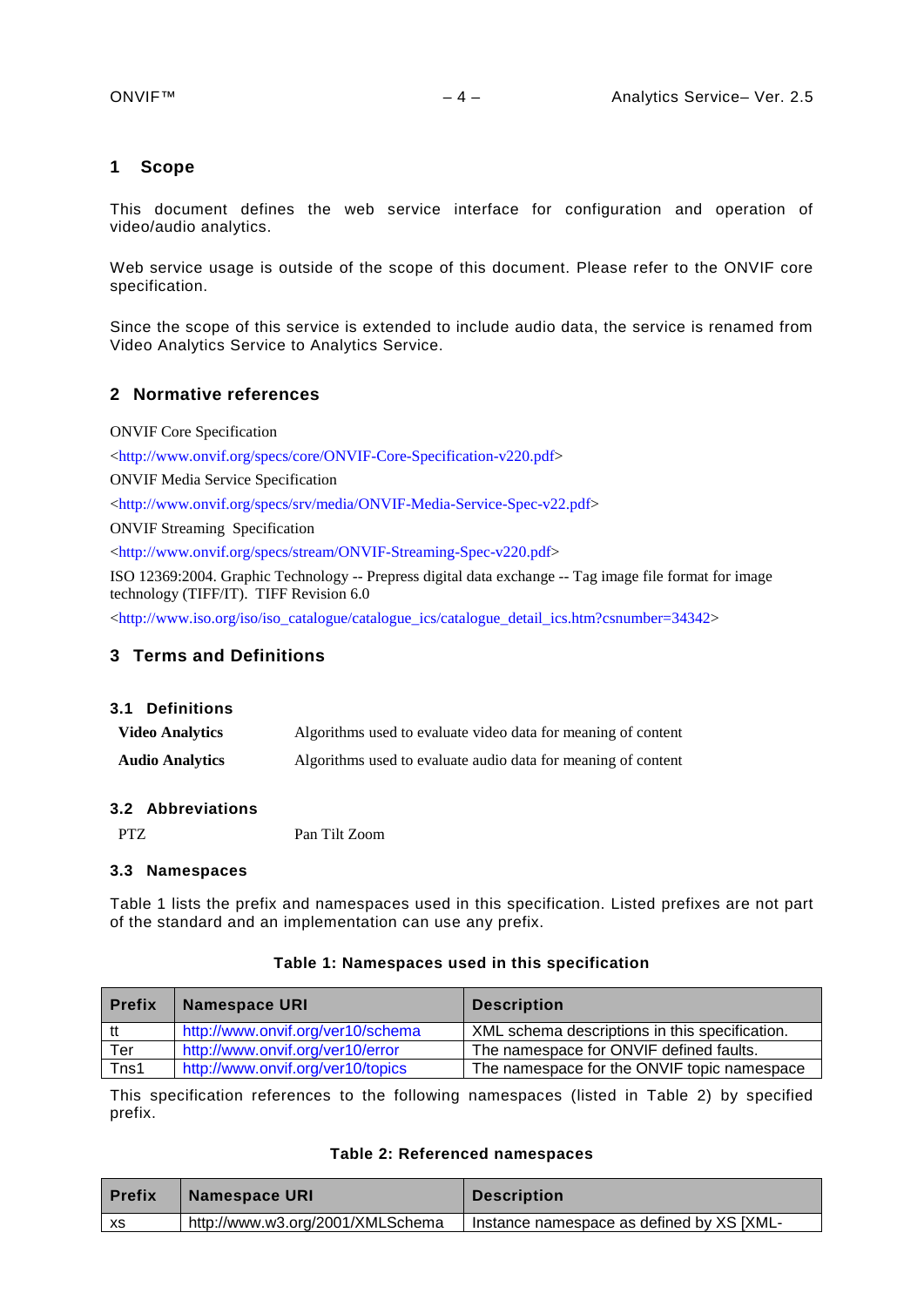|  | <b>TXML</b><br>. Part <sup>4</sup><br>~<br>Part<br>--Schema<br>ട്chema<br>and |
|--|-------------------------------------------------------------------------------|
|  |                                                                               |

# <span id="page-4-0"></span>**4 Overview**

Analytic applications are divided into image/audio analysis and application-specific parts. The interface between these two parts produces an abstraction that describes the scene based on the objects present. The application specific part performs a comparison of the scene descriptions and of the scene rules (such as virtual lines that are prohibited to cross, or polygons that define a protected area). Other rules may represent intra-object behaviour such as objects following other objects (to form a tailgating detection). Such rules can also be used to describe prohibited object motion, which may be used to establish a speed limit.

These two separate parts, referred to as the video/audio analytics engine and as the rule engine, together with the events and actions, form the analytics architecture according to this specification as illustrated in [Figure 1.](#page-4-1)

The analytics architecture consists of elements and interfaces. Each element provides a functionality corresponding to a semantically unique entity of the complete video/audio analytics solution. Interfaces are unidirectional and define an information entity with a unique content. Only the Interfaces are subject to this specification. Central to this architecture is the ability to distribute any elements or sets of adjacent elements to any device in the network.



**Figure 1: Analytics architecture**

<span id="page-4-1"></span>The following interfaces are defined in this standard:

• Analytics Configuration Interface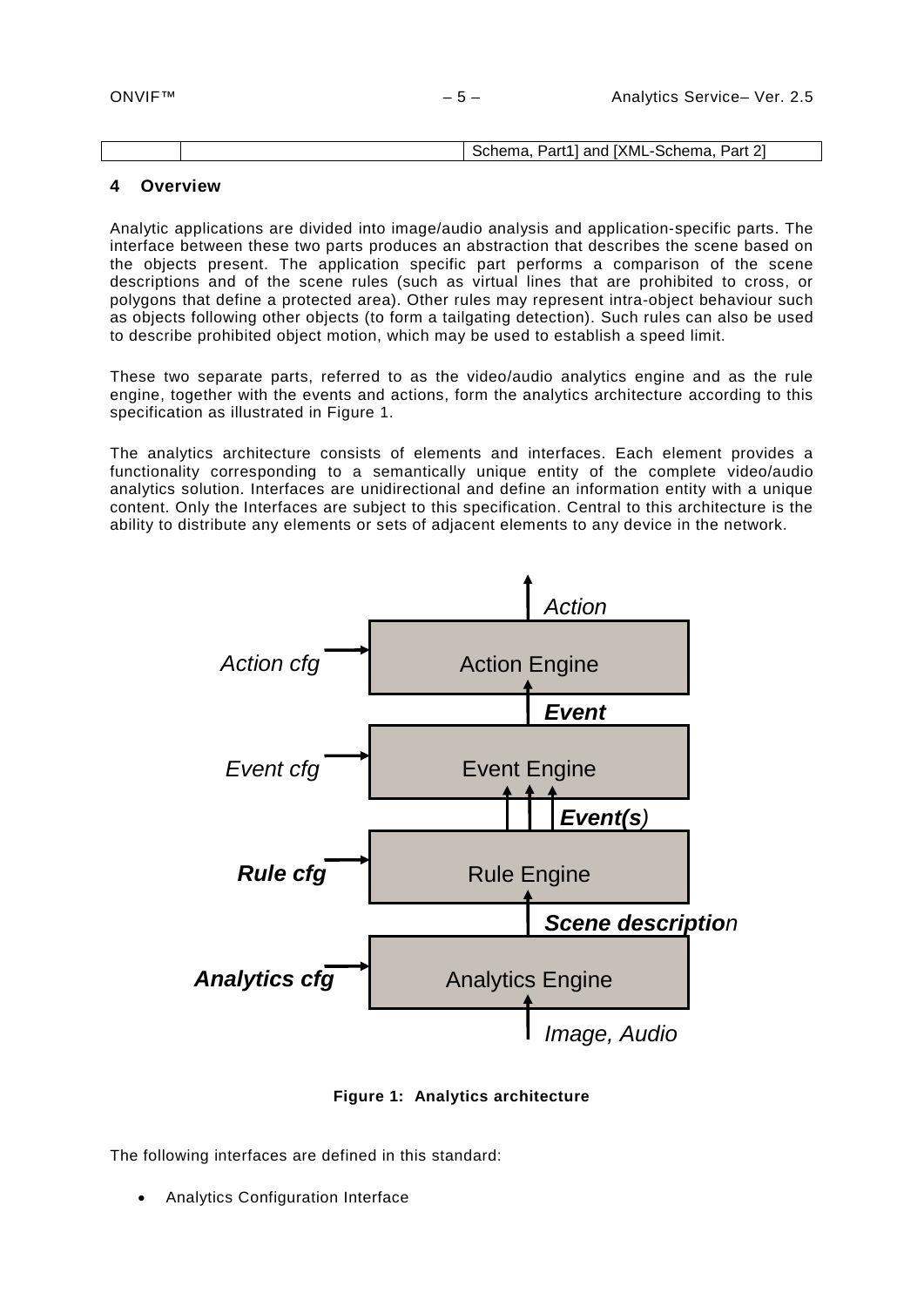- Scene Description
- Rule Configuration Interface

This specification defines a configuration framework for the analytics engine called ONVIF Analytics Service. This framework enables a client to contact a device implementing the ONVIF Analytics Service for supported analytics modules and their configurations. Configurations of such modules can be dynamically added, removed or modified by a client, allowing a client to run multiple Analytics Modules in parallel if supported by the device.

The output from the Analytics Engine is called a *Scene Description*. The Scene Description represents the abstraction of the scene in terms of metadata for the objects, either static or dynamic, that are part of the scene. This specification defines an XML-based Scene Description Interface including data types.

Rules describe how the scene description is interpreted and how to react on that information. The specification defines standard rule syntax and methods to communicate configuration of these rules from the application to the device.

A device supporting ONVIF Analytics Service shall implement the Scene Description Interface and allow events to be dispatched using the Event Service. If the device additionally supports a rule engine then it shall implement the Rules Analytics Modules Interface.

Event and action engine interfaces and configuration is out of scope of this specification. The event interface is handled through the Event Service as described in the ONVIF Core specification.

A video analytics configuration can be attached to a Media Profile if the ONVIF Media Service is present. In that case the video analytics configuration becomes connected to a specific video source.

For server based analytics the ONVIF Analytics Device Service provides for the necessary configuration commands to bundle single analytic algorithm configurations represented as VideoAnalyticsConfiguration to engines or application like processing chains (e.g. all algorithms and rules necessary to build a "lost baggage detector").

WSDL for the analytics service is part of the framework and provided in the Analytics WSDL file [http://www.onvif.org/ver20/analytics/wsdl/analytics.wsdl.](http://www.onvif.org/ver20/analytics/wsdl/analytics.wsdl)

# <span id="page-5-0"></span>**5 Service**

This section covers the following main areas of this architecture:

- Analytics Module interface
- Scene description
- Rules interface

The analytics service allows fine-grained configuration of individual rules and individual analytics modules (see [5.1.3.4](#page-13-0) and [5.3\)](#page-21-0). [5.1](#page-6-0) introduces the XML-based scene description, which can be streamed as metadata to clients via RTP as defined in the ONVIF Streaming Specification.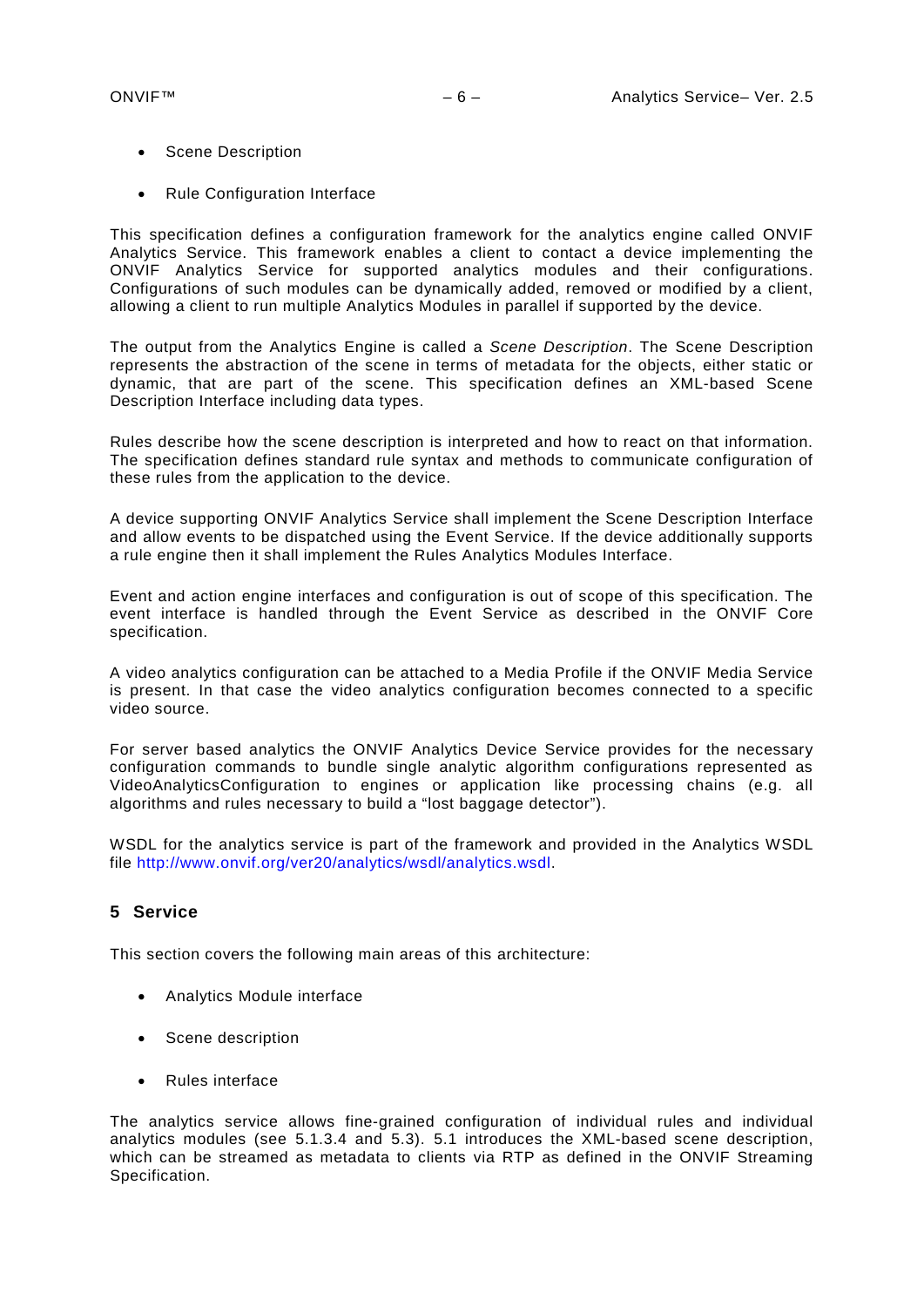#### <span id="page-6-0"></span>**5.1 Scene Description Interface**

#### <span id="page-6-1"></span>**5.1.1 Overview**

This specification defines the XML schema that shall be used to encode Scene Descriptions by a device. The scope of the Scene Description covers basic Scene Elements which can be displayed in a video overlay to the end-user as well as a framework for vendor-specific extensions. Annex A shows additional Scene Elements that may be used for processing vendor-specific rules.

#### <span id="page-6-2"></span>**5.1.2 Frame Related Content**

The input of the Analytics Engine is images from a video source. The extracted scene elements are associated with the image from which they were extracted. An extracted scene is distinguished from the general description of the video source processed by the Analytics Engine (information such as video input line, video resolution, frame cropping, frame rate etc.), the temporal frame association within the input stream, and the spatial positioning of elements within a frame.

The temporal and spatial relation of scene elements with respect to the selected video source is discussed in sections [5.1.2.1](#page-6-3) and [5.1.2.2.](#page-7-0) The appearance and behaviour of tracked objects is discussed in section [5.1.3.1.](#page-9-0) Interactions between objects like splits and merges are described in section [5.1.3.2.](#page-11-0)

A PTZ device can put information about the Pan, Tilt and Zoom at the beginning of a frame, allowing a client to estimate the 3D coordinates of scene elements. Next, the image coordinate system can be adapted with an optional transformation node which is described in the next subsection. Finally, multiple object descriptions can be placed and their association can be specified within an ObjectTree node. Below, the definitions are included for convenience[1](#page-6-4):

```
<xs:complexType name="Frame">
   <xs:sequence>
     <xs:element name="PTZStatus" type="tt:PTZStatus"
         minOccurs="0"/>
     <xs:element name="Transformation" type="tt:Transformation"
         minOccurs="0"/>
     <xs:element name="Object" type="tt:Object" minOccurs="0"
          maxOccurs="unbounded"/>
     <xs:element name="ObjectTree" type="tt:ObjectTree" minOccurs="0"/>
     ...
   </xs:sequence>
   <xs:attribute name="UtcTime" type="xs:dateTime" use="required"/>
 ...
</xs:complexType>
```
<xs:element name="Frame" type="tt:Frame">

Subsection [5.1.2.1](#page-6-3) describes how frames processed by the video analytics algorithm are referenced within the video analytics stream.

#### <span id="page-6-3"></span>**5.1.2.1 Temporal Relation**

-

Since multiple scene elements can be extracted from the same image, scene elements are listed below a frame node which establishes the link to a specific image from the video input. The frame node contains a mandatory UtcTime attribute. This UtcTime timestamp shall enable

<span id="page-6-4"></span><sup>1</sup> Please note that the schema is included here for *information only.* [ONVIF Schema] contains the normative schema definition.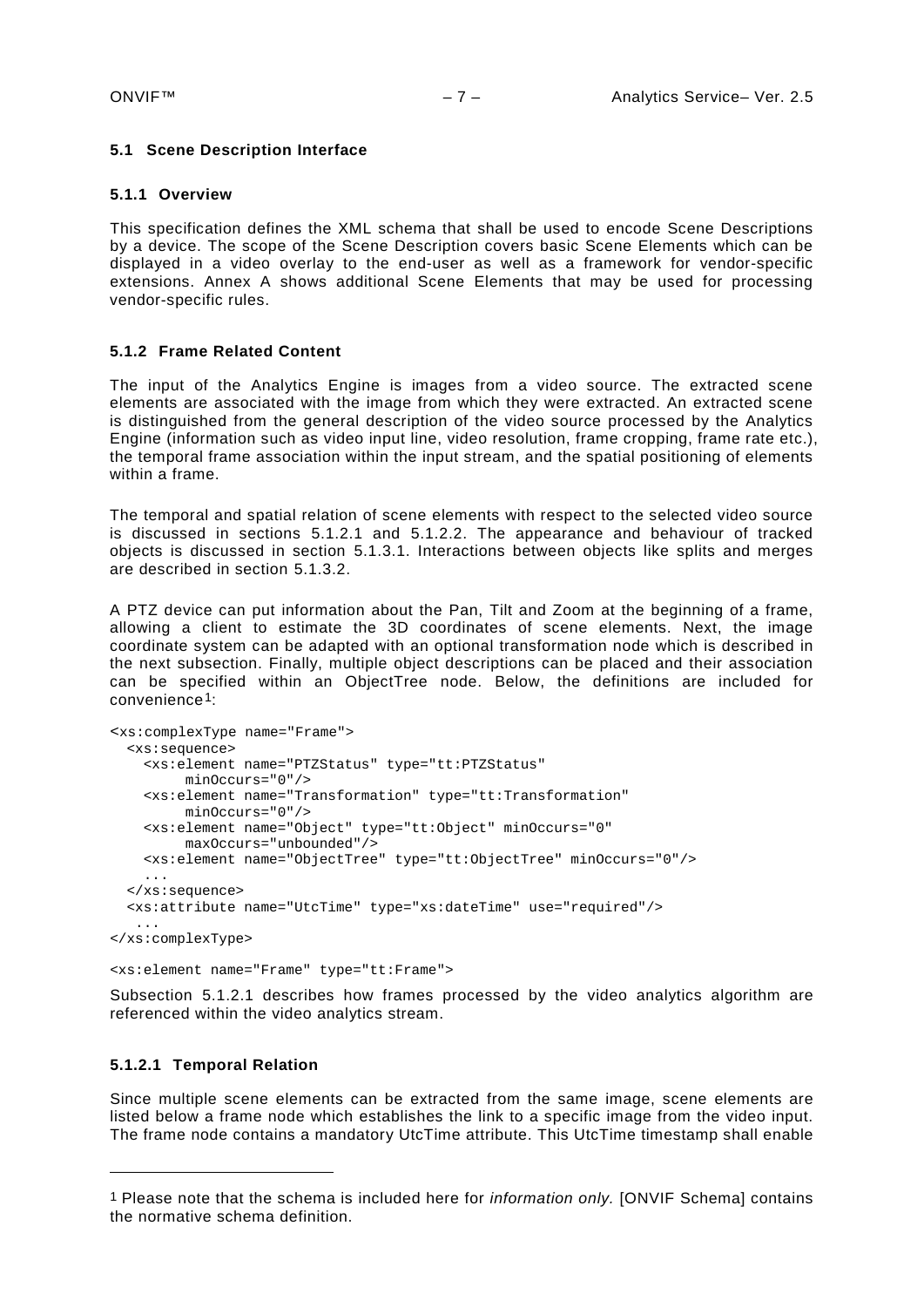a client to map the frame node exactly to one video frame. For example, the RTP timestamp of the corresponding encoded video frame shall result in the same UTC timestamp after conversion. The synchronization between video and metadata streams is further described in the ONVIF Streaming Specification.

Example:

-

<tt:Frame **UtcTime=**"2008-10-10T12:24:57.321"> ... </tt:Frame> ... <tt:Frame **UtcTime=**"2008-10-10T12:24:57.521"> ...  $\langle$ tt:Frame>

#### <span id="page-7-0"></span>**5.1.2.2 Spatial Relation**

Most scene elements refer to some part in an image from which information has been extracted. For instance, when tracking objects over time, their position within each frame shall be specified. These positions shall relate to a Coordinate System. The default coordinate system is shown in [Figure 2.](#page-7-1)

|          | y | (0,1)    |       |
|----------|---|----------|-------|
|          |   |          | X     |
| $(-1,0)$ |   | (0,0)    | (1,0) |
|          |   | $(0,-1)$ |       |

#### **Figure 2: Default frame coordinate system**

<span id="page-7-1"></span>This specification allows modification of the coordinate system for individual nodes of the XML tree. As a result, each frame node starts with the default coordinate system. Each child node inherits the most recent coordinate system of its parent. A transformation node modifies the most recent coordinate system of its parent. Coordinate specifications are always related to the most recent coordinate system of the parent node.

The specification defines transformation nodes for scaling and translation. The Scene Description contains placeholders where these transformation nodes are placed[2.](#page-7-2)

```
<xs:complexType name="Transformation">
  <xs:sequence>
     <xs:element name="Translate" type="Vector" minOccurs="0"/>
     <xs:element name="Scale" type="Vector" minOccurs="0"/>
     ...
   </xs:sequence>
</xs:complexType>
```
<span id="page-7-2"></span><sup>2</sup> Please note that the schema is included here for *information only.* [ONVIF Schema] contains the normative schema definition.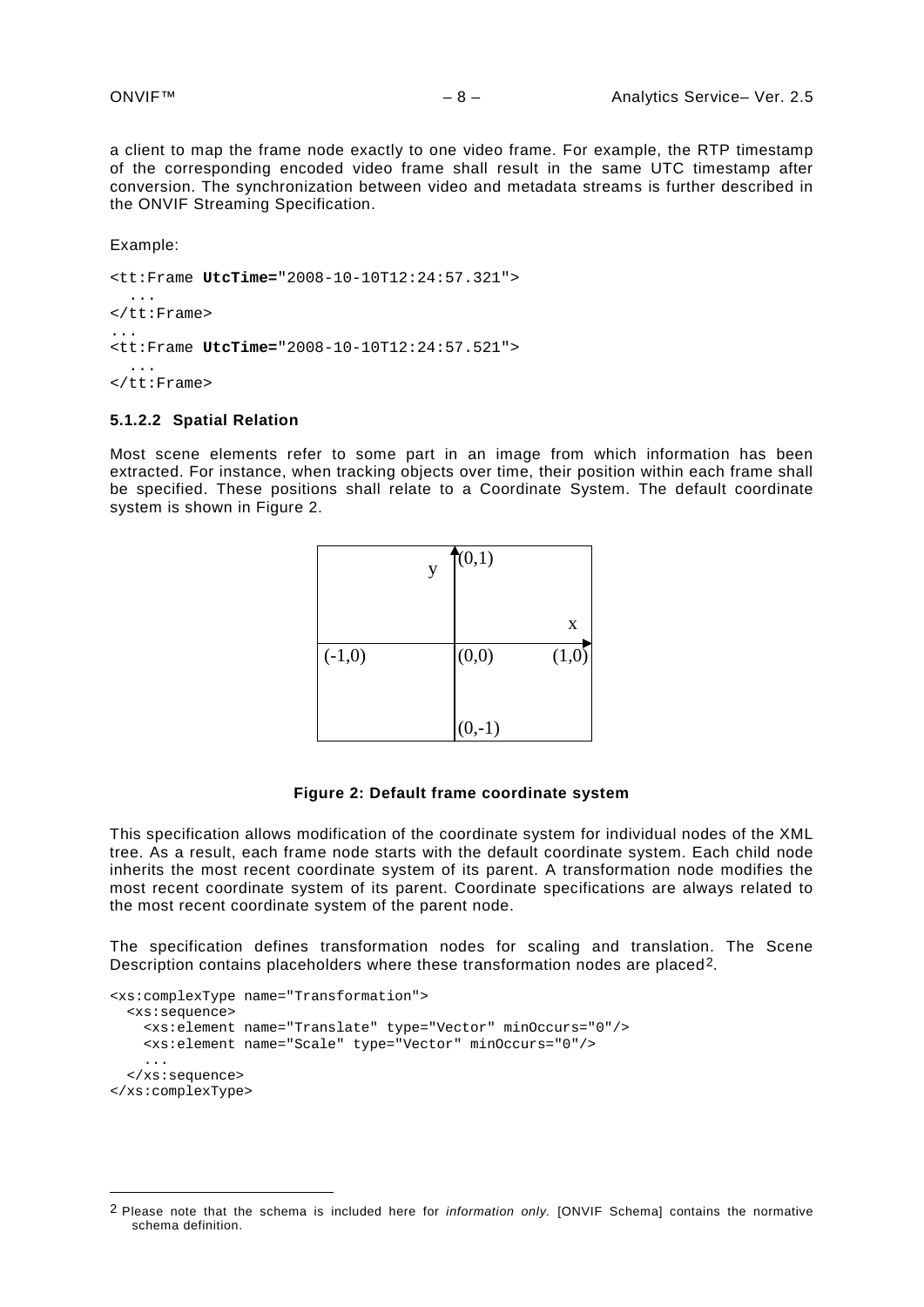It follows a mathematical description of coordinate systems and transformations. A coordinate system consists of a translational vector  $t = \begin{bmatrix} t_x \\ t_y \end{bmatrix}$ J  $\setminus$  $\overline{\phantom{a}}$  $\overline{\mathcal{L}}$  $=\bigg($ *y x t t*  $t = \begin{bmatrix} t_x \\ t_y \end{bmatrix}$  and scaling  $s = \begin{bmatrix} s_x \\ s_y \end{bmatrix}$  $\bigg)$  $\setminus$  $\overline{\phantom{a}}$  $\overline{\mathcal{L}}$  $=\bigg($ *y x s s*  $s = \begin{bmatrix} s_x \\ s_y \end{bmatrix}$ . A point  $p = \begin{bmatrix} P_x \\ P_y \end{bmatrix}$  $\bigg)$  $\setminus$  $\overline{\phantom{a}}$  $\overline{\mathcal{L}}$  $=\bigg($ *y x p p p* given with respect to this coordinate system is transformed into the corresponding point  $\overline{\phantom{a}}$ J  $\setminus$  $\overline{\phantom{a}}$  $\setminus$  $=\bigg($ *y x q q*  $q = \begin{pmatrix} q_x \\ q_y \end{pmatrix}$  of the default coordinate system by the following formula:  $\begin{pmatrix} q_x \\ q_y \end{pmatrix} = \begin{pmatrix} P_x & P_x & P_x + P_x \\ P_y & P_y & P_y \end{pmatrix}$  $\bigg)$  $\setminus$  $\overline{\phantom{a}}$  $\overline{\mathcal{L}}$ ſ  $= \begin{pmatrix} p_x \cdot s_x + p_y \cdot s_y + p_z \end{pmatrix}$  $\bigg)$  $\setminus$  $\overline{\phantom{a}}$  $\overline{\mathcal{L}}$ ſ *y y y*  $\int x^{-1} dx + \iota_x$ *y x*  $p_v \cdot s_v + t$  $p_x \cdot s_x + t$ *q*  $\left\{ q_{x}\right\} =\left( P_{x}\cdot S_{x}+t_{x}\right)$ . Similarly, a vector **v** given with respect to the coordinate system is transformed into the corresponding vector **w** of the default coordinate system by:  $\begin{bmatrix} x \\ y \end{bmatrix} = \begin{bmatrix} x & y \\ y & z \end{bmatrix}$ J  $\setminus$  $\overline{\phantom{a}}$  $\setminus$ ſ  $\bigg) = \begin{pmatrix} v_x \\ v_y \end{pmatrix}$  $\bigg)$  $\setminus$  $\overline{\phantom{a}}$  $\setminus$ ſ *y y x x y x*  $v_y \cdot s$  $v_x \cdot s$ *w*  $w_x$  =  $\begin{pmatrix} v_x \cdot s_x \end{pmatrix}$ .

A transformation node has an optional scaling vector  $u = \begin{bmatrix} u & v \ u & v \end{bmatrix}$  $\big)$  $\setminus$  $\overline{\phantom{a}}$  $\setminus$  $=\bigg($ *y x u u*  $\mu = \vert u \vert$  and an optional translational vector  $v = \begin{pmatrix} v_x \\ v_y \end{pmatrix}$ J  $\setminus$  $\overline{\phantom{a}}$  $\setminus$  $=\bigg($ *y x v v*  $v = \begin{pmatrix} v \\ v \end{pmatrix}$ . If the scaling is not specified, its default value  $u = \begin{pmatrix} 1 \\ 1 \end{pmatrix}$  $\bigg)$  $\setminus$  $\overline{\phantom{a}}$  $=\begin{pmatrix} 1 \\ 1 \end{pmatrix}$  $u = \begin{bmatrix} 1 \\ 1 \end{bmatrix}$  is assumed. Similarly, the default value for the translation is  $v = \begin{bmatrix} 0 \\ 0 \end{bmatrix}$ J  $\setminus$  $\overline{\phantom{a}}$  $=\begin{pmatrix} 0 \\ 0 \end{pmatrix}$  $v = \begin{bmatrix} 0 \\ 0 \end{bmatrix}$ . The transformation node modifies the top-most

coordinate system in the following way:

$$
\begin{pmatrix} t_x \\ t_y \end{pmatrix} = \begin{pmatrix} v_x \cdot s_x + t_x \\ v_y \cdot s_y + t_y \end{pmatrix}, \begin{pmatrix} s_x \\ s_y \end{pmatrix} = \begin{pmatrix} u_x \cdot s_x \\ u_y \cdot s_y \end{pmatrix}, \text{ where } \begin{pmatrix} t_x \\ t_y \end{pmatrix} \text{ and } \begin{pmatrix} s_x \\ s_y \end{pmatrix} \text{ replace the top-most Coordinate System.}
$$

For example, the coordinates of the scene description are given in a frame coordinate system, where the lower-left corner has coordinates (0,0) and the upper-right corner coordinates (320,240). The Frame Node resembles the following code where the scaling is set to the doubled reciprocal of the frame width and the frame height:

```
<tt:Frame UtcTime="2008-10-10T12:24:57.321">
   <tt:Transformation>
     <tt:Translate x="-1.0" y="-1.0"/>
     <tt:Scale x="0.00625" y="0.00834"/>
   </tt:Transformation>
 ...
</tt:Frame>
```
#### <span id="page-8-0"></span>**5.1.3 Scene Elements**

This section focuses on scene elements generated by object tracking algorithms and defines object handling and object shapes for them.

Frames where no objects have been detected can be skipped within the Scene Description to save bandwidth, as long as the last frame in the Scene Description is empty as well. It is recommended that the device regularly sends the Scene Description even if it is empty, in order to indicate that the analytics engine is operational. The device shall send a Scene Description if a SynchronizationPoint is requested for the corresponding stream.

When the receiver of a Scene Description receives an empty frame, the receiver should assume that all subsequent frames are empty as well until the next non-empty frame is received. When the last received frame is non-empty, the receiver should assume that a description of the next processed frame will be transmitted.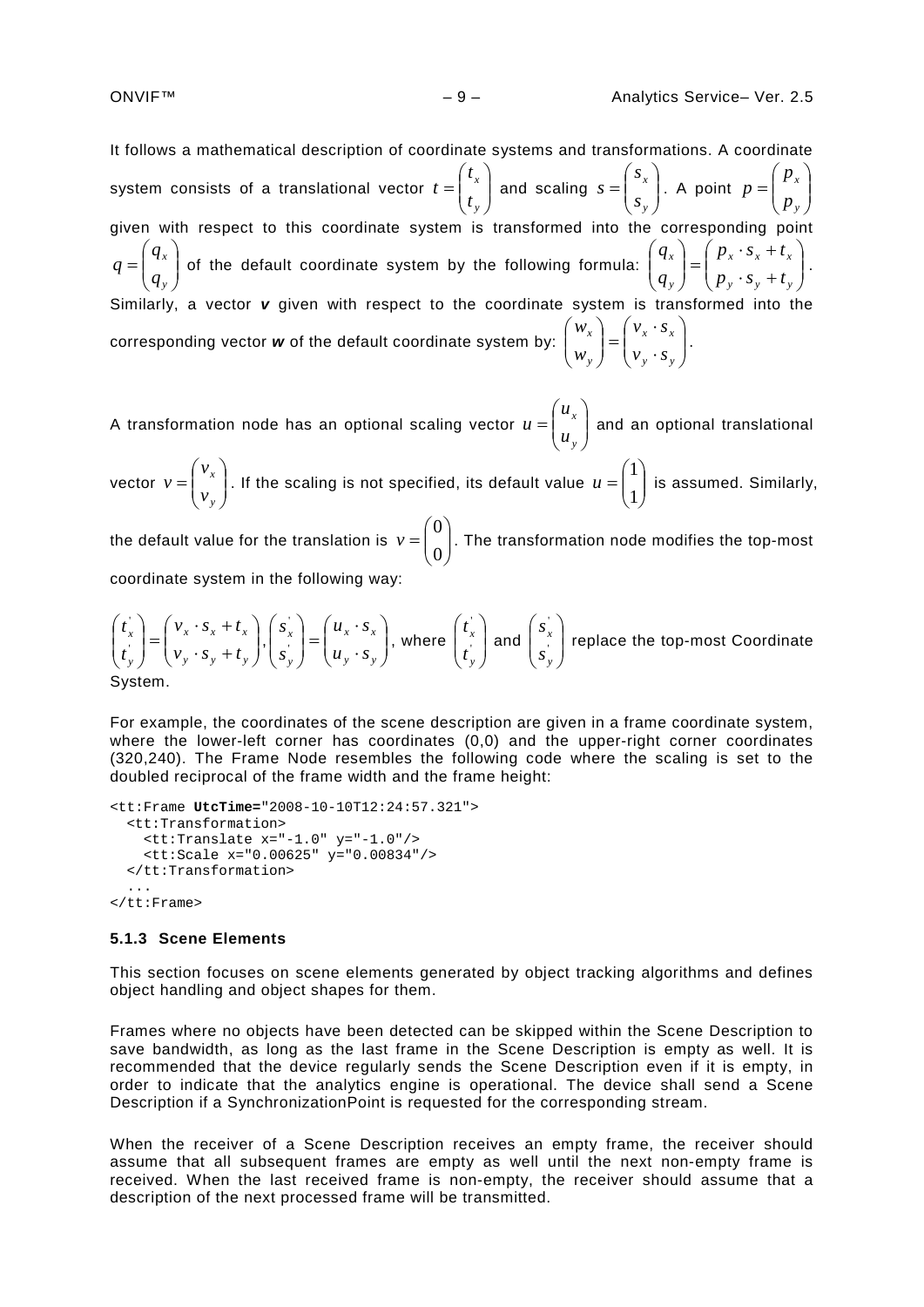#### <span id="page-9-0"></span>**5.1.3.1 Objects**

Objects are identified via their ObjectID. Features relating to one particular object are collected in an object node with the corresponding ObjectID as an attribute. Associations of objects, like Object Renaming, Object Splits, Object Merges and Object Deletions are expressed in a separate ObjectTree node. An ObjectID is implicitly created with the first appearance of the ObjectID within an object node[3](#page-9-1).

```
<xs:complexType name="ObjectId">
   <xs:attribute name="ObjectId" type="xs:integer"/>
</xs:complexType>
<xs:complexType name="Object">
   <xs:complexContent>
     <xs:extension base="ObjectId">
      <xs:sequence>
        <xs:element name="Appearance" type="Appearance" minOccurs="0"/>
         <xs:element name="Behaviour" type="Behaviour" minOccurs="0"/>
         ...
       </xs:sequence>
     </xs:extension>
   </xs:complexContent>
</xs:complexType>
```
The object node has two placeholders for Appearance and Behaviour information. The appearance node starts with an optional transformation node which can be used to change from a frame-centric coordinate system to an object-centric coordinate system. Next, the Shape of an object can be specified. If an object is detected in a frame, the shape information should be present in the appearance description. The video analytics algorithm may add object nodes for currently not visible objects, if it is able to infer information for this object otherwise. In such cases, the shape description may be omitted.

Other object features like colour and object class can be added to the appearance node. This specification focuses on the shape descriptors (see section [5.1.3.3\)](#page-12-0). The definition of colour and object class can be found in Appendix B.1.

This specification defines two standard behaviours for objects : Removed or Idle. These behaviours shall be listed as child nodes of the behaviour node of an object. The presence of a removed or idle node does not automatically delete the corresponding ObjectID, making it possible to reuse the same ObjectID when the object starts moving again.

An object marked with the removed behaviour specifies the place from where the real object was removed. The marker should not be used as the behaviour of the removed object. It is possible to detect the removal although the action of taking away the object was not detected.

Objects previously in motion can be marked as Idle to indicate that the object stopped moving. As long as such objects don't change, they will not be listed in the Scene Description anymore. When an Idle object appears again in the Scene Description, the Idle flag is removed automatically.

Example:

-

```
...
<tt:Frame UtcTime="2008-10-10T12:24:57.321">
  <tt:Transformation>
    <tt:Translate x="-1.0" y="-1.0"/>
     <tt:Scale x="0.003125" y="0.00416667"/>
  </tt:Transformation>
  <tt:Object ObjectId="12">
    <tt:Appearance>
```
<span id="page-9-1"></span><sup>3</sup> Please note that the schema is included here for *information only.* [ONVIF Schema] contains the normative schema definition.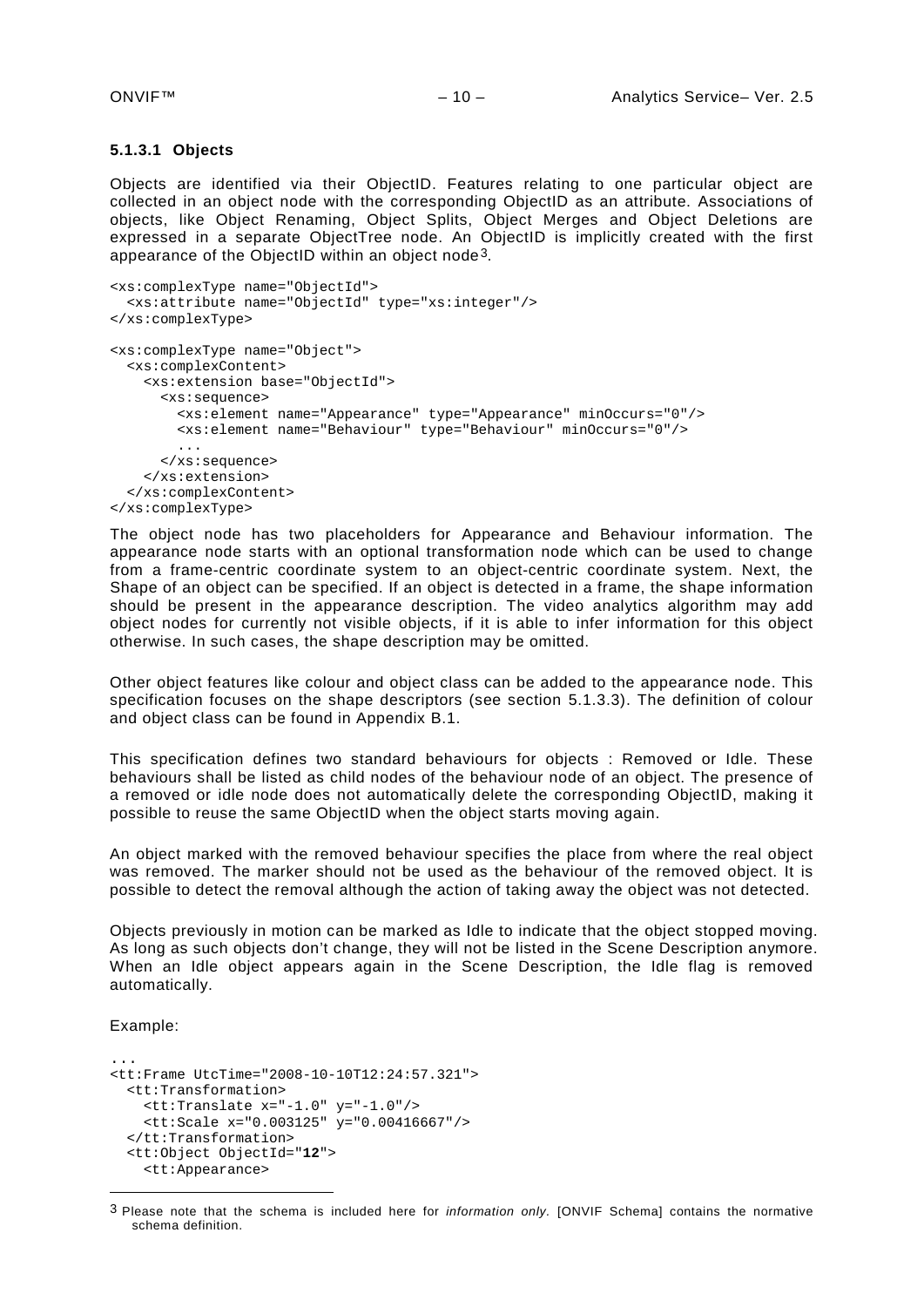```
 <tt:Shape>
         <tt:BoundingBox left="20.0" top="30.0" right="100.0" bottom="80.0"/>
         <tt:CenterOfGravity x="60.0" y="50.0"/>
       </tt:Shape>
     </tt:Appearance>
   </tt:Object>
</tt:Frame>
...
<tt:Frame UtcTime="2008-10-10T12:24:57.421">
   <tt:Transformation>
     <tt:Translate x="-1.0" y="-1.0"/>
     <tt:Scale x="0.003125" y="0.00416667"/>
   </tt:Transformation>
   <tt:Object ObjectId="12">
     <tt:Appearance>
       <tt:Shape>
         <tt:BoundingBox left="20.0" top="30.0" right="100.0" bottom="80.0"/>
         <tt:CenterOfGravity x="60.0" y="50.0"/>
       </tt:Shape>
     </tt:Appearance>
     <tt:Behaviour>
       <tt:Idle/>
     </tt:Behaviour>
   </tt:Object>
</tt:Frame>
...
<tt:Frame UtcTime="2008-10-10T12:24:57.521">
   <tt:Transformation>
     <tt:Translate x="-1.0" y="-1.0"/>
     <tt:Scale x="0.003125" y="0.00416667"/>
   </tt:Transformation>
</tt:Frame>
...
<tt:Frame UtcTime="2008-10-10T12:24:57.621">
   <tt:Transformation>
     <tt:Translate x="-1.0" y="-1.0"/>
     <tt:Scale x="0.003125" y="0.00416667"/>
   </tt:Transformation>
   <tt:Object ObjectId="12">
     <tt:Appearance>
       <tt:Shape>
         <tt:BoundingBox left="25.0" top="30.0" right="105.0" bottom="80.0"/>
         <tt:CenterOfGravity x="65.0" y="50.0"/>
       </tt:Shape>
     </tt:Appearance>
   </tt:Object>
</tt:Frame>
...
<tt:Frame UtcTime="2008-10-10T12:24:57.721">
   <tt:Transformation>
     <tt:Translate x="-1.0" y="-1.0"/>
     <tt:Scale x="0.003125" y="0.00416667"/>
   </tt:Transformation>
   <tt:Object ObjectId="19">
     <tt:Appearance>
       <tt:Shape>
         <tt:BoundingBox left="20.0" top="30.0" right="100.0" bottom="80.0"/>
         <tt:CenterOfGravity x="60.0" y="50.0"/>
       </tt:Shape>
     </tt:Appearance>
     <tt:Behaviour>
       <tt:Removed/>
     </tt:Behaviour>
   </tt:Object>
\langlett:Frame>
```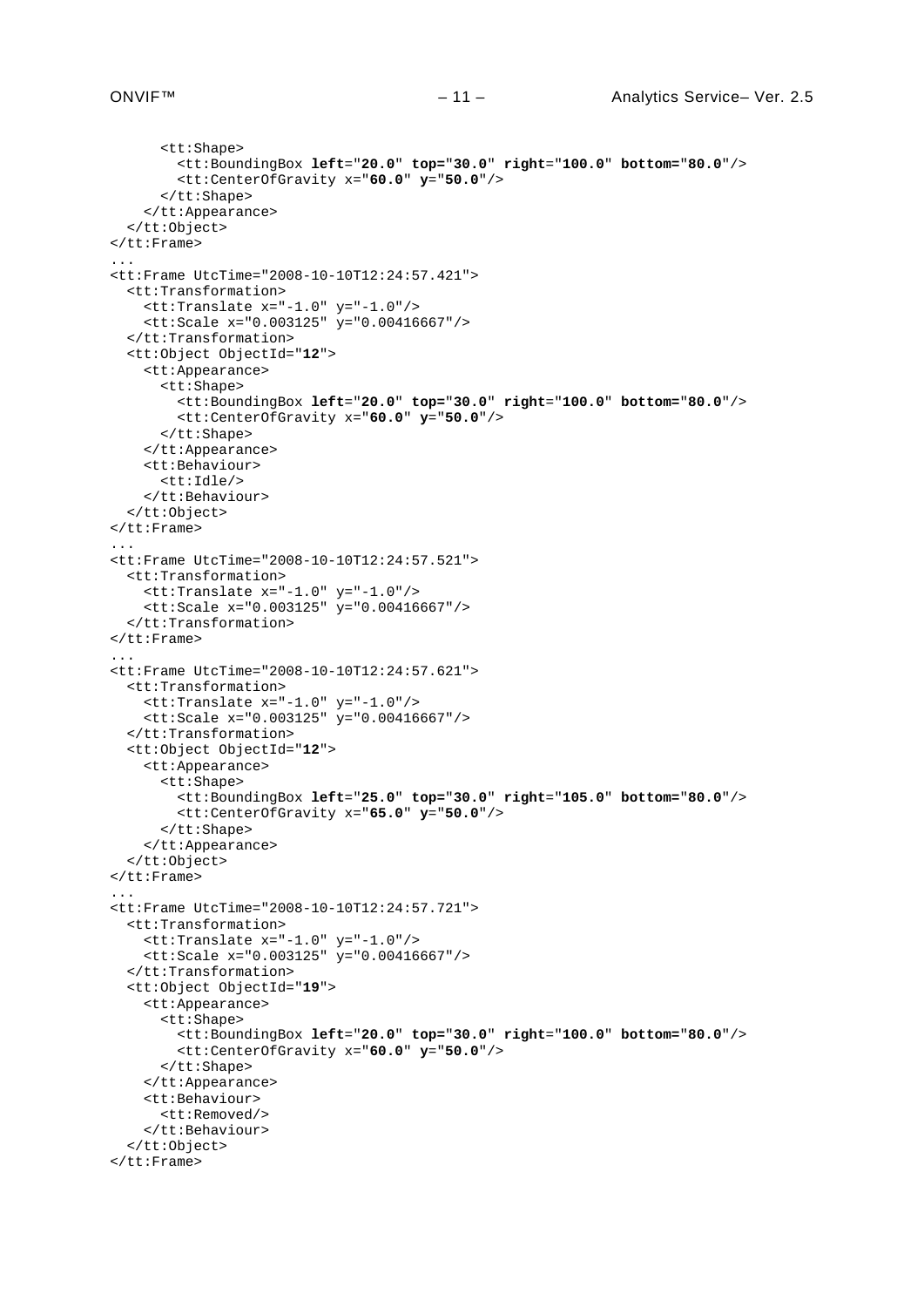#### <span id="page-11-0"></span>**5.1.3.2 Object Tree**

When two objects come too close to each other, such that the video analytics can no longer track them individually, an object Merge should be signalled by adding a merge node to the ObjectTree node of the frame node. The merge node contains a From node listing the merging ObjectIds and a To node containing the ObjectId. The merged object is used in future frames as the tracking ID. If the video analytics algorithm detects that one object is occluding the others and is able to track this object further, the occluding object should be put in the To node.

The separation of objects is indicated by a Split node. In this case, the From node contains a single ObjectId representing the object which is split in the current frame. The objects separating from this split object are listed in the To node. The ObjectId of the From node can reappear in the To node, if this object did occlude the others and the video analytics algorithm was able to track this object during the occlusion.

An object does not need to be involved in a merge operation in order to be part of a split operation. For example, if an object is moving together with a person, and the person leaves the object somewhere, the object might be detected the first time by the video analytics when the person moves away from the object left behind. In such cases, the first appearance of the object can be combined with a Split operation.

When a merged object reappears as an object node in a later frame without a split indication, then this object is implicitly split. The video analytics algorithm, however, could not determine where the split object came from.

A video analytics algorithm can track and remember a limited number of objects. In order to indicate that a certain object has been removed from the memory of the algorithm and therefore never appear again, the Scene Description can contain a Delete node within the ObjectTree node.

If the video analytics algorithm can not decide during a Split operation the identity of an object, it should use a new ObjectId. When the algorithm has collected sufficient evidence for the identity of this object, it can change the ObjectId via the Rename operation. The Rename operation can also be used when an object reenters the scene and the true identity is discovered after some time.

A deleted ObjectId shall not be reused within the Scene Description until the ObjectId container has wrapped around.

Example:

```
<tt:Frame UtcTime="2008-10-10T12:24:57.321">
   <tt:Object ObjectId="12">
 ...
 </tt:Object>
   <tt:Object ObjectId="17">
     ...
   </tt:Object>
</tt:Frame>
<tt:Frame UtcTime="2008-10-10T12:24:57.421">
   <tt:Object ObjectId="12">
     ...
   </tt:Object>
   <tt:ObjectTree>
     <tt:Merge>
       <tt:From ObjectId="12"/>
       <tt:From ObjectId="17"/>
       <tt:To ObjectId="12"/>
     </tt:Merge>
```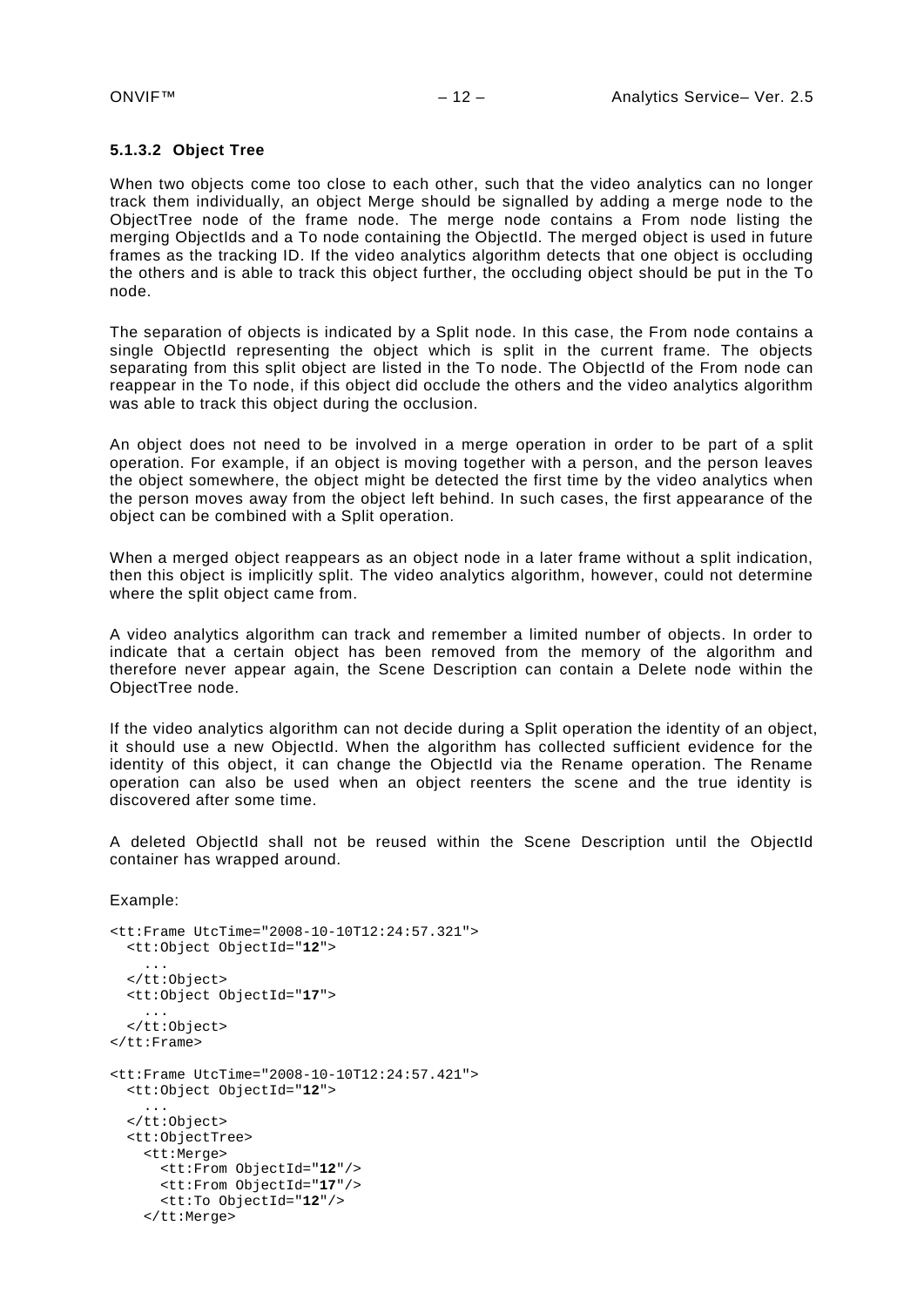```
 </tt:ObjectTree>
</tt:Frame>
<tt:Frame UtcTime="2008-10-10T12:24:57.521">
   <tt:Object ObjectId="12">
 ...
 </tt:Object>
\langlett:Frame>
<tt:Frame UtcTime="2008-10-10T12:24:57.621">
   <tt:Object ObjectId="12">
     ...
   </tt:Object>
   <tt:Object ObjectId="17">
     ...
   </tt:Object>
   <tt:ObjectTree>
     <tt:Split>
       <tt:From ObjectId="12"/>
       <tt:To ObjectId="17"/>
       <tt:To ObjectId="12"/>
     </tt:Split>
   </tt:ObjectTree>
\left\langle/tt:Frame>
```
#### <span id="page-12-0"></span>**5.1.3.3 Shape descriptor**

Shape information shall be placed below the optional shape node of in an object appearance node. If present, the shape node holds information where the object under consideration has been detected in the specified frame. A shape node shall at least contain two nodes representing the BoundingBox and the CenterOfGravity of the detected object.

The coarse BoundingBox is further refined with additional child nodes, each representing a shape primitive. If multiple shape primitives are present, their union defines the object's shape. In this specification, a generic polygon descriptor is provided.

Polygons that describe the shape of an object shall be simple polygons defined by a list of points.

Two consecutive points (where the last point is connected with the first one) in the list define a line segment. The order of the points shall be chosen such that the enclosed object region can be found on the left-hand side all line segments. The polyline defined by the list of points shall not be self-intersecting.

Example:

```
<tt:Frame UtcTime="2008-10-10T12:24:57.321">
  <tt:Transformation>
    <tt:Translate x="-1.0" y="-1".0/>
    <tt:Scale x="0.003125" y="0.00416667"/>
  </tt:Transformation>
  <tt:Object ObjectId="12">
     <tt:Appearance>
       <tt:Shape>
         <tt:BoundingBox left="20.0" top="30.0" right="100.0" bottom="80.0"/>
         <tt:CenterOfGravity x="60.0" y="50.0"/>
         <tt:Polygon>
           <tt:Point x="20.0" y="30.0"/>
           <tt:Point x="100.0" y="30.0"/>
           <tt:Point x="100.0" y="80.0"/>
           <tt:Point x="20.0" y="80.0"/>
         </tt:Polygon>
       </tt:Shape>
    </tt:Appearance>
  </tt:Object>
```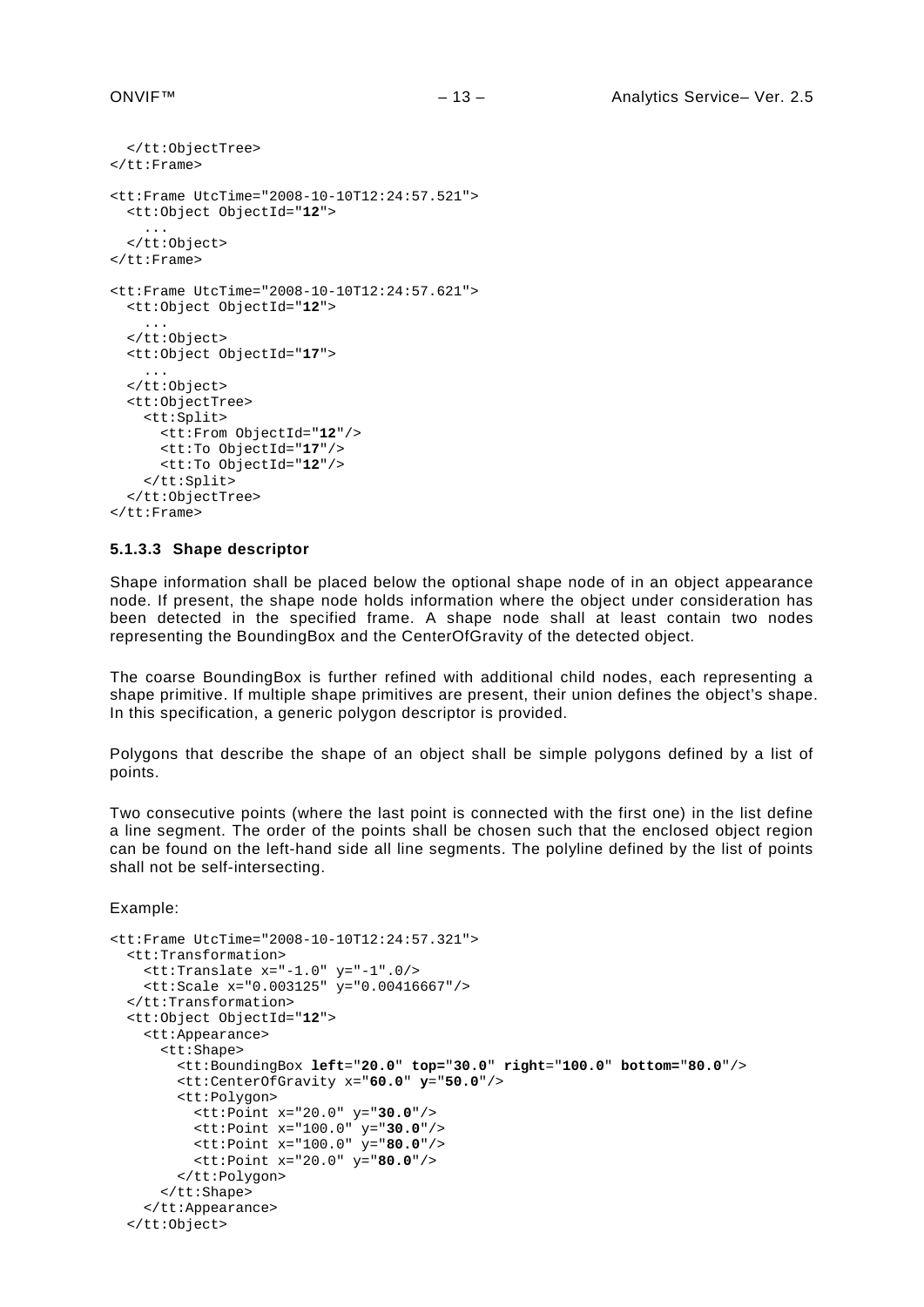<span id="page-13-0"></span></tt:Frame>

#### **5.1.3.4 Colour descriptor**

A Colour Descriptor is defined as an optional element of the Appearance Node of an Object Node. The Colour Descriptor is defined by a list of Colour Clusters, each consisting of a Colour Value, an optional weight and an optional covariance matrix. The Colour Descriptor does not specify, how the Colour Clusters are created. They can represent bins of a colour histogram or the result of a clustering algorithm.

Colours are represented by three-dimensional vectors. Additionally, the colourspace of each colour vector can be specified by a colourspace attribute. If the colourspace attribute is missing, the YcbCr colourspace is assumed. It refers to the 'sRGB' gamut with the RGB to YcbCr transformation as of ISO/IEC 10918-1 (Information technology -- Digital compression and coding of continuous-tone still images: Requirements and guidelines), a.k.a. JPEG. The Colourspace URI for the YcbCr colourspace is [www.onvif.org/ver10/colorspace/YcbCr.](http://www.onvif.org/ver10/colorspace/YCbCr)

An example metadata containing colour information of the detected object is given below.

```
<tt:Frame UtcTime="2010-09-10T12:24:57.721">
   <tt:Object ObjectId="34">
     <tt:Appearance>
      <tt:Shape>
        <tt:BoundingBox left="20.0" top="30.0" right="100.0" bottom="80.0"/>
        <tt:CenterOfGravity x="60.0" y="50.0"/>
      </tt:Shape>
      <tt:Color>
       <tt:ColorCluster>
       <tt:Color X="58" Y="105" Z="212"/> 
       <tt:Covariance XX="7.2" YY="6" ZZ="3"/> 
       <tt:Weight>90</tt:Weight> 
       </tt:ColorCluster>
       <tt:ColorCluster>
        <tt:Color X="165" Y="44" Z="139"/> 
       <tt:Covariance XX="4" YY="4" ZZ="4"/> 
       <tt:Weight>5</tt:Weight> 
      </tt:ColorCluster>
      </tt:Color>
     </tt:Appearance>
  </tt:Object>
```
 $\left\langle$ /tt:Frame>

Colour Descriptor contains the representative colours in detected object/region. The representative colours are computed from image of detected object/region each time. Each representative colour value is a vector of specified colour space. The representative colour weight (Weight) denotes the fraction of pixels assigned to the representative colour. Colour covariance describes the variation of colour values around the representative colour value in colour space thus representative colour denotes a region in colour space. The following table lists the acceptable values for Colourspace attribute

| Namespace URI                                | <b>Description</b> |  |
|----------------------------------------------|--------------------|--|
| http://www.onvif.org/ver10/colorspace/YcbCr  | YcbCr colourspace  |  |
| http://www.onvif.org/ver10/colorspace/CIELUV | <b>CIE LUV</b>     |  |
| http://www.onvif.org/ver10/colorspace/CIELAB | CIE 1976 (L*a*b*)  |  |
| http://www.onvif.org/ver10/colorspace/HSV    | HSV colourspace    |  |

#### **Table 3 Colourspace namespace values**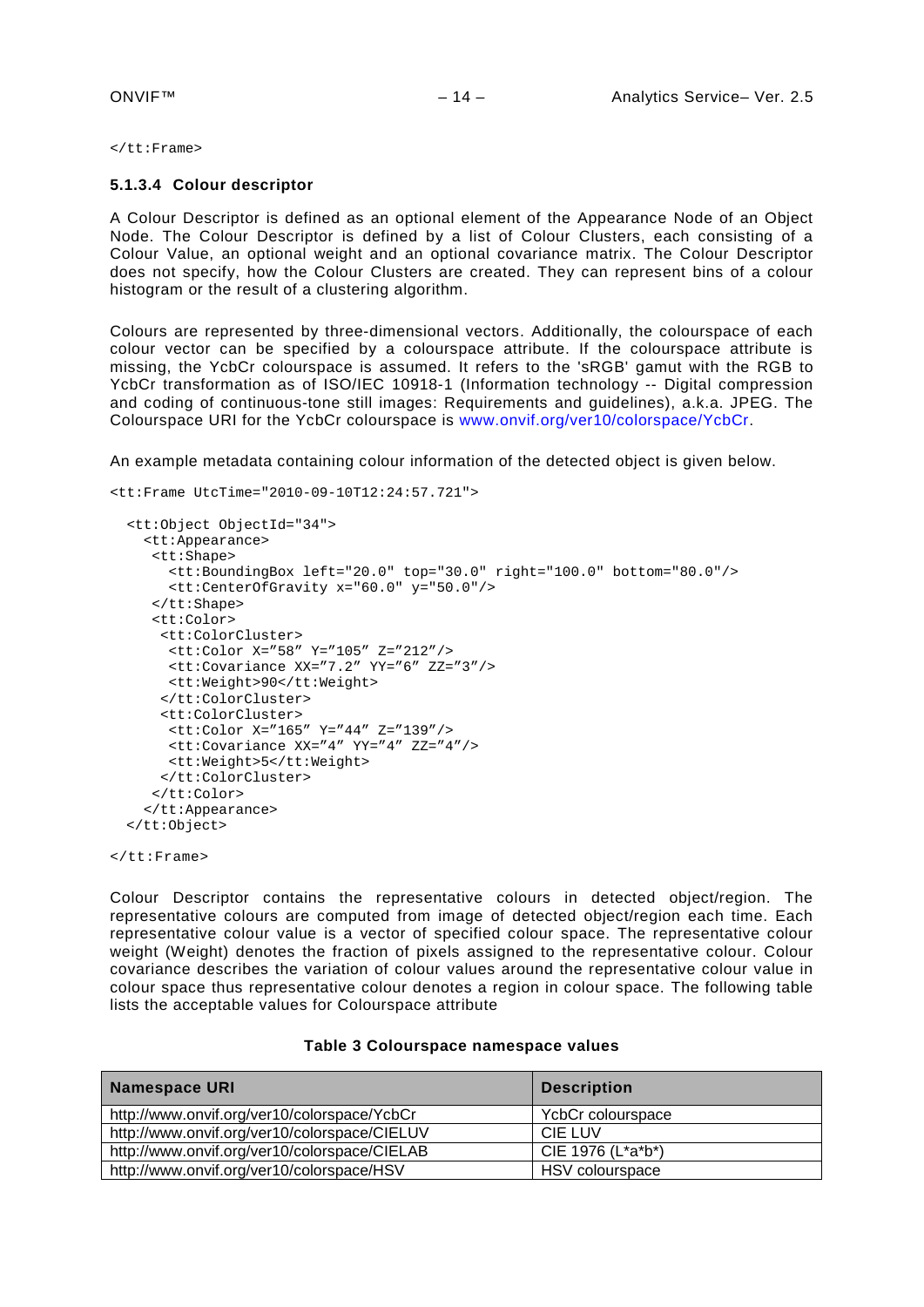#### **5.1.3.5 Object Class descriptor**

A Class Descriptor is defined as an optional element of the Appearance Node of an Object Node. The Class Descriptor is defined by a list of object classes together with a likelihood that the corresponding object belongs to this class. The sum of the likelihoods shall NOT exceed 1.

An example object metadata contains object class information about the detected object.

```
<tt:Frame UtcTime="2010-11-10T12:24:57.721">
  <tt:Object ObjectId="22">
    <tt:Appearance>
     <tt:Shape>
       <tt:BoundingBox left="20.0" top="30.0" right="100.0" bottom="80.0"/>
       <tt:CenterOfGravity x="60.0" y="50.0"/>
     </tt:Shape>
     <tt:Class>
      <tt:ClassCandidate>
       <tt:Type>Vehicle</tt:Type>
       <tt:Likelihood>0.93</tt:Likelihood >
      </tt:ClassCandidate>
     </tt:Class>
    </tt:Appearance>
  </tt:Object>
```

```
\epsilon/\uparrowt\uparrow: Frame>
```
The new object class labels are introduced through the extensibility mechanism in the original schema by revising the ClassDescriptorExtension data type. The following is an example that introduces a new class type and uses in object metadata.

```
<tt:Frame UtcTime="2011-08-11T12:44:57.721">
    <tt:Object ObjectId="122">
      <tt:Appearance>
        <tt:Shape>
          <tt:BoundingBox left="20.0" top="30.0" right="80.0" bottom="40.0"/>
          <tt:CenterOfGravity x="50.0" y="45.0"/>
        </tt:Shape>
        <tt:Class>
          <tt:ClassCandidate>
            <tt:Type>Other</tt:Type>
            <tt:Likelihood>0.81</tt:Likelihood >
          </tt:ClassCandidate>
          <tt:Extension>
            <tt:OtherTypes>
                <tt:Type>LicensePlate</tt:Type>
                <tt:Likelihood>0.81</tt:Likelihood >
            </tt:OtherTypes>
          </tt:Extension>
        </tt:Class>
      </tt:Appearance>
   </tt:Object>
</tt:Frame>
```

| <b>ClassType_NS URI</b>                     | <b>Description</b>                                                                         |
|---------------------------------------------|--------------------------------------------------------------------------------------------|
| http://www.onvif.org/objectclasslabel/ver20 | Supported object class labels are<br>"Animal"<br>"Face"<br>"Human"<br>"Vehicle"<br>"Other" |

### **Table 4 Class label namespace values**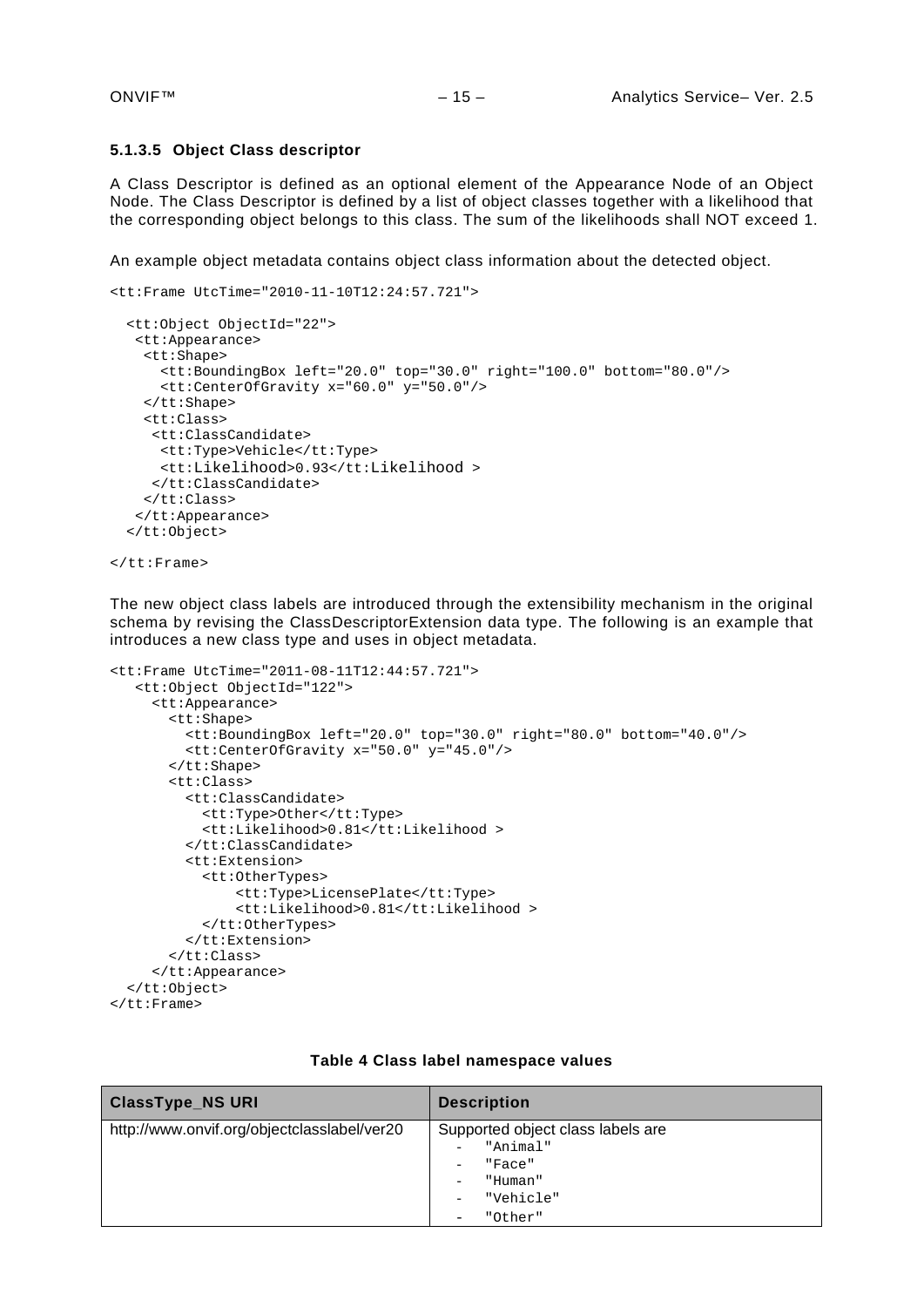| http://www.onvif.org/objectclasslabel/ver22 | In addition to Ver 2.0 labels, the following class labels |
|---------------------------------------------|-----------------------------------------------------------|
|                                             | are also acceptable;                                      |
|                                             | - "LicensePlate"                                          |
|                                             | "Group"                                                   |

The older implementations can ignore the Extension element. New implementations can parse and use the data in Extension element. This approach keeps the ClassType data type definition while expanding the meaning when the value is "Other". Specification shall list the acceptable values for OtherType/Type element, then, implementations can validate the acceptable values.

#### **5.1.3.6 Motion In Cells descriptor**

The scene description of a cell motion contains the cells where motion is detected. To decode the base64Binary the columns and rows of the cell grid is provided.

For spatial relation the "Transformation" Element is used, see Section 5.3.4.1. The cell grid is starting from the upper left corner. The X dimension is going from left to right and the Y dimension is going from up to down, see [Figure 3.](#page-37-0)

This example contains a snippet of a metadata stream using the Cell Motion Detector.

```
<?xml version="1.0" encoding="UTF-8"?>
<tt:MetaDataStream 
  xmlns:tt="http://www.onvif.org/ver10/schema">
   <tt:VideoAnalytics>
     <tt:Frame UtcTime="2010-10-20T12:24:57.321">
      <tt:Transformation>
        <tt:Translate x="-0.66666" y="-0.6"/>
        <tt:Scale x="0.1666666" y="-0.2"/>
      </tt:Transformation>
      <tt:Extension>
        <tt:MotionInCells Columns="8" Rows="6" Cells="AAD8AA=="/>
      </tt:Extension> 
    \epsilon/\uparrowt\uparrow: Frame>
     <tt:Frame UtcTime="2010-10-20T12:24:57.621">
       ...
     </tt:Frame>
   </tt:VideoAnalytics>
   <tt:Event>
     <wsnt:NotficationMessage>
       <wsnt:Topic Dialect="...Concrete">
        tns1:RuleEngine/CellMotionDetector/Motion
       </wsnt:Topic>
       <wsnt:Message>
         <tt:Message UtcTime= "2010-10-20T12:24:57.628">
           <tt:Source>
            <tt:SimpleItem Name="VideoSourceConfigurationToken" Value="1"/>
            <tt:SimpleItem Name="VideoAnalyticsConfigurationToken" Value="1"/>
            <tt:SimpleItem Name="Rule" Value="MotionInDefinedCells"/>
           </tt:Source> 
           <tt:Data>
            <tt:SimpleItem Name="IsMotion" Value="true"/>
           </tt:Data>
         </tt:Message>
       </wsnt:Message>
     </wsnt:NotficationMessage>
   </tt:Event>
```

```
</tt:MetaDataStream>
```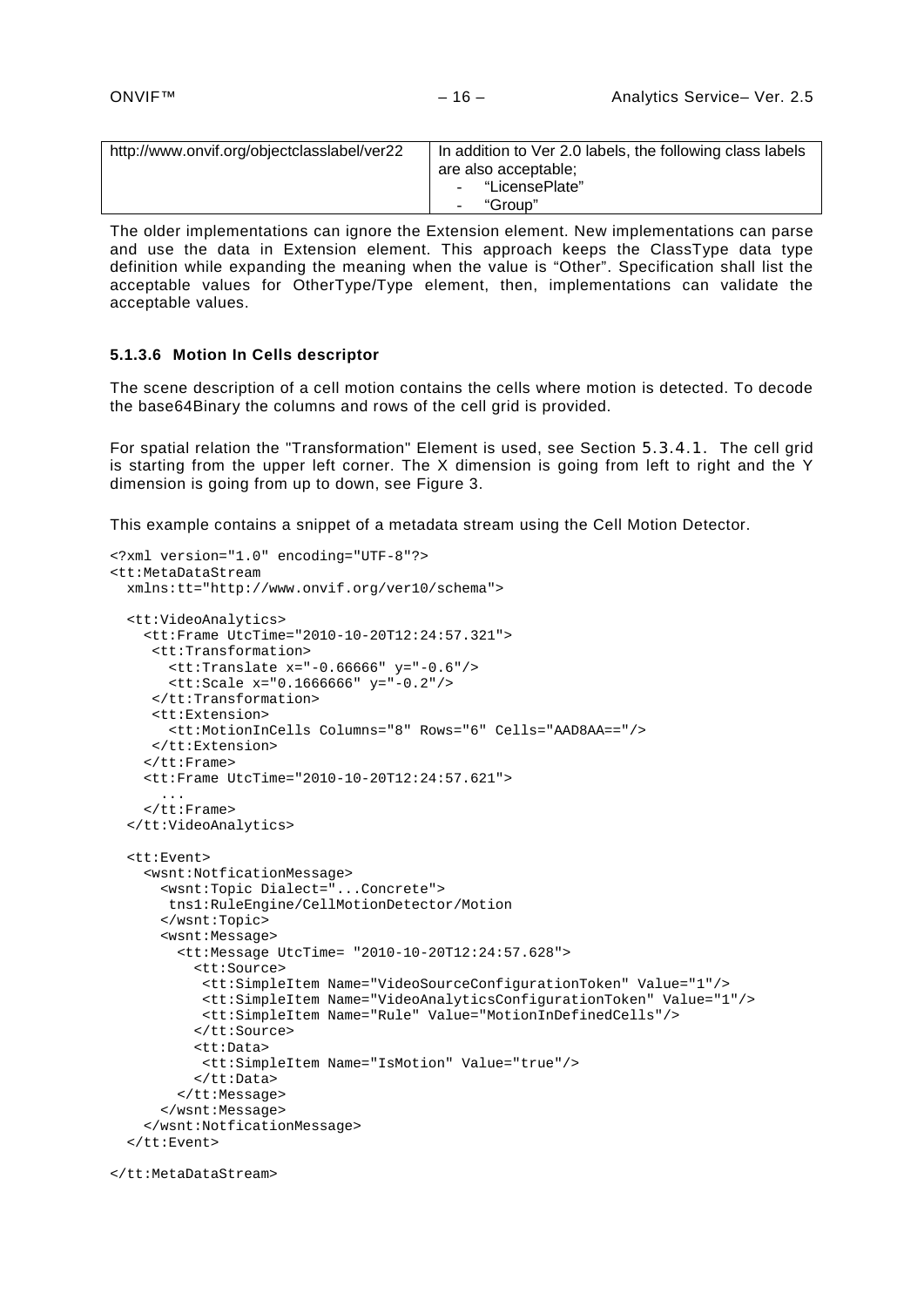| <b>Attribute</b> | <b>Description</b>                                                                                                                        |
|------------------|-------------------------------------------------------------------------------------------------------------------------------------------|
| Columns          | Number of columns of the cell grid (x dimension)                                                                                          |
| Rows             | Number of rows of the cell grid (y dimension).                                                                                            |
| Cells            | A "1" denotes a cell where motion is detected and a "0" an empty cell.                                                                    |
|                  | The first cell is in the upper left corner. Then the cell order goes first<br>from left to right and then from up to down (see Figure 3). |
|                  | If the number of cells is not a multiple of 8 the last byte is filled with<br>zeros.                                                      |
|                  | The information is run length encoded according to Packbit coding in<br>ISO 12369 (TIFF, Revision 6.0).                                   |

# **Table 5 Description of attributes of MotionInCells type**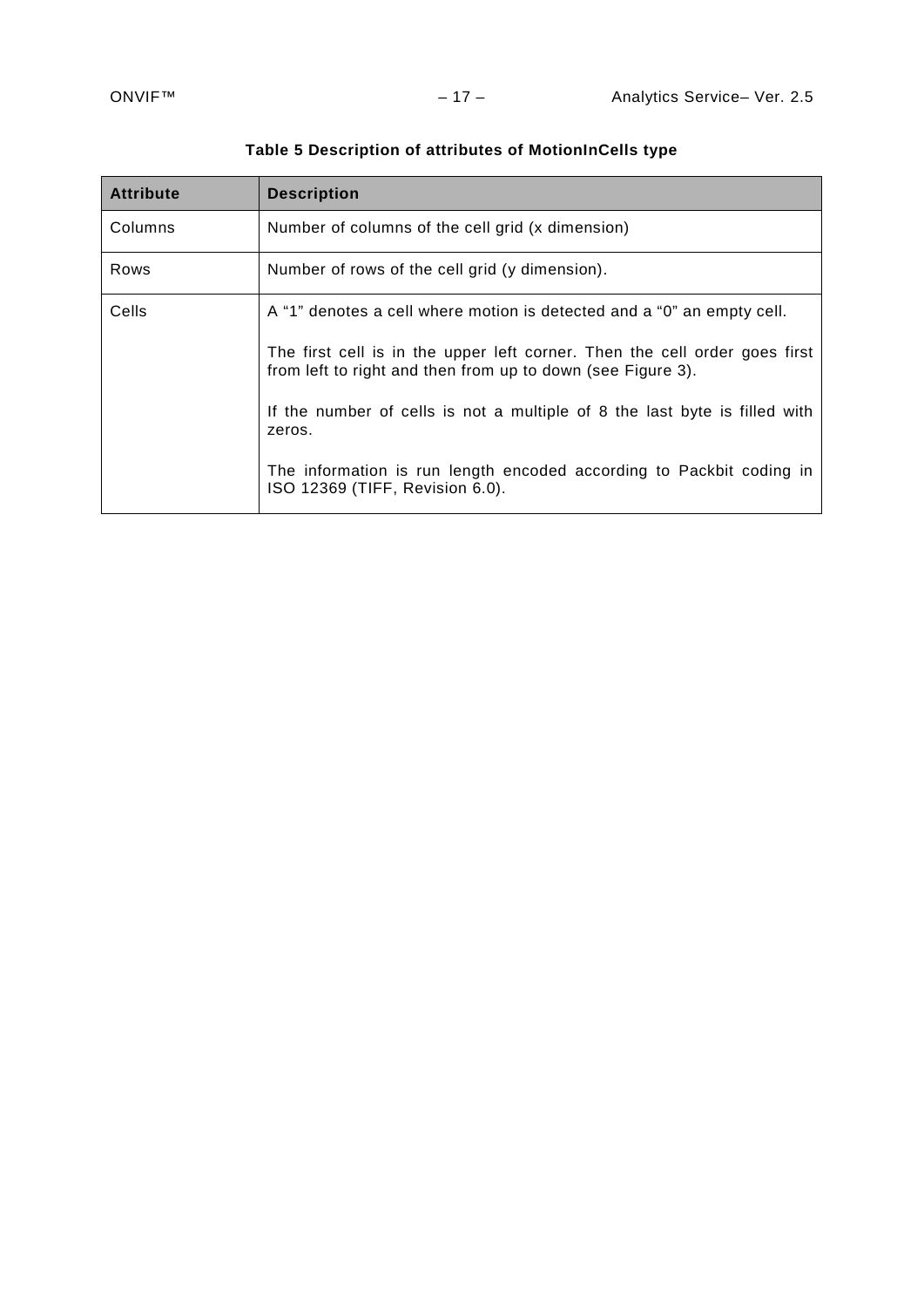#### <span id="page-17-0"></span>**5.2 Rule interface**

A XML structure is introduced in Section [5.2.1](#page-17-1) to communicate the configuration of rules. Section [5.2.2](#page-17-2) specifies a language to describe the configuration of a specific rule type. A device implementing a rule engine can support rules described in Appendix A. Section [5.2.3](#page-18-0) introduces operations to manage rules. If the device supports a Rule Engine, it shall implement the complete rule Interface.

#### <span id="page-17-1"></span>**5.2.1 Rule representation**

The configuration of a rule has two required attributes: one specifies the name and the other specifies the type of the rule. The different configuration parameters are listed below the parameters element of the rule element. Each parameter is either a SimpleItem or an ElementItem. The name attribute of each item shall be unique within the parameter list. SimpleItems have an additional Value attribute containing the value of the parameter. The value of ElementItems is given by the child element of the ElementItem. It is recommended to represent as many parameters as possible by SimpleItems.

The following example shows a complete video analytics configuration containing two rules:

```
<tt:VideoAnalyticsConfiguration>
  <tt:AnalyticsEngineConfiguration>
 ...
  </tt:AnalyticsEngineConfiguration>
  <tt:RuleEngineConfiguration>
     <tt:Rule Name="MyLineDetector" Type="tt:LineDetector">
       <tt:Parameters>
        <tt:SimpleItem Name="Direction" Value="Any"/>
         <tt:ElementItem Name="Segments">
          <tt:Polyline>
            <tt:Point x="10.0" y="50.0"/>
             <tt:Point x="100.0" y="50.0"/>
          </tt:Polyline>
        </tt:ElementItem>
       </tt:Parameters>
    </tt:Rule>
     <tt:Rule Name="MyFieldDetector" Type="tt:FieldDetector">
       <tt:Parameters>
         <tt:ElementItem Name="Field">
           <tt:Polygon>
            <tt:Point x="10.0" y="50.0"/>
 <tt:Point x="100.0" y="50.0"/>
 <tt:Point x="100.0" y="150.0"/>
          </tt:Polygon>
         </tt:ElementItem>
      </tt:Parameters>
   \langlett:Rule>
  </tt:RuleEngineConfiguration>
</tt:VideoAnalyticsConfiguration>
```
#### <span id="page-17-2"></span>**5.2.2 Rule description language**

-

The description of a rule contains the type information of all parameters belonging to a certain rule type and the description of the output produced by such a rule. The output of the Rule Engine is Events which can either be used in an Event Engine or be subscribed to by a client.

Below, the definitions are included for convenience[4:](#page-17-3)

<span id="page-17-3"></span><sup>4</sup> Please note that the schema is included here for *information only.* [ONVIF Schema] contains the normative schema definition.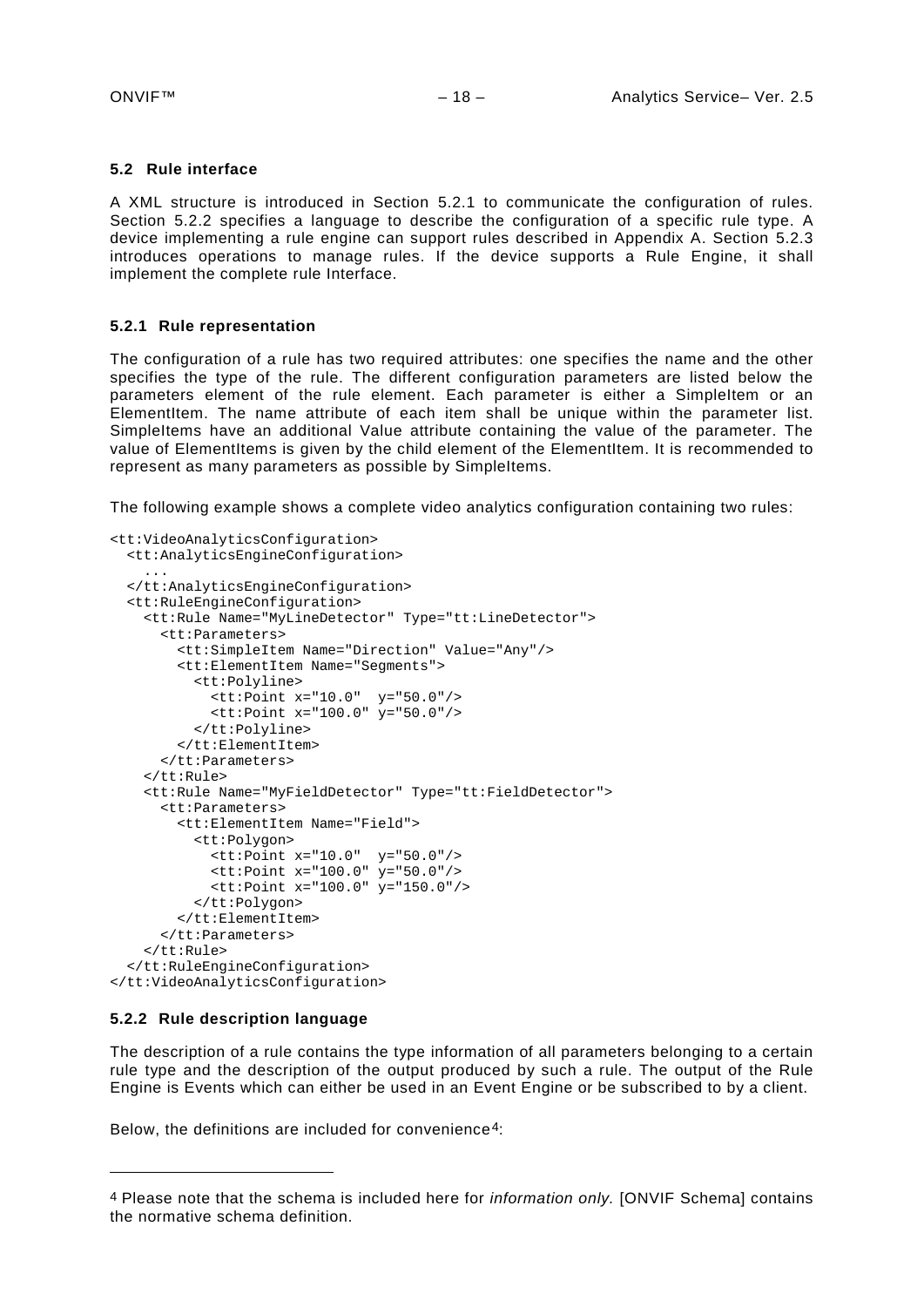```
<xs:element name="RuleDescription" type="tt:ConfigDescription"/>
<xs:complexType name="ConfigDescription">
   <xs:sequence>
     <xs:element name="ParameterDescription"
                type="tt:ItemListDescription"/>
     <xs:element name="MessageDescription" minOccurs="0" maxOccurs="unbounded">
       <xs:complexType>
        <xs:complexContent>
           <xs:extension base="tt:MessageDescription">
             <xs:sequence>
               <xs:element name="ParentTopic" type="xs:string"/>
             </xs:sequence>
           </xs:extension>
         </xs:complexContent>
       </xs:complexType>
       </xs:element>
     ...
   </xs:sequence>
   <xs:attribute name="Name" type="xs:string" use="required"/>
</xs:complexType>
<xs:complexType name="ItemListDescription">
   <xs:sequence>
     <xs:element name="SimpleItemDescription" minOccurs="0"
                 maxOccurs="unbounded">
       <xs:complexType>
         <xs:attribute name="Name" type="xs:string" use="required"/>
         <xs:attribute name="Type" type="xs:Qname" use="required"/>
       </xs:complexType>
     </xs:element>
     <xs:element name="ElementItemDescription" minOccurs="0"
                 maxOccurs="unbounded">
       <xs:complexType>
         <xs:attribute name="Name" type="xs:string" use="required"/>
         <xs:attribute name="Type" type="xs:Qname" use="required"/>
       </xs:complexType>
     </xs:element>
   </xs:sequence>
</xs:complexType>
```
The parameters of a certain rule type are listed below the ParameterDescription element. All parameters are either SimpleItems or ElementItems and can be described by either a SimpleItemDescription or an ElementItemDescription. Both ItemDescriptions contain a name attribute to identify the parameter and a Type attribute to reference a specific XML schema type. In case of the SimpleItemDescription, the type attribute shall reference a SimpleType schema definition. In case of the ElementItemDescription, the Type attribute shall reference a global element declaration of an XML schema.

<span id="page-18-0"></span>The output produced by this rule type is described in multiple MessageDescription elements. Each MessageDescription contains a description of the message payload according to the Message Description Language detailed in the ONVIF Core specification. Additionally, the MessageDescription shall contain a ParentTopic element naming the Topic a client has to subscribe to in order to receive this specific output. The topic shall be specified as a Concrete Topic Expression.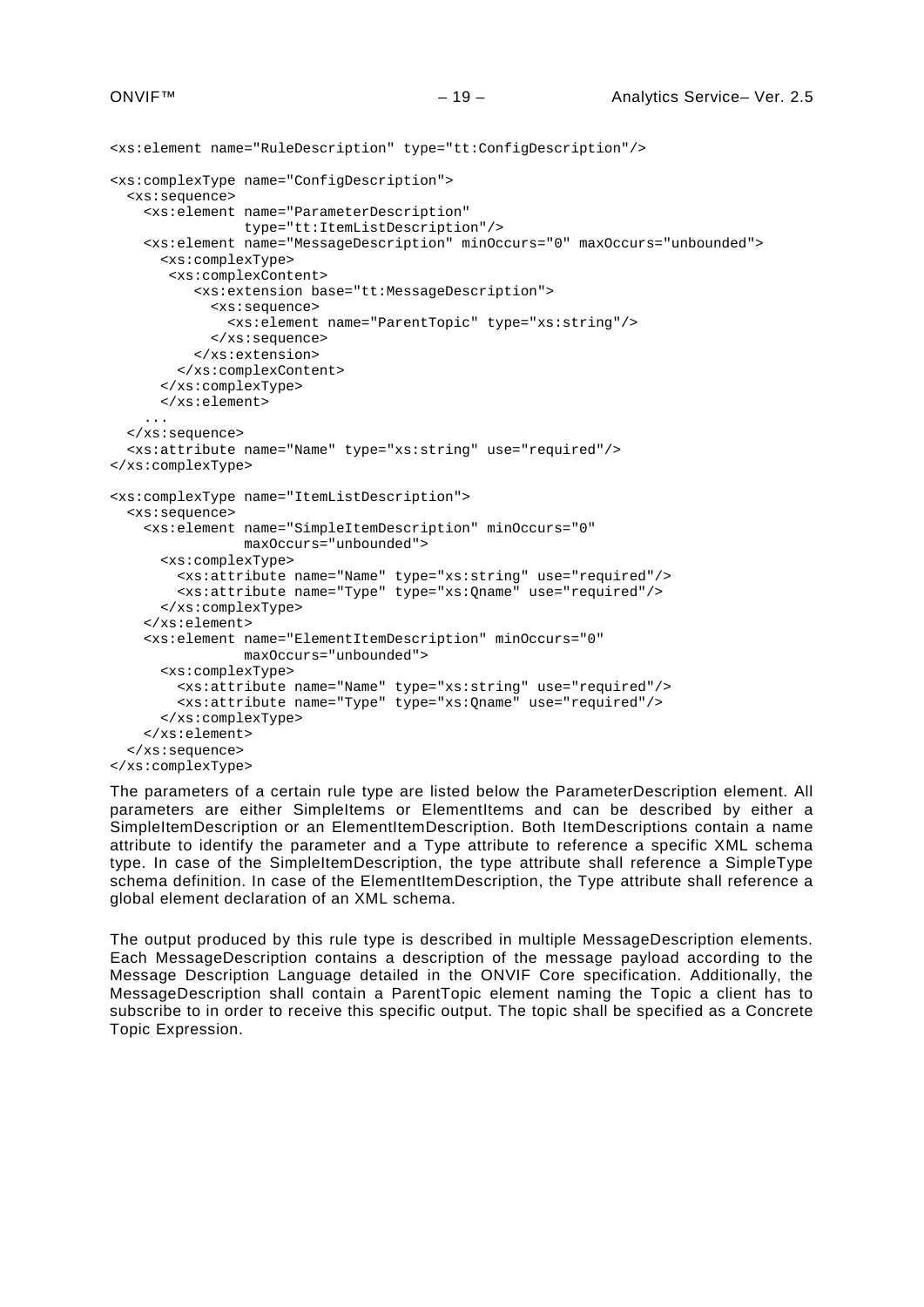#### <span id="page-19-0"></span>**5.2.3 Operations on rules**

If the device supports a Rule Engine as defined by ONVIF, then it shall implement the following operations to manage rules. The Create/Delete/Modify operations are atomic, meaning that either all modifications can be processed or the complete operation shall fail.

#### **5.2.3.1 Get Supported rules**

The device shall indicate the rules it supports by implementing the subsequent operation. It returns a list of rule descriptions according to the Rule Description Language described in Section [5.2.2.](#page-17-2) Additionally, it contains a list of URLs that provide the location of the schema files. These schema files describe the types and elements used in the rule descriptions. If rule descriptions reference types or elements of the ONVIF schema file, the ONVIF schema file shall be explicitly listed.

| <b>GetSupportedRules</b>                        | Access Class: READ MEDIA                                                                                                                                            |  |
|-------------------------------------------------|---------------------------------------------------------------------------------------------------------------------------------------------------------------------|--|
| Message name                                    | <b>Description</b>                                                                                                                                                  |  |
| GetSupportedRulesRequest                        | The request message contains the VideoAnalyticsConfigurationToken<br>for which the supported rules should be listed.<br>Tt:ReferenceToken ConfigurationToken [1][1] |  |
| GetSupportedRulesResponse                       | The response contains the supported rules.<br>Tt: SupportedRules SupportedRules [1][1]                                                                              |  |
| <b>Fault codes</b>                              | <b>Description</b>                                                                                                                                                  |  |
| env:Sender<br>ter:InvalidArgVal<br>ter:NoConfig | VideoAnalyticsConfiguration does not exist.                                                                                                                         |  |

# **Table 6: GetSupportedRules command**

#### **5.2.3.2 Get Rules**

The following operation retrieves the currently installed rules:

#### **Table 7: GetRules command**

| GetRules                                        |                                                                                                                                                              | Access Class: READ MEDIA |
|-------------------------------------------------|--------------------------------------------------------------------------------------------------------------------------------------------------------------|--------------------------|
| Message name                                    | <b>Description</b>                                                                                                                                           |                          |
| <b>GetRulesRequest</b>                          | The request message specifies the VideoAnalyticsConfigurationToken<br>for which the rules should be reported.<br>Tt:ReferenceToken ConfigurationToken [1][1] |                          |
| GetRulesResponse                                | The response is a list of installed rules for the specified configuration.<br>Tt:Config Rule [0][unbounded]                                                  |                          |
| <b>Fault codes</b>                              | <b>Description</b>                                                                                                                                           |                          |
| env:Sender<br>ter:InvalidArgVal<br>ter:NoConfig | The VideoAnalyticsConfiguration does not exist.                                                                                                              |                          |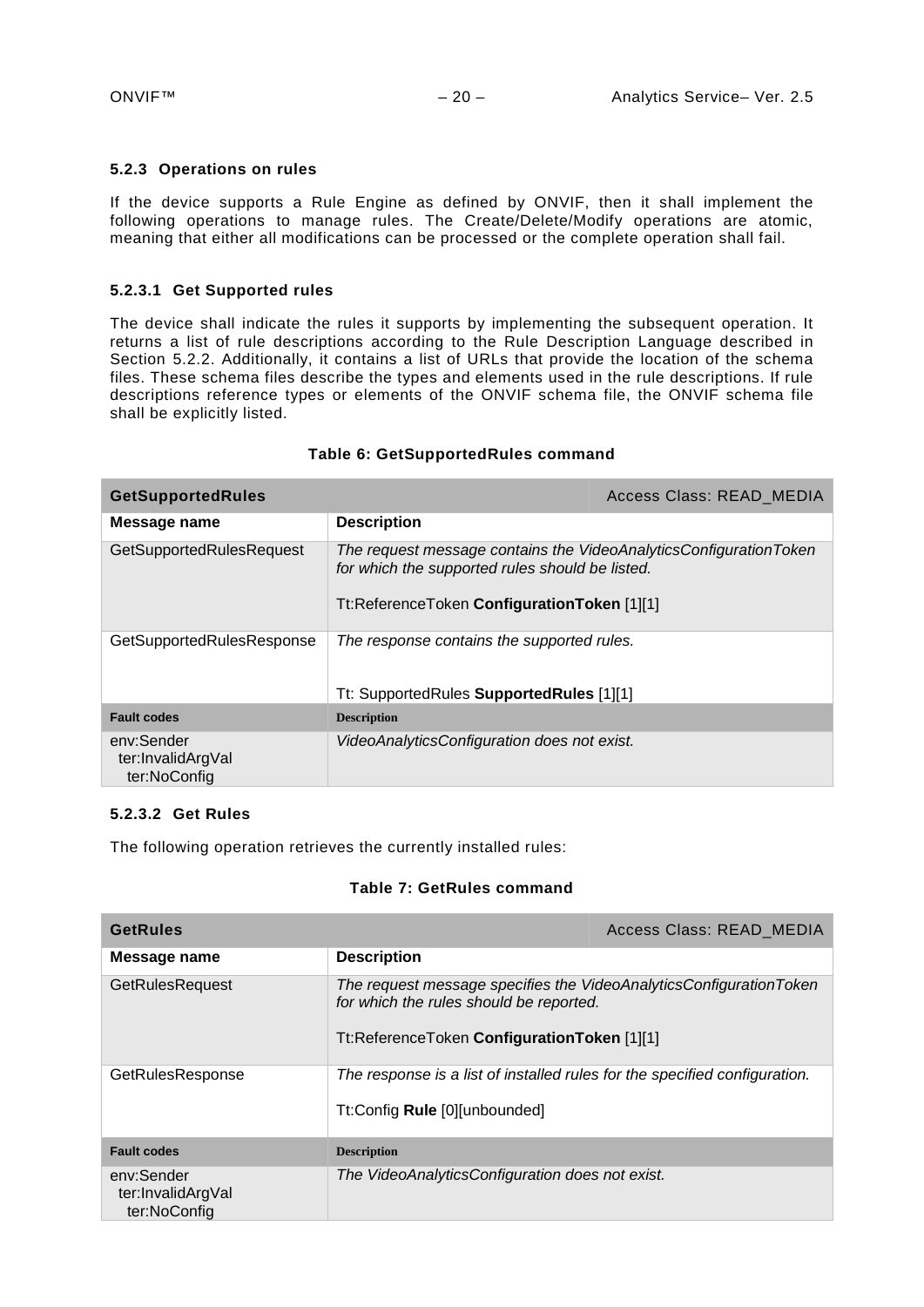# **5.2.3.3 Create rules**

The following operation adds rules to a VideoAnalyticsConfiguration. If all rules can not be created as requested, the device responds with a fault message.

| <b>CreateRules</b>                                         |                                                                                                                                                                                                  | Access Class: ACTUATE |
|------------------------------------------------------------|--------------------------------------------------------------------------------------------------------------------------------------------------------------------------------------------------|-----------------------|
| Message name                                               | <b>Description</b>                                                                                                                                                                               |                       |
| <b>CreateRulesRequest</b>                                  | The request message specifies the VideoAnalyticsConfigurationToken<br>to which the listed Rules should be added.<br>Tt:ReferenceToken ConfigurationToken [1][1]<br>tt:Config Rule [1][unbounded] |                       |
| CreateRulesResponse                                        | This is an empty message.                                                                                                                                                                        |                       |
| <b>Fault codes</b>                                         | <b>Description</b>                                                                                                                                                                               |                       |
| env:Sender<br>ter:InvalidArgVal<br>ter:NoConfig            | The VideoAnalyticsConfiguration does not exist.                                                                                                                                                  |                       |
| Env:Sender<br>ter:InvalidArgVal<br>ter:InvalidRule         | The suggested rules configuration is not valid on the device.                                                                                                                                    |                       |
| Env:Sender<br>ter:InvalidArgVal<br>ter:RuleAlreadyExistent | The same rule name exists already in the configuration.                                                                                                                                          |                       |
| Enc:Receiver<br>ter:Action<br>ter:TooManyRules             | There is not enough space in the device to add the rules to the<br>configuration.                                                                                                                |                       |
| Env:Receiver<br>ter:Action<br>ter:ConfigurationConflict    | The device cannot create the rules without creating a conflicting<br>configuration.                                                                                                              |                       |

# **Table 8: CreateRules command**

### **5.2.3.4 Modify Rules**

The following operation modifies multiple rules. If all rules can not be modified as requested, the device responds with a fault message.

# **Table 9: ModifyRules command**

| <b>ModifyRules</b>                              |                                                                                                                                                                                                     | Access Class: ACTUATE |
|-------------------------------------------------|-----------------------------------------------------------------------------------------------------------------------------------------------------------------------------------------------------|-----------------------|
| Message name                                    | <b>Description</b>                                                                                                                                                                                  |                       |
| ModifyRulesRequest                              | The request message specifies the VideoAnalyticsConfigurationToken<br>for which the listed Rules should be modified.<br>Tt:ReferenceToken ConfigurationToken [1][1]<br>tt:Config Rule[1][unbounded] |                       |
| ModifyRulesResponse                             | This is an empty message.                                                                                                                                                                           |                       |
| <b>Fault codes</b>                              | <b>Description</b>                                                                                                                                                                                  |                       |
| env:Sender<br>ter:InvalidArgVal<br>ter:NoConfig | The VideoAnalyticsConfiguration does not exist.                                                                                                                                                     |                       |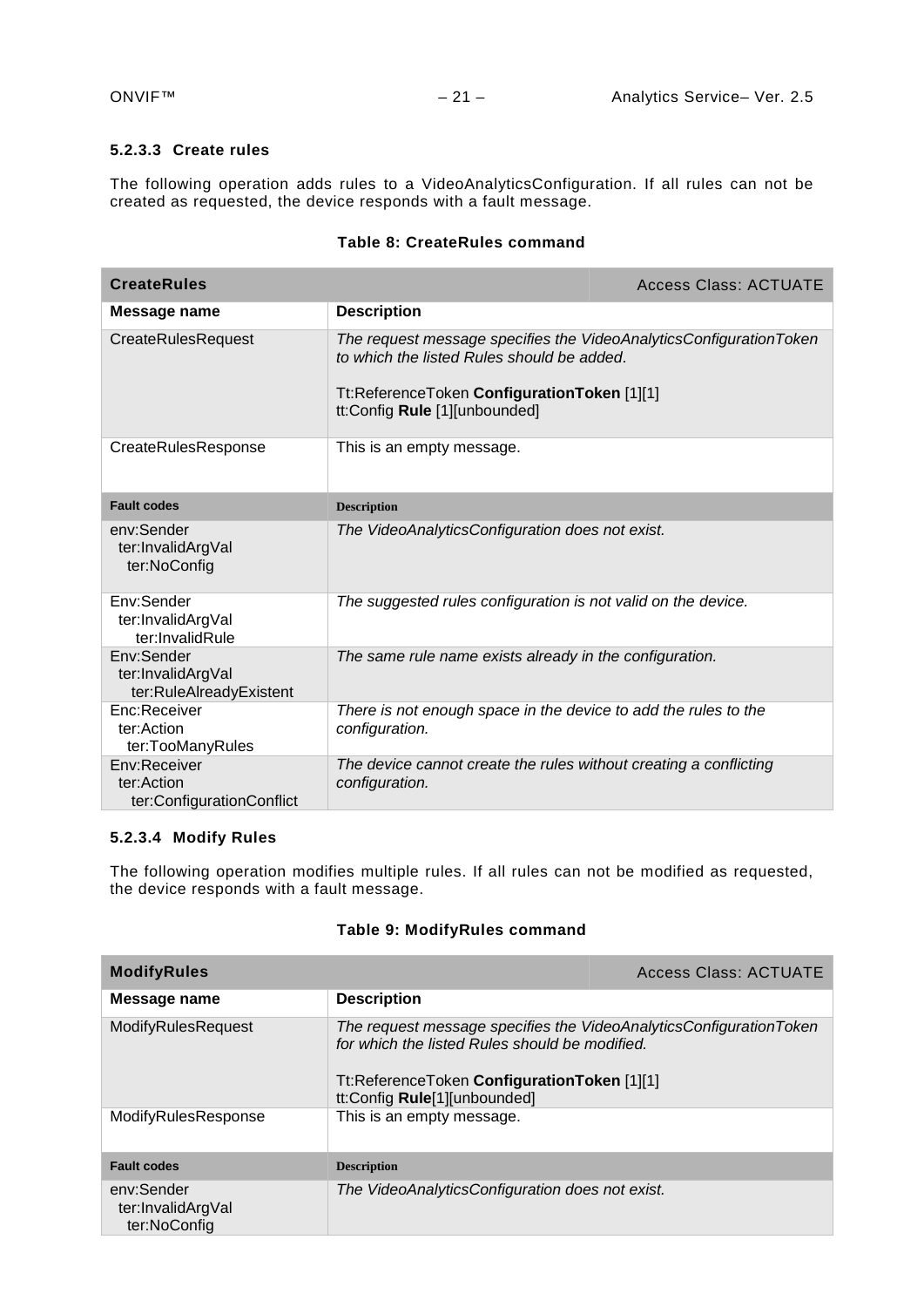| Env:Sender<br>ter:InvalidArgVal<br>ter:InvalidRule   | The suggested rules configuration is not valid on the device.                       |
|------------------------------------------------------|-------------------------------------------------------------------------------------|
| Env:Sender<br>ter:InvalidArgs<br>ter:RuleNotExistent | The rule name or names do not exist.                                                |
| Enc:Receiver<br>ter:Action<br>ter:TooManyRules       | There is not enough space in the device to add the rules to the<br>configuration.   |
| Env:Receiver<br>ter:Action<br>ter:ConflictingConfig  | The device cannot modify the rules without creating a conflicting<br>configuration. |

#### **5.2.3.5 Delete Rules**

The following operation deletes multiple rules. If all rules can not be deleted as requested, the device responds with a fault message.

| <b>DeleteRules</b>                                   |                                                                                                                                                                                                          | <b>Access Class: ACTUATE</b>                    |
|------------------------------------------------------|----------------------------------------------------------------------------------------------------------------------------------------------------------------------------------------------------------|-------------------------------------------------|
| Message name                                         | <b>Description</b>                                                                                                                                                                                       |                                                 |
| <b>DeleteRulesRequest</b>                            | The request message specifies the VideoAnalyticsConfigurationToken<br>from which the listed Rules should be removed.<br>Tt:ReferenceToken ConfigurationToken [1][1]<br>xs:string RuleName [1][unbounded] |                                                 |
| <b>DeleteRulesResponse</b>                           | The response is an empty message.                                                                                                                                                                        |                                                 |
| <b>Fault codes</b>                                   | <b>Description</b>                                                                                                                                                                                       |                                                 |
| env:Sender<br>ter:InvalidArgVal<br>ter:NoConfig      |                                                                                                                                                                                                          | The VideoAnalyticsConfiguration does not exist. |
| Env:Receiver<br>ter:Action<br>ter:ConflictingConfig  | The device cannot delete the rules without creating a conflicting<br>configuration.                                                                                                                      |                                                 |
| Env:Sender<br>ter:InvalidArgs<br>ter:RuleNotExistent | The rule name or names do not exist.                                                                                                                                                                     |                                                 |

#### **Table 10: DeleteRules command**

#### <span id="page-21-0"></span>**5.3 Analytics Modules Interface**

Section [5.3.1](#page-21-1) defines an XML structure that communicates the configuration of Analytics Modules. Section [5.3.2](#page-22-0) defines the language that describes the configuration of a specific analytics module. Section [5.3.3](#page-22-1) defines the operations required by the analytics modules Interface. If the device supports an analytics engine as defined by ONVIF, it shall implement the complete Analytics Modules Interface.

#### <span id="page-21-1"></span>**5.3.1 Analytics module configuration**

The analytics module configuration is identical to the rule configuration, described in section [5.2.1.](#page-17-1) The following example shows a possible configuration of a vendor-specific ObjectTracker. This tracker allows configuration of the minimum and maximum object size with respect to the processed frame geometry.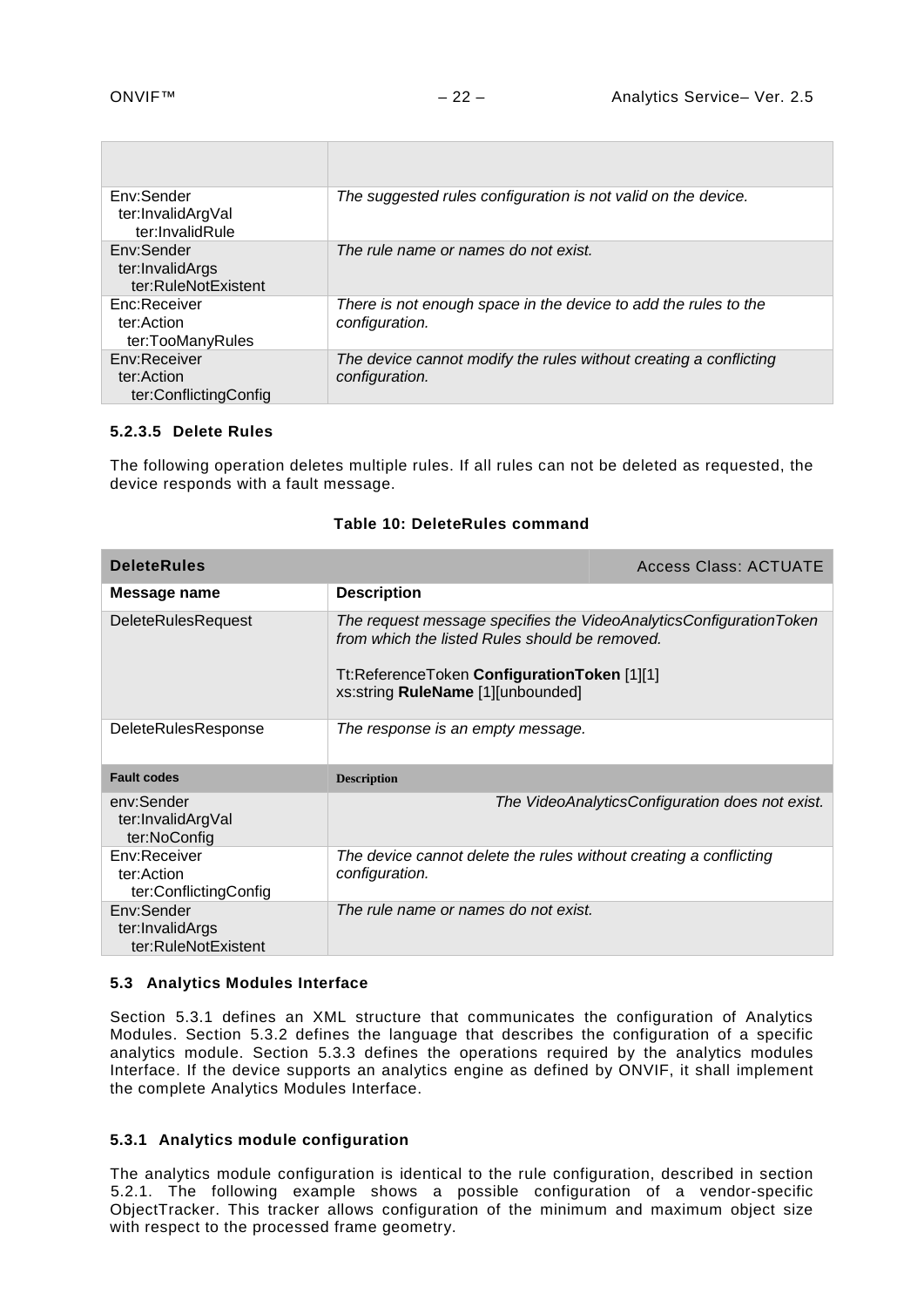```
<tt:VideoAnalyticsConfig>
   <tt:AnalyticsEngineConfig>
     <tt:AnalyticsModule Name="MyObjectTracker" Type="nn:ObjectTracker">
       <tt:Parameters>
         <tt:SimpleItem Name="MinObjectWidth" Value="0.01"/>
         <tt:SimpleItem Name="MinObjectHeight" Value="0.01"/>
         <tt:SimpleItem Name="MaxObjectWidth" Value="0.5"/>
         <tt:SimpleItem Name="MaxObjectHeight" Value="0.5"/>
       </tt:Parameters>
     </tt:AnalyticsModule>
   </tt:AnalyticsEngineConfig>
   <tt:RuleEngineConfig>
 ...
   </tt:RuleEngineConfig>
</tt:VideoAnalyticsConfig>
```
#### <span id="page-22-0"></span>**5.3.2 Analytics Module Description Language**

The Analytics Module reuses the Rule Description Language, described in Section [5.2.2.](#page-17-2) The following AnalyticsModuleDescription element replaces the RuleDescription element:

```
<xs:element name="AnalyticsModuleDescription"
             type="tt:ConfigDescription"/>
```
Similar to rules, analytics modules produce events and shall be listed within the analytics module description. The subsequent description corresponds to the example of the previous section. The example module produces a SceneTooCrowded Event when the scene becomes too complex for the module.

```
<tt:AnalyticsModuleDescription Name="nn:ObjectTracker">
   <tt:Parameters>
     <tt:SimpleItemDescription Name="MinObjectWidth" Type="xs:float"/>
     <tt:SimpleItemDescription Name="MinObjectHeight" Type="xs:float"/>
     <tt:SimpleItemDescription Name="MaxObjectWidth" Type="xs:float"/>
     <tt:SimpleItemDescription Name="MaxObjectHeight" Type="xs:float"/>
   </tt:Parameters>
   <tt:MessageDescription>
     <tt:Source>
       <tt:SimpleItemDescription Name="VideoSourceConfigurationToken"
                                 Type="tt:ReferenceToken"/>
       <tt:SimpleItemDescription Name="VideoAnalyticsConfigurationToken"
                                 Type="tt:ReferenceToken"/>
       <tt:SimpleItemDescription Name="AnalyticsModule" Type="xs:string"/>
     </tt:Source>
     <tt:ParentTopic>
      tns1:VideoAnalytics/nn:ObjectTracker/SceneTooCrowded
     </tt:ParentTopic>
   </tt:MessageDescription>
</tt:RuleDescription>
```
#### <span id="page-22-1"></span>**5.3.3 Operations on Analytics Modules**

If the device supports an analytics engine as defined by ONVIF, it shall support the subsequent operations to manage analytics modules. The Create/Delete/Modify operations shall be atomic, all modifications can be processed or the complete operation shall fail.

#### **5.3.3.1 GetSupportedAnalyticsModules**

The device indicates the analytics modules it supports by implementing the GetSupportedAnalysticsModule operation. It returns a list of analytics modules according to the Analytics Module Description Language, described in section [5.2.2.](#page-17-2) Additionally, it contains a list of URLs that provide the location of the schema files. These schema files describe the types and elements used in the analytics module descriptions. If the analytics module descriptions reference types or elements of the ONVIF schema file, the ONVIF schema file shall be explicitly listed.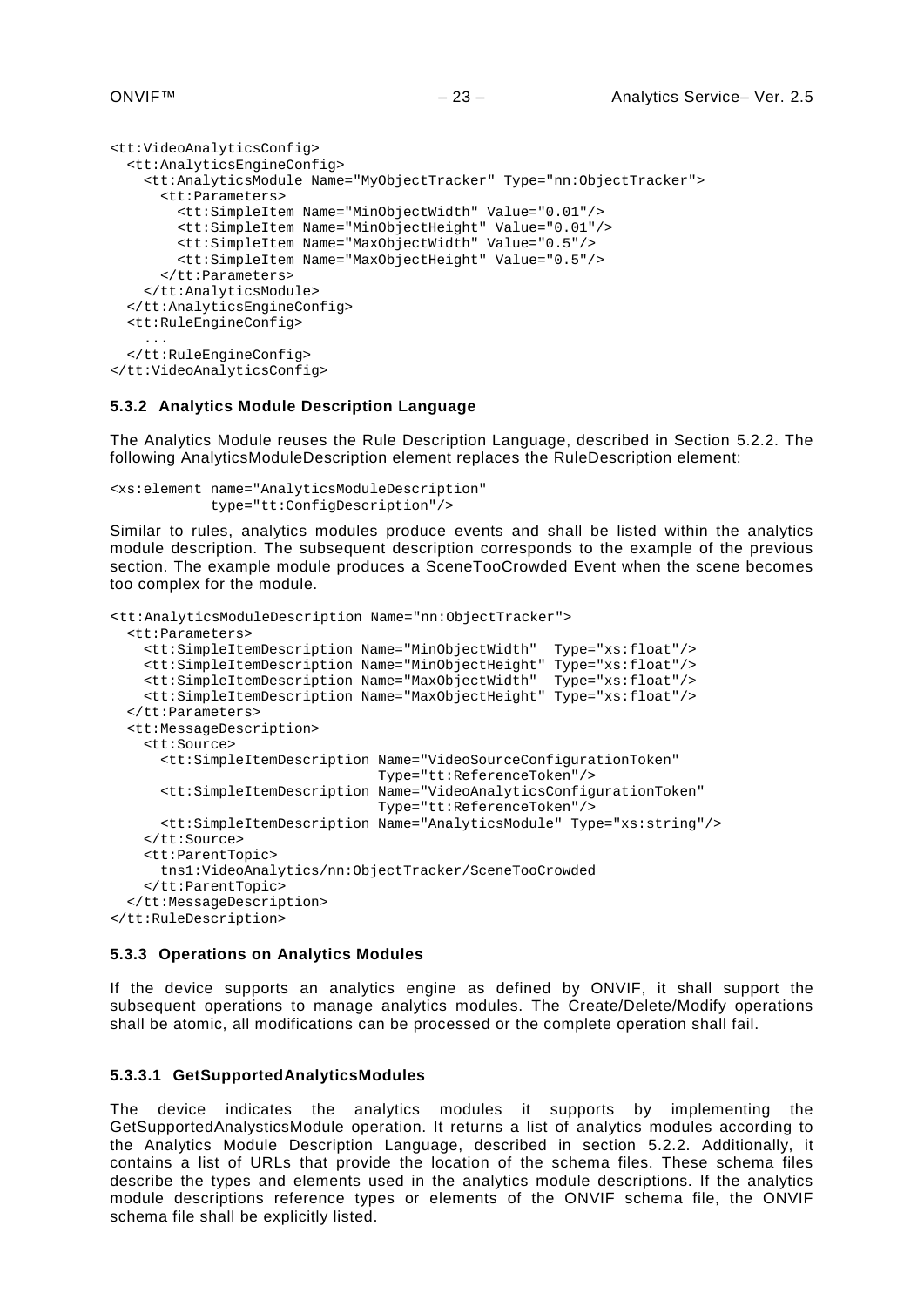| <b>GetSupportedAnalyticsModules</b>           |                                                                                                                                                                                    | Access Class: READ MEDIA |
|-----------------------------------------------|------------------------------------------------------------------------------------------------------------------------------------------------------------------------------------|--------------------------|
| Message name                                  | <b>Description</b>                                                                                                                                                                 |                          |
| GetSupportedAnalyticsModulesR<br>equest       | The request message contains the<br>VideoAnalyticsConfigurationToken for which the supported<br>analytics modules should be listed.<br>Tt:ReferenceToken ConfigurationToken [1][1] |                          |
| GetSupportedAnalyticsModulesR<br>esponse      | The response contains the supported analytics modules.                                                                                                                             |                          |
|                                               | SupportedAnalyticsModules [1][1]                                                                                                                                                   |                          |
| <b>Fault codes</b>                            | <b>Description</b>                                                                                                                                                                 |                          |
| env:Sender<br>ter:InvalidArgs<br>ter:NoConfig | VideoAnalyticsConfiguration does not exist.                                                                                                                                        |                          |

### **Table 11: GetSupportedAnalyticsModules command**

# **5.3.3.2 GetAnalytics Modules**

The following operation retrieves the currently installed analytics modules.

# **Table 12: GetAnalyticsModules command**

| <b>GetAnalyticsModules</b>                    |                                                                                                                                                                             | Access Class: READ_MEDIA |
|-----------------------------------------------|-----------------------------------------------------------------------------------------------------------------------------------------------------------------------------|--------------------------|
| Message name                                  | <b>Description</b>                                                                                                                                                          |                          |
| GetAnalyticsModulesRequest                    | The request message specifies the<br>VideoAnalyticsConfigurationToken for which the analytics<br>modules should be reported.<br>Tt:ReferenceToken ConfigurationToken [1][1] |                          |
| GetAnalyticsModulesResponse                   | The response is a list of installed analytics modules for the<br>specified configuration.<br>Tt:Config AnalyticsModule [0][unbounded]                                       |                          |
| <b>Fault codes</b>                            | <b>Description</b>                                                                                                                                                          |                          |
| env:Sender<br>ter:InvalidArgs<br>ter:NoConfig | The VideoAnalyticsConfiguration does not exist.                                                                                                                             |                          |

# **5.3.3.3 CreateAnalytics Modules**

The following operation adds analytics modules to a VideoAnalyticsConfiguration. If all analytics modules can not be created as requested, the device responds with a fault message.

# **Table 13: CreateAnalyticsModules command.**

| <b>CreateAnalyticsModules</b> |                                   | <b>Access Class: ACTUATE</b>                                   |
|-------------------------------|-----------------------------------|----------------------------------------------------------------|
| Message name                  | <b>Description</b>                |                                                                |
| CreateAnalyticsModulesRequest | The request message specifies the | VideoAnalyticsConfigurationToken to which the listed Analytics |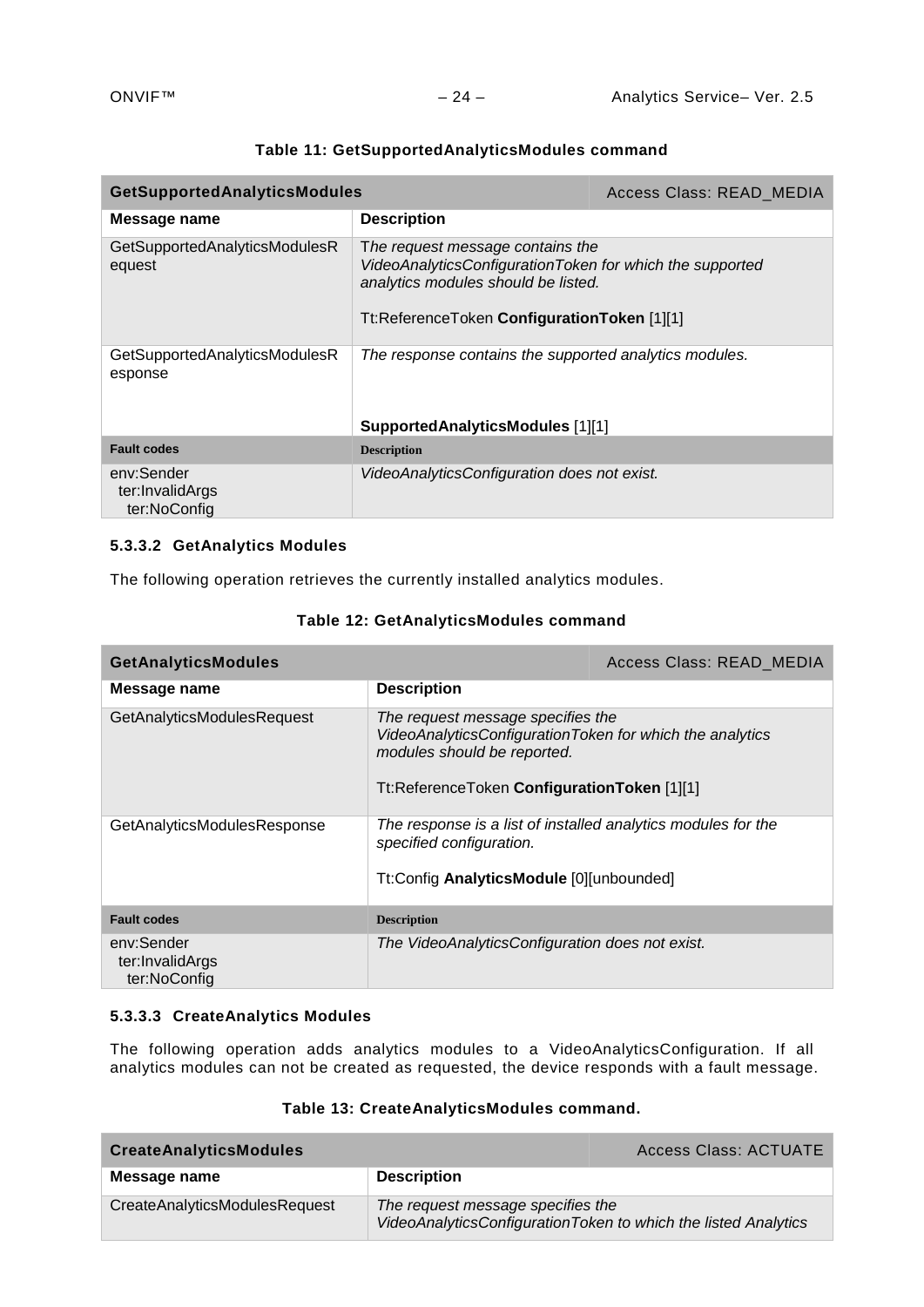|                                                           | Modules should be added.<br>Tt:ReferenceToken ConfigurationToken [1][1]<br>tt:Config AnalyticsModule [1][unbounded] |
|-----------------------------------------------------------|---------------------------------------------------------------------------------------------------------------------|
| CreateAnalyticsModulesResponse                            | This is an empty message.                                                                                           |
| <b>Fault codes</b>                                        | <b>Description</b>                                                                                                  |
| env:Sender<br>ter:InvalidArgs<br>ter:NoConfig             | The VideoAnalyticsConfiguration does not exist.                                                                     |
| Env:Sender<br>ter: InvalidArgs<br>ter:NameAlreadyExistent | The same analytics module name exists already in the<br>configuration.                                              |
| Enc:Receiver<br>ter:Action<br>ter:TooManyModules          | There is not enough space in the device to add the analytics<br>modules to the configuration.                       |
| Env:Receiver<br>ter:Action<br>ter:ConfigurationConflict   | The device cannot create the analytics modules without creating<br>a conflicting configuration.                     |
| Env:Sender<br>ter:InvalidArgVal<br>ter:InvalidModule      | The suggested module configuration is not valid on the device.                                                      |

# **5.3.3.4 ModifyAnalytics Modules**

The following operation modifies multiple analytics modules. If all analytics modules can not be modified as requested, the device respond with a fault message.

|  |  |  |  |  |  | Table 14: ModifyAnalyticsModules command |
|--|--|--|--|--|--|------------------------------------------|
|--|--|--|--|--|--|------------------------------------------|

| <b>ModifyAnalyticsModules</b>                           |                                                                                                                                                             | <b>Access Class: ACTUATE</b>                                    |
|---------------------------------------------------------|-------------------------------------------------------------------------------------------------------------------------------------------------------------|-----------------------------------------------------------------|
| Message name                                            | <b>Description</b>                                                                                                                                          |                                                                 |
| ModifyAnalyticsModulesRequest                           | The request message specifies the<br>modules should be modified.<br>Tt:ReferenceToken ConfigurationToken [1][1]<br>tt:Config AnalyticsModule [1][unbounded] | VideoAnalyticsConfigurationToken for which the listed analytics |
| ModifyAnalyticsModulesResponse                          | The response is an empty message.                                                                                                                           |                                                                 |
| <b>Fault codes</b>                                      | <b>Description</b>                                                                                                                                          |                                                                 |
| env:Sender<br>ter:InvalidArgs<br>ter:NoConfig           | The VideoAnalyticsConfiguration does not exist.                                                                                                             |                                                                 |
| Env:Sender<br>ter:InvalidArgs<br>ter:NameNotExistent    | The analytics module with the requested name does not exist.                                                                                                |                                                                 |
| Enc:Receiver<br>ter:Action<br>ter:TooManyModules        | There is not enough space in the device to add the analytics<br>modules to the configuration.                                                               |                                                                 |
| Env:Receiver<br>ter:Action<br>ter:ConfigurationConflict | a conflicting configuration.                                                                                                                                | The device cannot modify the analytics modules without creating |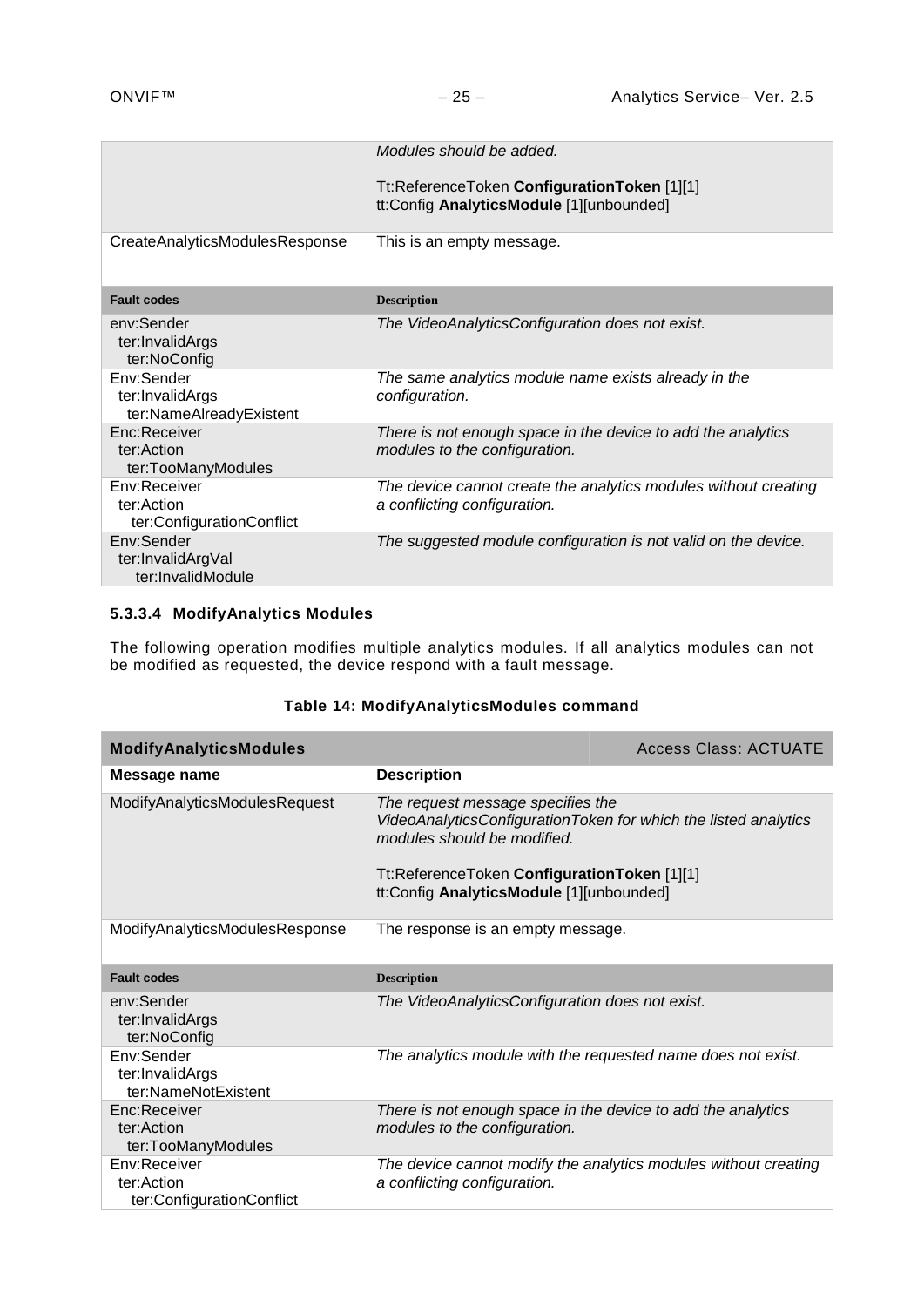| Env:Sender        | The suggested module configuration is not valid on the device. |
|-------------------|----------------------------------------------------------------|
| ter:InvalidArgVal |                                                                |
| ter:InvalidModule |                                                                |

#### **5.3.3.5 DeleteAnalytics Modules**

The following operation deletes multiple analytics modules. If all analytics modules can not be deleted as requested, the device responds with a fault message.

| <b>DeleteAnalyticsModules</b>                           |                                                                                                                                                                                                                                    | <b>Access Class: ACTUATE</b>                                    |
|---------------------------------------------------------|------------------------------------------------------------------------------------------------------------------------------------------------------------------------------------------------------------------------------------|-----------------------------------------------------------------|
| Message name                                            | <b>Description</b>                                                                                                                                                                                                                 |                                                                 |
| <b>DeleteAnalyticsModulesRequest</b>                    | The request message specifies the<br>VideoAnalyticsConfigurationToken from which the listed<br>Analytics Modules should be removed.<br>Tt:ReferenceToken ConfigurationToken [1][1]<br>xs:string AnalyticsModuleName [1][unbounded] |                                                                 |
| DeleteAnalyticsModulesResponse                          | The response is an empty message.                                                                                                                                                                                                  |                                                                 |
| <b>Fault codes</b>                                      | <b>Description</b>                                                                                                                                                                                                                 |                                                                 |
| env:Sender<br>ter:InvalidArgs<br>ter:NoConfig           | The VideoAnalyticsConfiguration does not exist.                                                                                                                                                                                    |                                                                 |
| Env:Receiver<br>ter:Action<br>ter:ConfigurationConflict | a conflicting configuration.                                                                                                                                                                                                       | The device cannot delete the analytics modules without creating |
| Env:Sender<br>ter:InvalidArgs<br>ter:NameNotExistent    | The analytics module with the requested name does not exist.                                                                                                                                                                       |                                                                 |

# **Table 15: DeleteAnalyticsModules command**

#### <span id="page-25-0"></span>**5.4 Capabilities**

The capabilities reflect optional functions and functionality of a service. The information is static and does not change during device operation. The following capabilites are available:

**RuleSupport:** Indication that the device supports rules interface and rules syntax as specified in Section 5.2

#### **AnalyticsModuleSupport:**

Indication that the device supports the scene analytics module interface as specified in Section 5.3.

#### **CellBasedSceneDescriptionSupported:**

Indication that the device produces the cell based scene description.

#### **Table 16: GetServiceCapabilities command**

| <b>GetServiceCapabilities</b> |                           | Access Class: PRE_AUTH |
|-------------------------------|---------------------------|------------------------|
| Message name                  | <b>Description</b>        |                        |
| GetServiceCapabilitiesReque   | This is an empty message. |                        |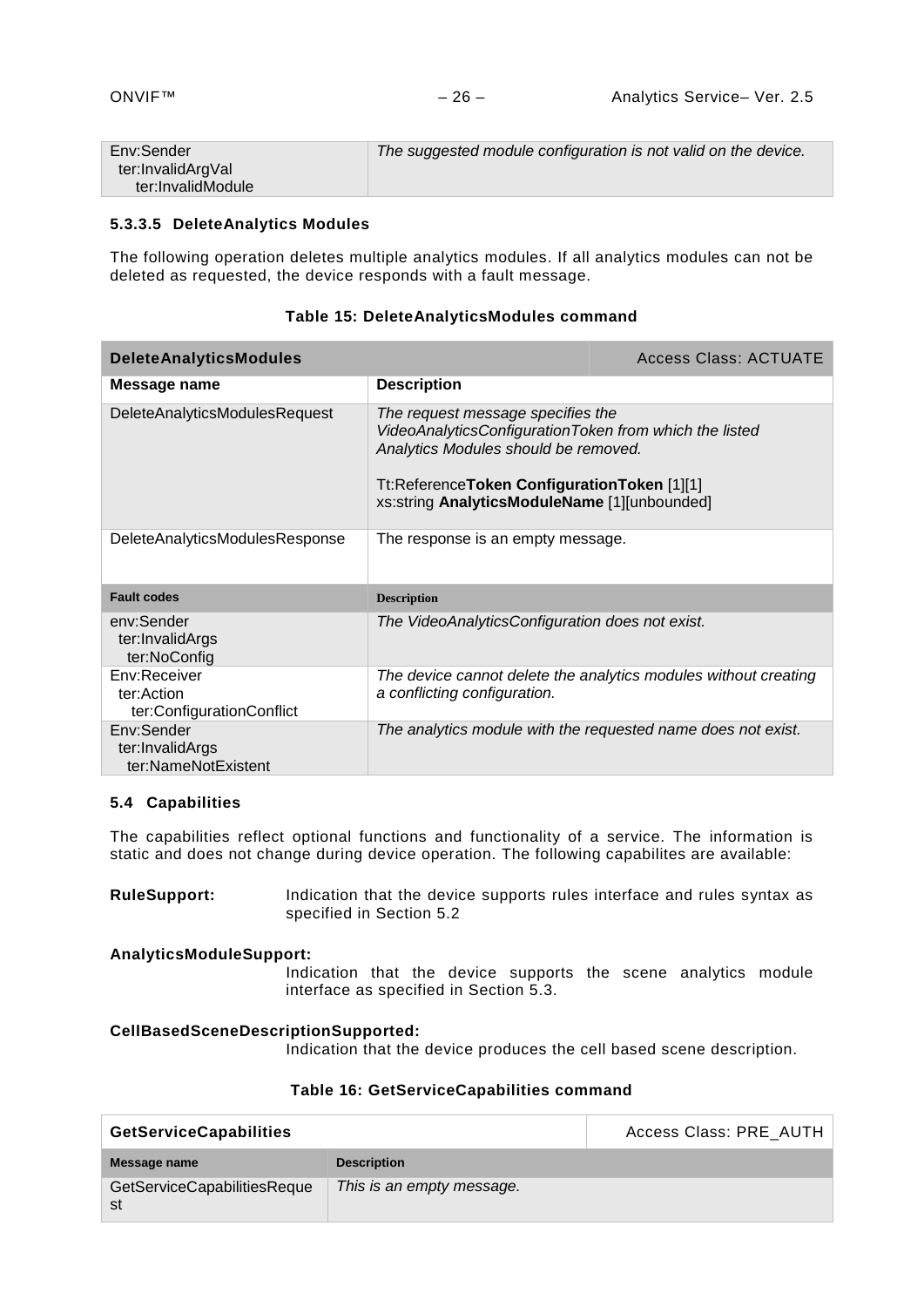| GetServiceCapabilitiesRespo<br>nse | The capability response message contains the requested service<br>capabilities using a hierarchical XML capability structure.<br>Tan:Capabilities Capabilities [1][1] |
|------------------------------------|-----------------------------------------------------------------------------------------------------------------------------------------------------------------------|
| <b>Fault codes</b>                 | <b>Description</b>                                                                                                                                                    |
|                                    | No command specific faults!                                                                                                                                           |

#### <span id="page-26-0"></span>**5.5 Events**

#### <span id="page-26-1"></span>**5.5.1 Audio Detected**

Analytics engine can send the following event for analyzed audio data.

```
<tt:MessageDescription IsProperty="false">
   <tt:Source>
    <tt:SimpleItemDescription Name="AudioSourceConfigurationToken"
      Type="tt:ReferenceToken"/>
    <tt:SimpleItemDescription Name="AudioAnalyticsConfigurationToken"
     Type="tt:ReferenceToken"/>
    <tt:SimpleItemDescription Name="Rule"
     Type="xs:string"/>
 </tt:Source>
   <tt:Data>
    <tt:SimpleItemDescription Name="isSoundDetected" Type="xs:boolean"/>
    <tt:SimpleItemDescription Name="UTCTime" Type="xs:dateTime"/>
   <tt:ElementItemDescription
Type="AudioClassDescriptor"/>
</tt:Data >
   <tt:ParentTopic>tns1:AudioAnalytics/Audio/DetectedSound
  </tt:ParentTopic>
 </tt:MessageDescription>
```
The Rule field is optional and contains the Rule instance name that generated the audio detected event.

#### <span id="page-26-2"></span>**5.6 Service-specific fault codes**

[Table 17](#page-26-3) below lists the analytics service-specific fault codes. Each command can also generate a generic fault.

The specific faults are defined as subcode of a generic fault. The parent generic subcode is the subcode at the top of each row below and the specific fault subcode is at the bottom of the cell.

<span id="page-26-3"></span>

| <b>Fault Code</b> | <b>Parent Subcode</b><br>Subcode | <b>Fault Reason</b>         | Description                                                    |
|-------------------|----------------------------------|-----------------------------|----------------------------------------------------------------|
| env:Receiver      | ter:Action                       | No more space<br>available. | There is not enough space in<br>the device to add the rules to |
|                   | Ter:TooManyRules                 |                             | the configuration.                                             |

| Table 17: The analytics-specific fault codes |  |  |  |
|----------------------------------------------|--|--|--|
|----------------------------------------------|--|--|--|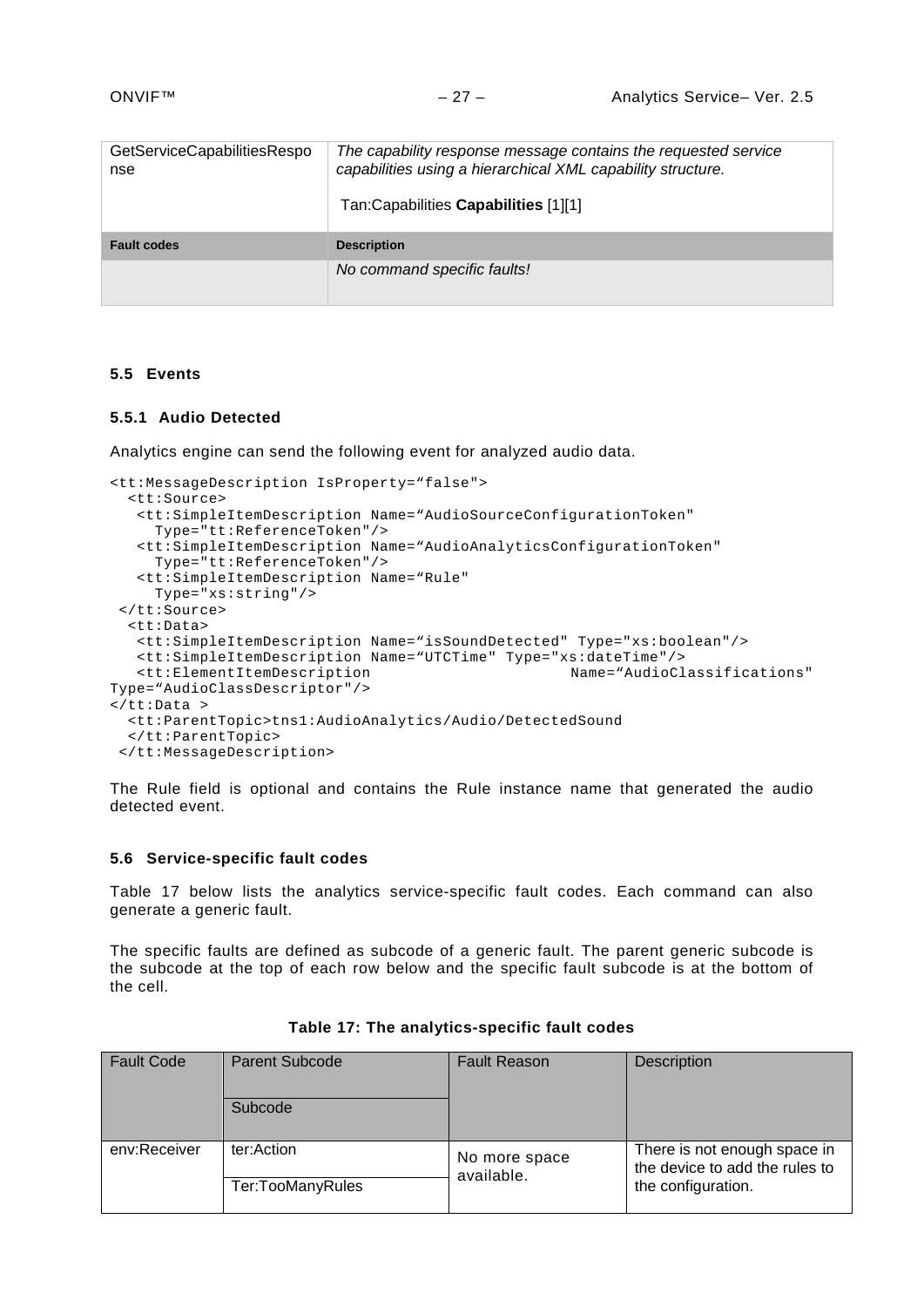| Ter:TooManyModules        | No more space<br>available. | There is not enough space in<br>the device to add the analytics<br>modules to the configuration. |
|---------------------------|-----------------------------|--------------------------------------------------------------------------------------------------|
| ter:Action                | Conflict when using         | The new settings result in an<br>inconsistent configuration.                                     |
| Ter:ConfigurationConflict |                             |                                                                                                  |
| ter:InvalidArgVal         | No such                     | The requested<br>VideoAnalyticsConfiguration                                                     |
| Ter:NoConfig              |                             | does not exist.                                                                                  |
| ter:InvalidArgVal         | The rule is invalid.        | The suggested rule<br>configuration is not valid.                                                |
| Ter:InvalidRule           |                             |                                                                                                  |
| ter:InvalidArgVal         | The module is invalid       | The suggested analytics<br>module configuration is not                                           |
| Ter:InvalidModule         |                             | valid on the device.                                                                             |
| ter:InvalidArgVal         | The rule exists             | The same rule name exists<br>already in the configuration.                                       |
| Ter:RuleAlreadyExistent   |                             |                                                                                                  |
| ter:InvalidArgs           | The rule does not<br>exist  | The rule name or names do<br>not exist.                                                          |
| Ter:RuleNotExistent       |                             |                                                                                                  |
| ter:InvalidArgs           | The name exists             | The same analytics module<br>name exists already in the                                          |
| Ter:NameAlreadyExistent   |                             | configuration.                                                                                   |
| ter:InvalidArgs           | The name does not<br>exist  | The analytics module with the<br>requested name does not                                         |
| Ter:NameNotExistent       |                             | exist.                                                                                           |
|                           | ter:Action                  | new settings<br>configuration                                                                    |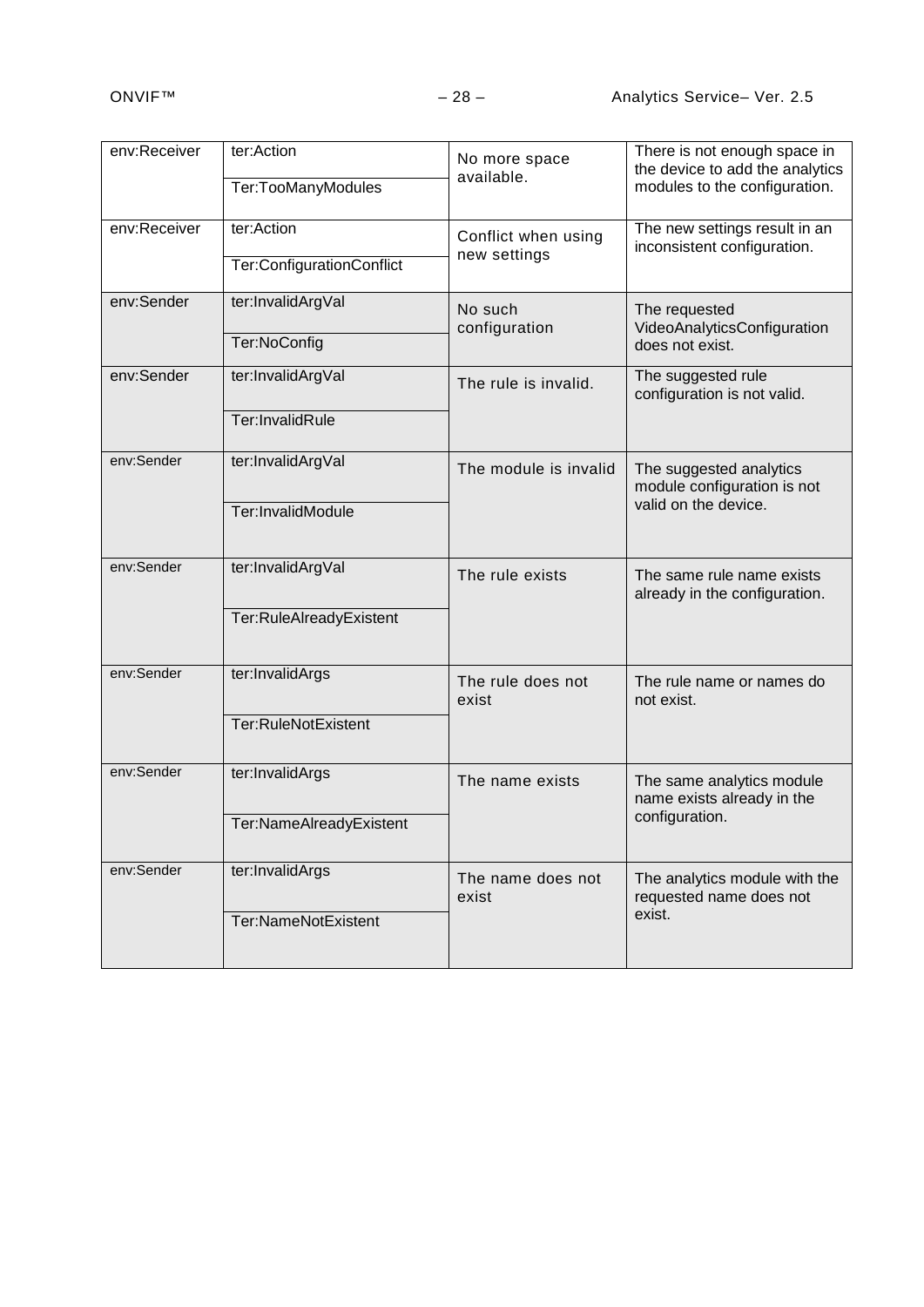# **Annex A. Specified Rules** (informative)

<span id="page-28-0"></span>The following rules apply to static cameras. In case of a PTZ device, image-based rules should contain an additional ElementItem. The ElementItem identifies the position of the device for which the rule has been setup. The corresponding ElementItemDescription resembles the following:

<tt:ElementItemDescription Name="PTZStatus" Type="tt:PTZStatusType">

#### <span id="page-28-1"></span>**A.1 LineDetector**

The LineDetector is defined by a non-intersecting simple polyline. If an Object crosses the polyline in the specified direction, the Rule Engine sends a Crossed event containing the name of the LineDetector and a reference to the object which has crossed the line. As directions, one can select between Left, Right, and Any, where directions Left and Right refer to the direction walking along the line from the first point to the second point and are the prohibited directions .

The LineDetector resembles the following code using the Rule Description Language, detailed in the previous section:

```
<tt:RuleDescription Name="tt:LineDetector">
   <tt:Parameters>
     <tt:SimpleItemDescription Name="Direction" Type="tt:Direction"/>
     <tt:ElementItemDescription Name="Segments" Type="tt:Polyline"/>
   </tt:Parameters>
   <tt:MessageDescription>
     <tt:Source>
       <tt:SimpleItemDescription Name="VideoSourceConfigurationToken"
                                 Type="tt:ReferenceToken"/>
       <tt:SimpleItemDescription Name="VideoAnalyticsConfigurationToken"
                                  Type="tt:ReferenceToken"/>
      <tt:SimpleItemDescription Name="Rule" Type="xs:string"/>
     </tt:Source>
     <tt:Data>
      <tt:SimpleItemDescription Name="ObjectId" Type="xs:integer"/>
     </tt:Data>
     <tt:ParentTopic>tns1:RuleEngine/LineDetector/Crossed</tt:ParentTopic>
   </tt:MessageDescription>
</tt:RuleDescription>
```
The code above defines two parameters, Segments and Direction, and produces one Event attached to the topic tns1:RuleEngine/LineDetector/Crossed.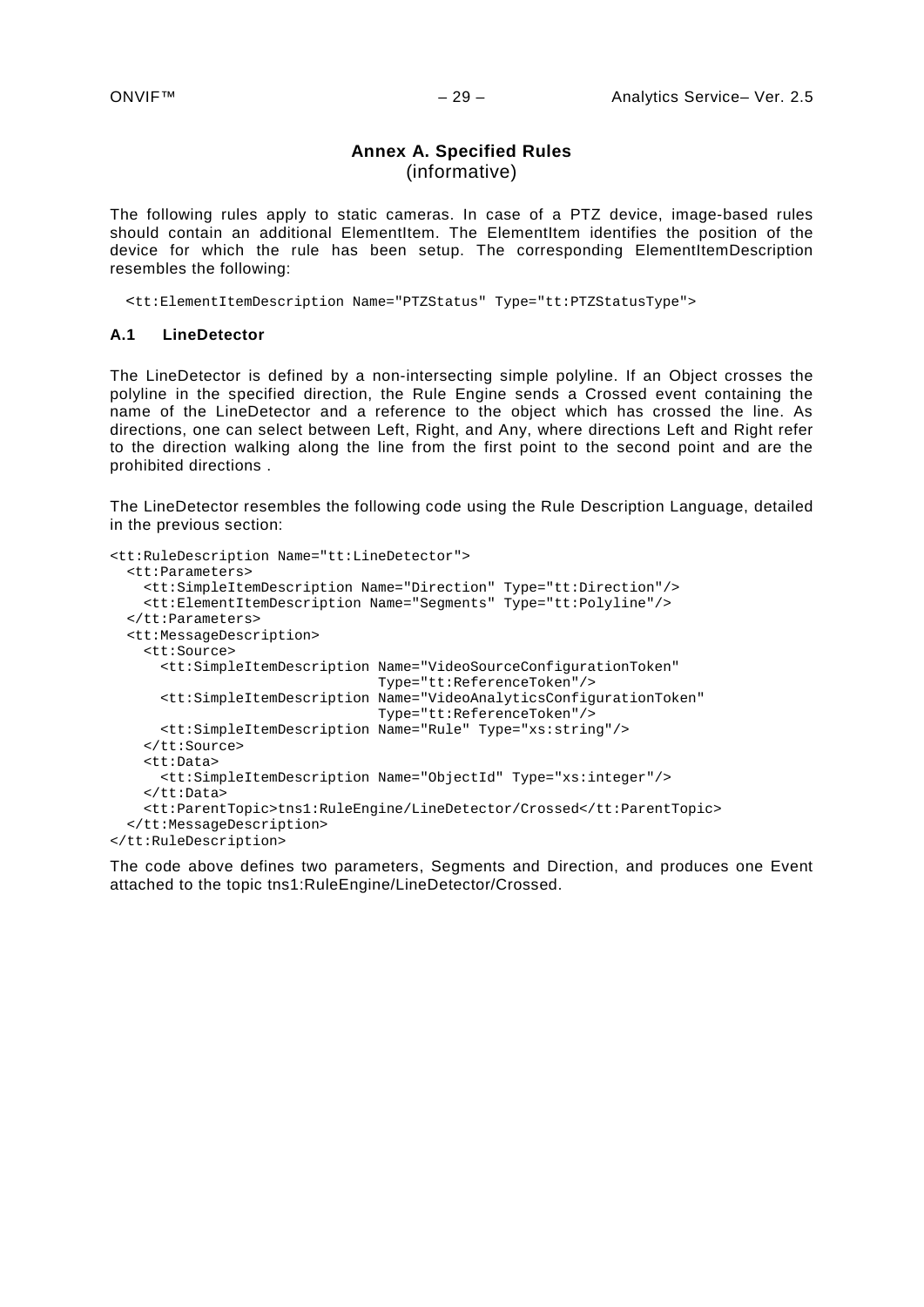#### <span id="page-29-0"></span>**A.2 Field Detector**

A FieldDetector is defined by a simple non-intersecting polygon. The FieldDetector determines if each object in the scene inside or outside the polygon. This information is put into a property.

The FieldDetector resembles the following code, using the Rule Description Language detailed in the previous section:

```
<tt:RuleDescription Name="tt:FieldDetector">
  <tt:Parameters>
     <tt:ElementItemDescription Name="Field" Type="tt:Polygon"/>
   </tt:Parameters>
   <tt:MessageDescription IsProperty="true">
     <tt:Source>
       <tt:SimpleItemDescription Name="VideoSourceConfigurationToken"
                                  Type="tt:ReferenceToken"/>
       <tt:SimpleItemDescription Name="VideoAnalyticsConfigurationToken"
                                  Type="tt:ReferenceToken"/>
      <tt:SimpleItemDescription Name="Rule" Type="xs:string"/>
     </tt:Source>
     <tt:Key>
      <tt:SimpleItemDescription Name="ObjectId" Type="xs:integer"/>
     </tt:Key>
     <tt:Data>
      <tt:SimpleItemDescription Name="IsInside" Type="xs:boolean"/>
     </tt:Data >
     <tt:ParentTopic>
      tns1:RuleEngine/FieldDetector/ObjectsInside
     </tt:ParentTopic>
   </tt:MessageDescription>
</tt:RuleDescription>
```
From the Inside property, a client can derive the Entering and the Leaving parameters of the detector. A client can simulate Entering and Leaving events by adding a MessageContent Filter to the subscription, which lets only ObjectsInside messages pass, where the IsInside Item is set to true resp. false.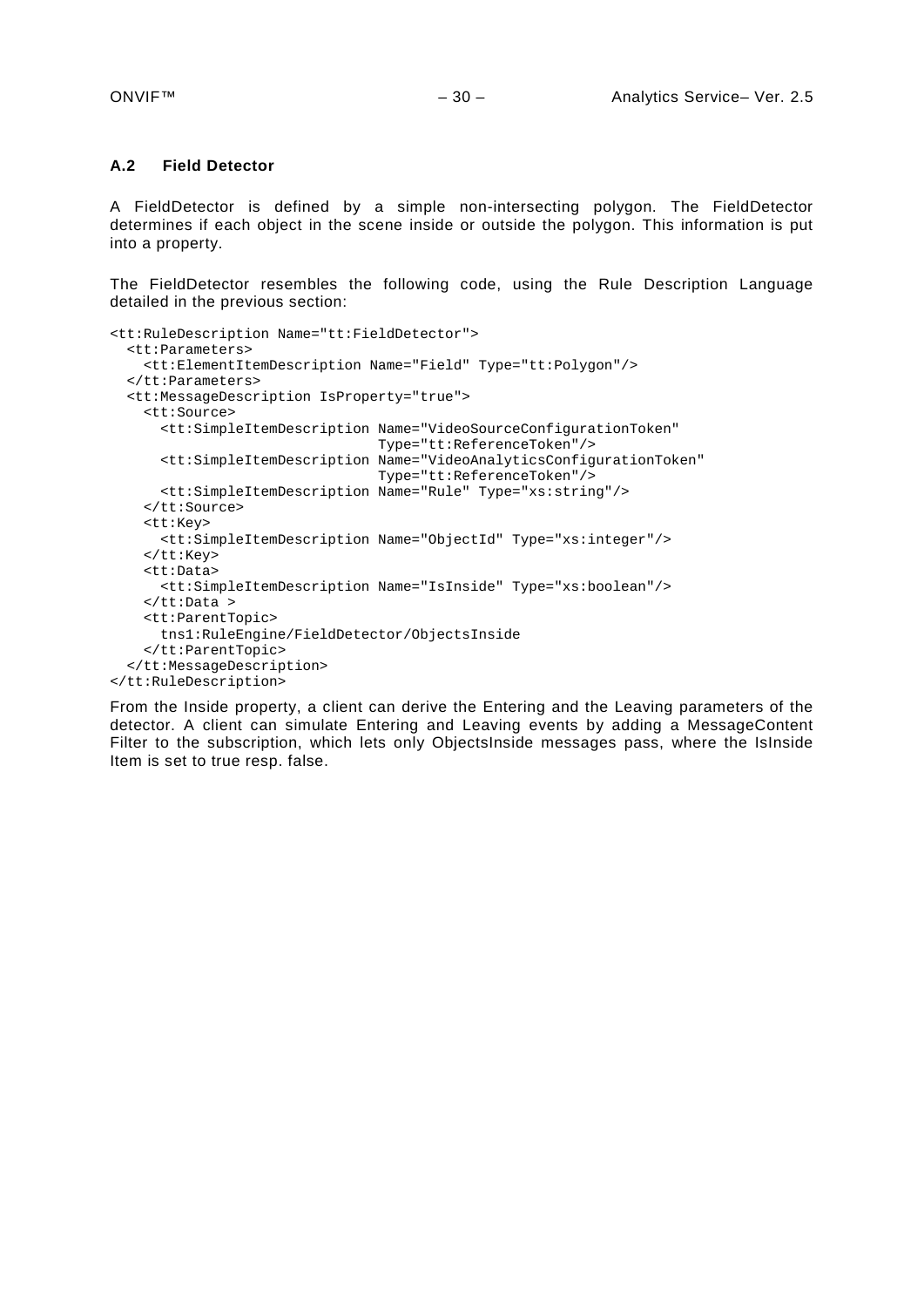#### <span id="page-30-0"></span>**A.3 Loitering Detector**

A LoiteringDetector is defined by a simple non-intersecting polygon as an area of interest and threshold loitering interval. The LoiteringDetector determines if each object in the scene inside the polygon longer than the given time threshold value. It publishes when the object started loitering.

The LoiteringDetector defined by the following code using the Rule Description Language:

```
<tt:RuleDescription Name="tt:LoiteringDetector">
 <tt:Parameters>
    <tt:ElementItemDescription Name="Field"
                                Type="tt:PolygonConfiguration"/>
    <tt:SimpleItemDescription Name="TimeThreshold" 
                                Type="xs:nonNegativeInteger"/>
 <tt:SimpleItemDescription Name="isPeriodicNotify" Type="xs:boolean"/>
 <tt:SimpleItemDescription Name="TimeInterval" Type="xs:duration"/>
 </tt:Parameters>
  <tt:MessageDescription IsProperty="true">
    <tt:Source>
       <tt:SimpleItemDescription Name="VideoSourceConfigurationToken"
                                 Type="tt:ReferenceToken"/>
       <tt:SimpleItemDescription Name="VideoAnalyticsConfigurationToken"
                                 Type="tt:ReferenceToken"/>
      <tt:SimpleItemDescription Name="Rule" Type="xs:string"/>
    </tt:Source>
     <tt:Key>
      <tt:SimpleItemDescription Name="ObjectId" Type="xs:integer"/>
    </tt:Key>
    <tt:Data>
       <tt:SimpleItemDescription Name="Since" Type="xs:dateTime"/>
       <tt:SimpleItemDescription Name="TimeStamp" Type="xs:dateTime"/>
    </tt:Data >
    <tt:ParentTopic>
      tns1:RuleEngine/LoiteringDetector/ObjectIsLoitering
     </tt:ParentTopic>
  </tt:MessageDescription>
</tt:RuleDescription>
```
The above rule definition defines that a rule instance produces an event attached to the topic tns1:RuleEngine/LoiteringDetector/ObjectIsLoitering, and the configuration parameters are;

|  |  | Table 18 Loitering Detector rule configuration paramaters |  |
|--|--|-----------------------------------------------------------|--|
|--|--|-----------------------------------------------------------|--|

| <b>Parameter Name</b> | <b>Description</b>                                                               |
|-----------------------|----------------------------------------------------------------------------------|
| Field                 | Area in camera field of view to detect object loitering                          |
| TimeThreshold         | Maximum time threshold to judge that object is loitering                         |
| isPeriodicNotify      | Whether continue to generate periodic events for loitering object                |
| TimeInterval          | Periodic time interval to continue to send loitering events for loitering object |

The event contains the following fields;

|  | Table 19 Description of loitering event fields |  |  |
|--|------------------------------------------------|--|--|
|--|------------------------------------------------|--|--|

| <b>Parameter Name</b> | <b>Description</b>                                                    |
|-----------------------|-----------------------------------------------------------------------|
| ObjectId              | Obiect Identifier                                                     |
| Since                 | Since when this object is loitering                                   |
| TimeStamp             | Timestamp of last object sample triggering generation of rule's event |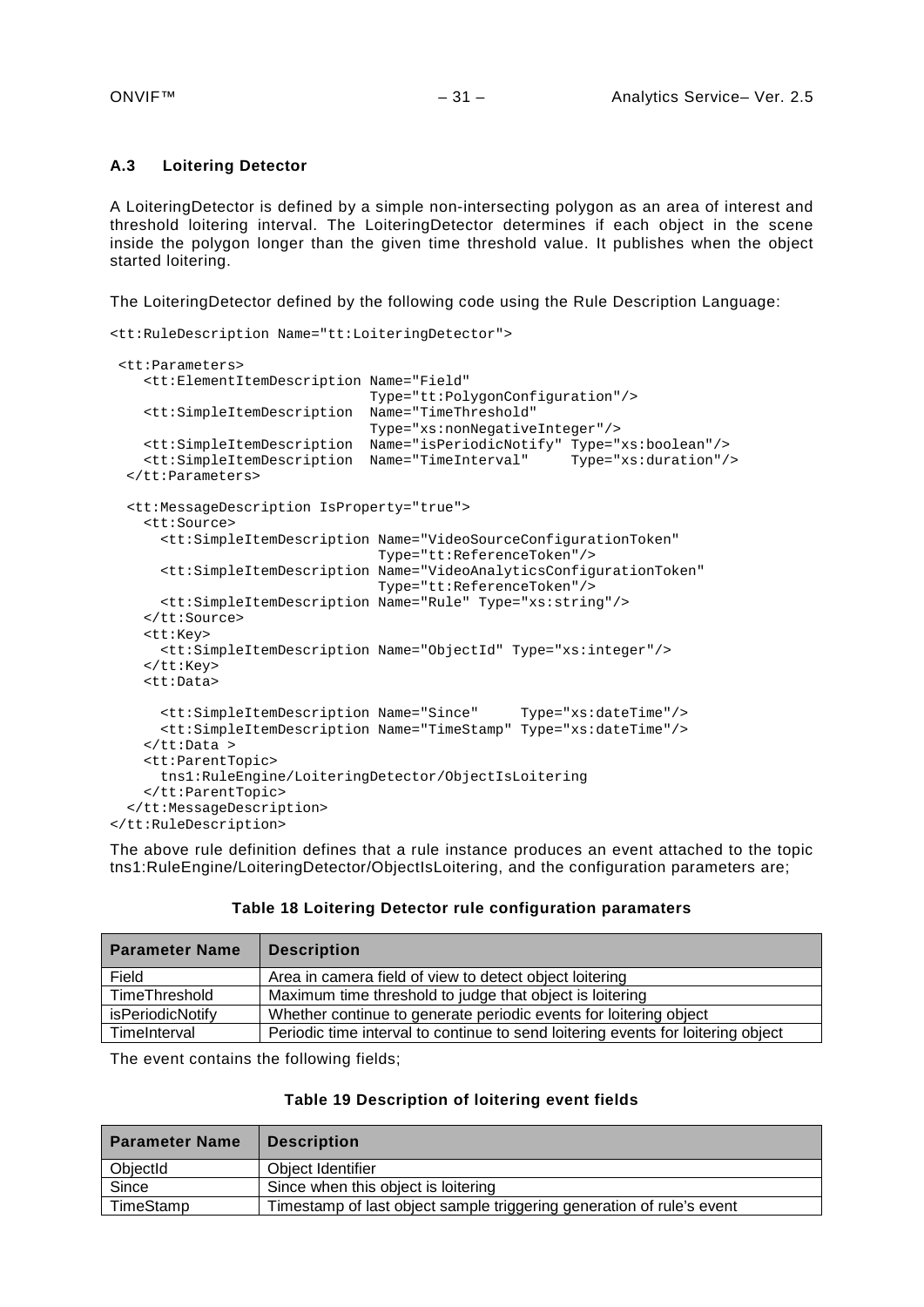# <span id="page-31-0"></span>**A.4 Declarative Motion Detector**

Declarative Motion detector detects the object motion against the specified motion attributes. The rule is active within an area (region of interest) and time interval. The condition is defined against the frame/object element in scene descriptor.

```
<tt:RuleDescription Name="tt:DeclarativeMotionDetector">
```

```
<tt:Parameters>
  <tt:ElementItemDescription Name="Field" Type="tt:PolygonConfiguration"/>
  <tt:ElementItemDescription Name="MotionExpression" 
                              Type="tt:MotionExpressionConfiguration"/>
</tt:Parameters>
 <tt:MessageDescription IsProperty="true">
   <tt:Source>
    <tt:SimpleItemDescription Name="VideoSourceConfigurationToken"
                              Type="tt:ReferenceToken"/>
   <tt:SimpleItemDescription Name="VideoAnalyticsConfigurationToken"
                              Type="tt:ReferenceToken"/>
   <tt:SimpleItemDescription Name="Rule" Type="xs:string"/>
   </tt:Source>
   <tt:Key>
   <tt:SimpleItemDescription Name="ObjectId" Type="xs:integer"/>
   </tt:Key>
   <tt:Data>
     <tt:SimpleItemDescription Name="TimeStamp" Type="xs:dateTime"/> 
   </tt:Data >
   <tt:ParentTopic>
   tns1:RuleEngine/DeclarativeMotionDetector/MotionMatched
  </tt:ParentTopic>
</tt:MessageDescription>
</tt:RuleDescription>
```
The above rule description defines that a rule instance produces event attached to the topic tns1:RuleEngine/DeclarativeMotionDetector/MotionMatched, and the configuration parameters are;

| <b>Parameter Name</b> | <b>Description</b>                                                                                                 |
|-----------------------|--------------------------------------------------------------------------------------------------------------------|
| Field                 | Defines an area in camera field of view, the motion matching query is<br>applied in this area for detected object. |
| MotionExpression      | Motion Expression for frame/object elements in Scene Descriptor<br>schema                                          |

**Table 20 Declarative Motion Detector rule configuration parameters**

The event contains the following fields;

| <b>Parameter Name</b> | <b>Description</b>           |
|-----------------------|------------------------------|
| ObjectId              | Object Identifier            |
| TimeStamp             | Timestamp of detected motion |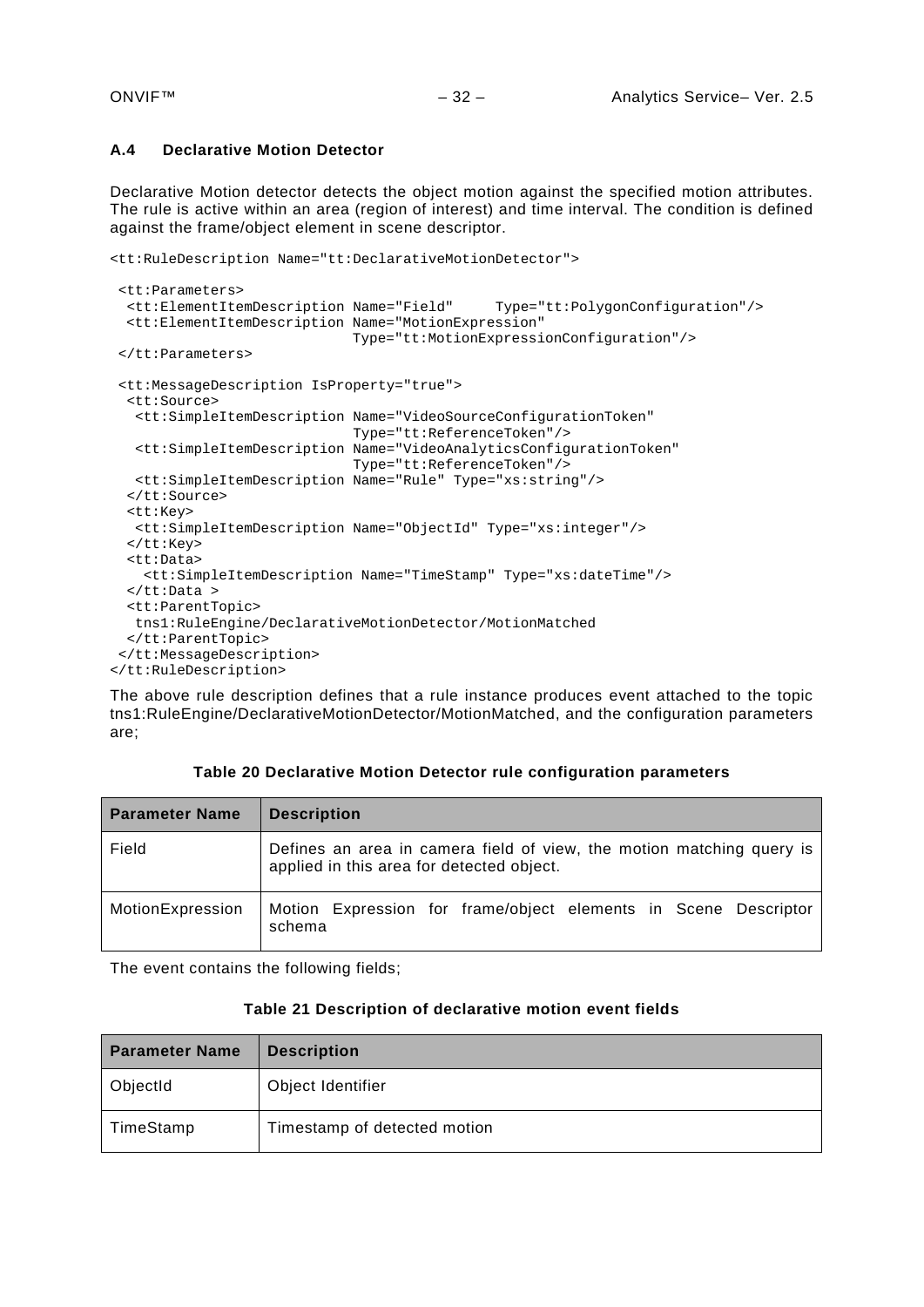#### <span id="page-32-0"></span>**A.5 Counting Rule**

Counting rule counts the number of motion object passing through the set of line segments (barrier) and optional direction attribute. The configuration parameters also include the time interval to report the events and time interval to reset its counter.

```
<tt:RuleDescription Name="tt:CountAggregation">
```

```
<tt:Parameters>
 <tt:ElementItemDescription Name="LineSegments" 
                              Type="tt:PolylineArrayConfiguration"/>
 <tt:SimpleItemDescription Name="ReportTimeInterval" Type="xs:duration"/>
 <tt:SimpleItemDescription Name="ResetTimeInterval" Type="xs:duration"/>
  <tt:SimpleItemDescription Name="Direction" Type="tt:Direction"/>
</tt:Parameters>
<tt:MessageDescription IsProperty="true">
  <tt:Source>
   <tt:SimpleItemDescription Name="VideoSourceConfigurationToken"
                              Type="tt:ReferenceToken"/>
   <tt:SimpleItemDescription Name="VideoAnalyticsConfigurationToken"
                              Type="tt:ReferenceToken"/>
   <tt:SimpleItemDescription Name="Rule" Type="xs:string"/>
  </tt:Source>
  <tt:Key>
   <tt:SimpleItemDescription Name="ObjectId" Type="xs:integer"/>
  </tt:Key>
  <tt:Data>
   <tt:SimpleItemDescription Name="Count" Type="xs:nonNegativeInteger"/>
  </tt:Data >
  <tt:ParentTopic>
    tns1:RuleEngine/CountAggregation/Counter
 </tt:ParentTopic>
</tt:MessageDescription>
```
</tt:RuleDescription>

The above rule description defines that a rule instance produces count event to the topic tns1:RuleEngine/CountAggregation/Counter and configuration parameters are;

| <b>Parameter Name</b> | <b>Description</b>                                                            |
|-----------------------|-------------------------------------------------------------------------------|
| LineSegments          | Array of lines used for detecting that object passed all of them for counting |
| ReportTimeInterval    | Time interval to report count information                                     |
| ResetTimeInterval     | Periodic count reset time                                                     |
| <b>Direction</b>      | Count direction                                                               |

### **Table 22 Counting rule configuration parameters**

The event contains the following fields;

|  | Table 23 Description of counting event fields |  |  |  |  |
|--|-----------------------------------------------|--|--|--|--|
|--|-----------------------------------------------|--|--|--|--|

| <b>Parameter Name</b> | <b>Description</b>                       |  |
|-----------------------|------------------------------------------|--|
| ObjectId              | Object Identifier of last counted object |  |
| Count                 | Value of counter                         |  |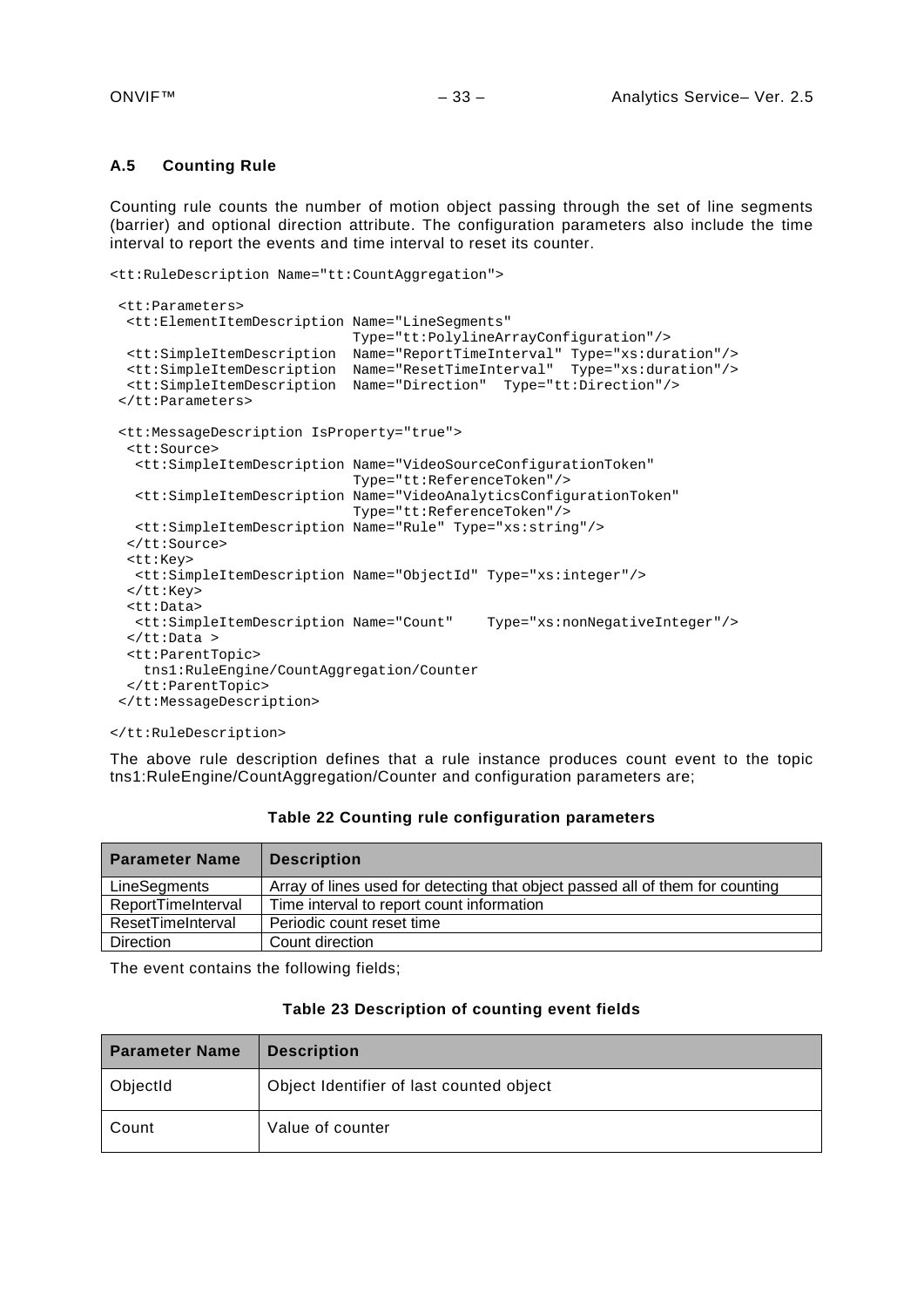#### <span id="page-33-0"></span>**A.6 Query Rule**

Query Rule allows a client to define a query on streamed metadata of multimedia streams. The client subscribes to the topic associated with the rule to receive notifications from a device.

```
<tt:RuleDescription Name="tt:QueryRule">
 <tt:Parameters>
   <tt:ElementItemDescription Name="Query" Type="tt:MetadataFilter"/>
  <tt:SimpleItemDescription Name="VideoSource" Type="tt:ReferenceTokenList"/>
 </tt:Parameters>
 <tt:MessageDescription>
  <tt:Source>
   <tt:SimpleItemDescription Name="VideoSourceConfigurationToken"
Type="tt:ReferenceToken"/>
   <tt:SimpleItemDescription Name="VideoAnalyticsConfigurationToken"
Type="tt:ReferenceToken"/>
   <tt:SimpleItemDescription Name="Rule" Type="xs:string"/>
   </tt:Source>
   <tt:Data>
   <tt:ElementItemDescription Name="Result" Type="xs:any"/>
   </tt:Data>
   <tt:ParentTopic>
   tns1:RuleEngine/QueryRule
  </tt:ParentTopic>
 </tt:MessageDescription>
</tt:RuleDescription>
```
The topic is tns1:RuleEngine/QueryRule and the value of "Rule" in the notification event wll indicate which Query Rule instance generated the event. The client should subscribe the topic with the proper rule name to receive the events from the specific query rule. The configuration parameters are;

| <b>Parameter Name</b> | <b>Description</b>                                              |
|-----------------------|-----------------------------------------------------------------|
| Query                 | Contains the query definition                                   |
| VideoSource           | Selects which video source or sources the query will execute on |

**Table 24 Query Rule configuration parameters**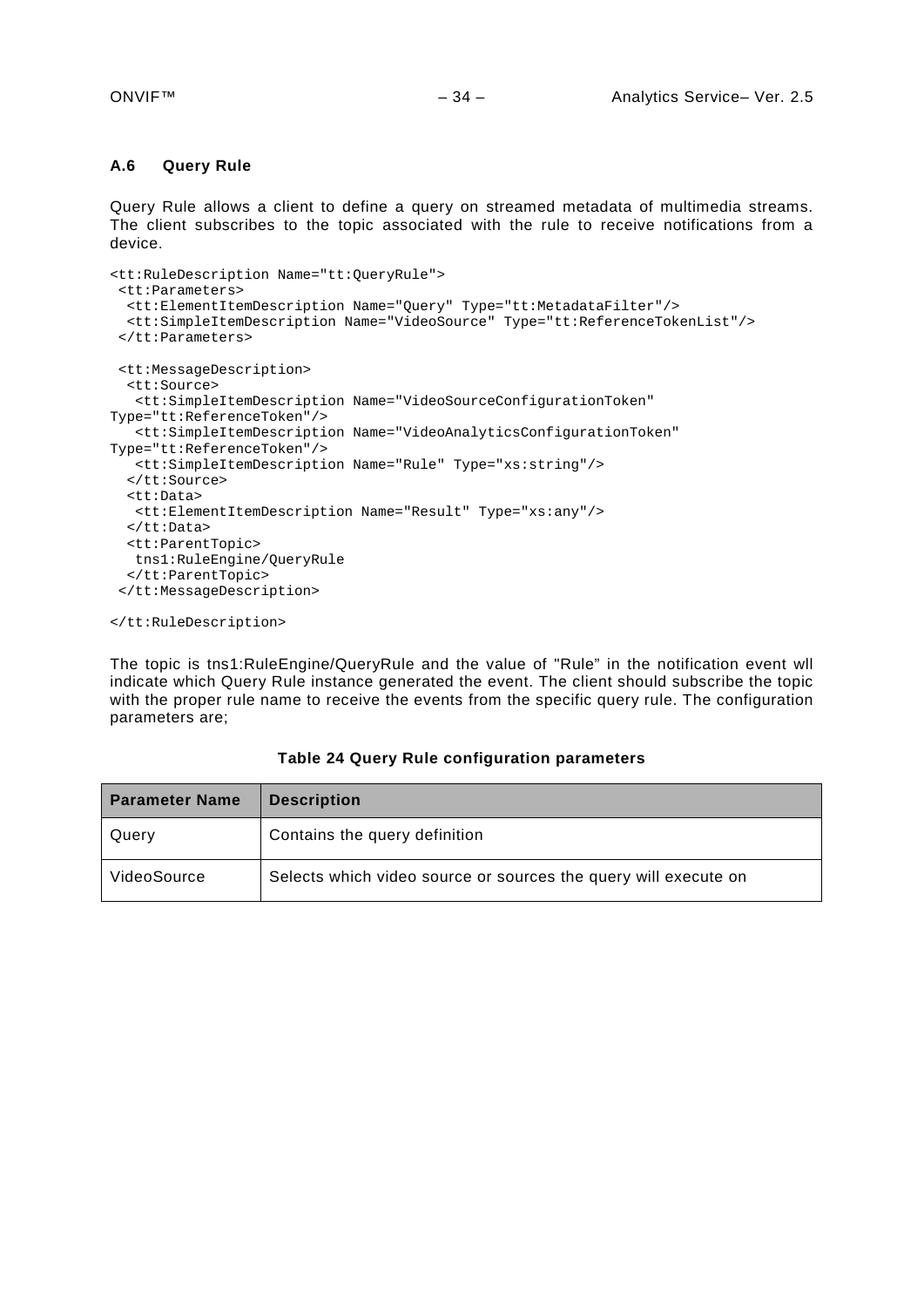# **Annex B. Cell Motion Detection** (informative)

#### <span id="page-34-1"></span><span id="page-34-0"></span>**B.1 Cell Motion Detector**

Cell Motion Detector rules process the output of Cell Motion Analytics Engine. The Rule of type "tt:CellMotionDetector" consists of four parameters: "MinCount", "AlarmOnDelay", "AlarmOffDelay" and "ActiveCells".

The parameter "MinCount" describes the minimum number of adjacent cells that a moving object must cover in order to generate an alarm event.

The AlarmOnDelay and AlarmOffDelay are delay times in milliseconds. These delays should prevent alarm state changes within a short time. An alarm has to be active at least the AlarmOnDelay to trigger an alarm. The AlarmOffDelay will delay the transition from an activated alarm to an inactive alarm. An alarm has to be inactive at least the AlarmOffDelay to get inactive again.

Each of the cells defined by the type "tt:CellLayout" in the AnalyticsModule, can be activated or deactivated individually. If you wish to exclude particular regions from being monitored due to continuous movements (e.g. tree in the wind), the relevant cells can be deactivated. For a representation of the activated and deactivated cells a bitmask is used. For instance, if there are 1000 cells available, then 1000 bits need to be set. To efficiently encode this bitmask, the algorithm "Packbits" from ISO 12369 (TIFF, Version 6.0), which is a kind of run length encoder, is used. Afterwards the resulting output is stored as base64Binary.

The rule definition is;

```
<tt:RuleDescription Name="tt:CellMotionDetector">
   <tt:Parameters>
     <tt:SimpleItemDescription Name="MinCount" Type="xs:integer"/>
     <tt:SimpleItemDescription Name="AlarmOnDelay" Type="xs:integer"/>
     <tt:SimpleItemDescription Name="AlarmOffDelay" Type="xs:integer"/>
     <tt:SimpleItemDescription Name="ActiveCells" Type="xs:base64Binary"/>
   </tt:Parameters>
   <tt:MessageDescription IsProperty="true">
     <tt:Source>
       <tt:SimpleItemDescription
         Name="VideoSourceConfigurationToken" 
         Type="tt:ReferenceToken"/>
       <tt:SimpleItemDescription 
         Name="VideoAnalyticsConfigurationToken" 
         Type="tt:ReferenceToken"/>
       <tt:SimpleItemDescription Name="Rule" Type="xs:string"/>
     </tt:Source>
     <tt:Data>
       <tt:SimpleItemDescription Name="IsMotion" Type="xs:boolean"/>
     </tt:Data>
     <tt:ParentTopic>
      tns1:RuleEngine/CellMotionDetector/Motion
     </tt:ParentTopic>
   </tt:MessageDescription>
</tt:RuleDescription>
```
#### **Table 25 Cell Motion Detector rule configuration parameters**

| <b>Parameter Name</b> | <b>Description</b>                                                                                              |
|-----------------------|-----------------------------------------------------------------------------------------------------------------|
| MinCount              | Minimum count of adjacent activated cells to trigger motion. This<br>parameter allows suppressing false alarms. |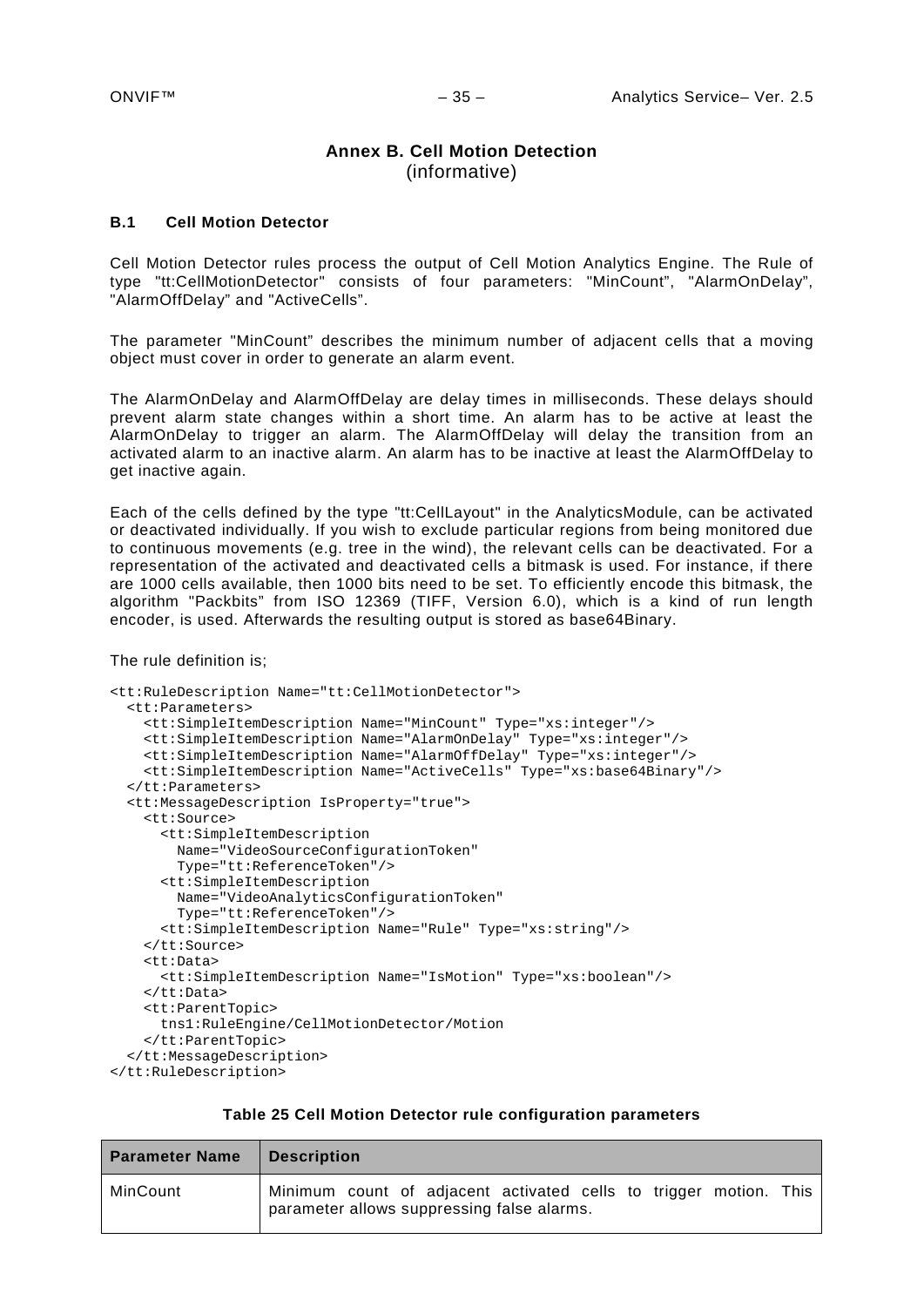| AlarmOnDelay       | Minimum time in milliseconds which is needed to change the alarm state<br>from off to on. This delay is intended to prevent very brief alarm events<br>from triggering.                                                                                                             |
|--------------------|-------------------------------------------------------------------------------------------------------------------------------------------------------------------------------------------------------------------------------------------------------------------------------------|
| AlarmOffDelay      | Minimum time in milliseconds which is needed to change the alarm state<br>from on to off. This delay is intended to prevent too many alarm<br>changes.                                                                                                                              |
| <b>ActiveCells</b> | A "1" denotes an active cell and a "0" an inactive cell.<br>The first cell is in the upper left corner. Then the cell order goes first<br>from left to right and then from up to down (see Figure 3).<br>If the number of cells is not a multiple of 8 the last byte is filled with |
|                    | zeros. The information is run length encoded according to Packbit<br>coding in ISO 12369 (TIFF, Revision 6.0).                                                                                                                                                                      |

The event contains the following fields;

#### **Table 26 Description Cell Motion detected event fields**

| <b>Parameter Name</b> | Description                |
|-----------------------|----------------------------|
| <b>IsMotion</b>       | True if motion is detected |

The following code snippet is for Cell Motion Detector rule configuration.

```
<tt:VideoAnalyticsConfiguration>
   <tt:RuleEngineConfiguration>
    <tt:Rule Name="MyMotionDetector" Type="tt:CellMotionDetector">
       <tt:Parameters>
         <tt:SimpleItem Name="MinCount" Value="4"/>
         <tt:SimpleItem Name="AlarmOnDelay" Value="1000"/>
         <tt:SimpleItem Name="AlarmOffDelay" Value="1000"/>
         <tt:SimpleItem Name="ActiveCells" Value="/v/+8A=="/>
       </tt:Parameters>
     </tt:Rule>
   </tt:RuleEngineConfiguration>
</tt:VideoAnalyticsConfiguration>
```
The activated cells are filled gray and the deactivated cells are white. The active cells in hex coding are: "*ff ff ff f0 f0 f0*". This is encoded with the Packbit algorithm: "*fe ff fe f0*". Finally, this packed data is base64Binary encoded: *"/v/+8A==*".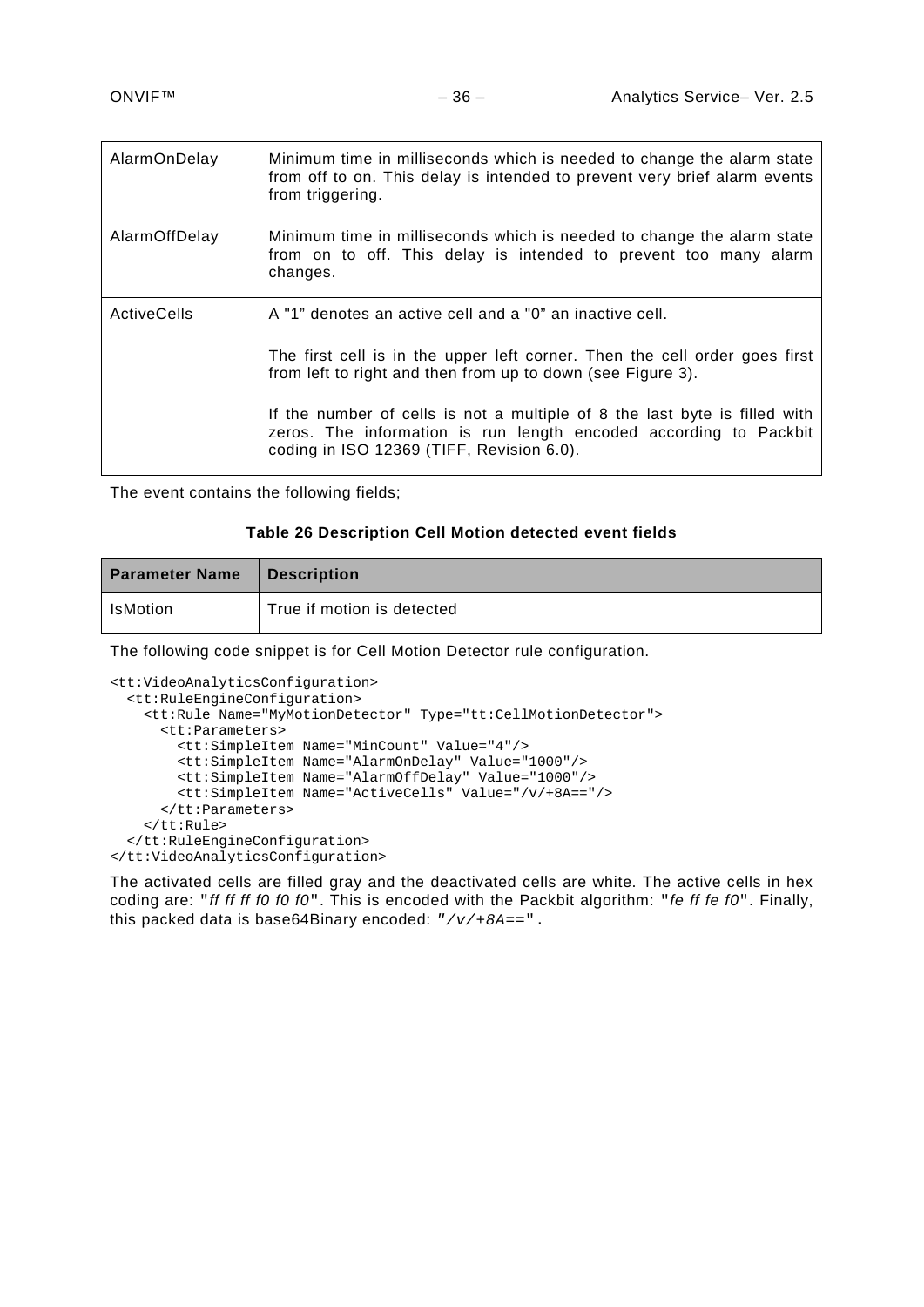#### <span id="page-36-0"></span>**B.2 Cell Motion Analytics Engine**

A cell motion detector determines the motion in an image. For this, the image is subdivided into square or rectangle sensor fields, denoted as cells. A cell is based on a number of pixels, for example, an 5x5 cell is a cell of 25 pixels. The detector tries simply to estimate motion in each cell.

A cell motion detector consists of two units an AnalyticsModule and a Rule. The AnalyticsModule consists of two parameters: "CellLayout" and "Sensitivity". The latter can adjust the motion detector to the environment to which the camera is subject. The lower the value of the sensitivity is set, the higher the variations of the luminance values need to be in order to be identified as motion. Hence, a low sensitivity can be used to suppress estimated motion due to noise.

The subdivision of the sensor fields depends on the Analytics Engine and cannot be modified by the user. The type "tt:CellLayout", which describes the cell structure, consists of the following three elements: "Columns", "Rows", and "Transformation". The first two parameters describe the number of cells in X and Y direction. The first cell is located in the upper left corner and the last cell in the lower right corner. The parameter "Transformation" maps the frame coordinate system (Section [5.1.2.2\)](#page-7-0) to the cell grid. The origin of the new coordinate system is the upper left corner of the upper left cell. The unit dimension in x direction corresponds to the cell width and the unit dimension in y direction corresponds to the cell height.

#### <span id="page-36-1"></span>**B.2.1 Module Configuration**

Cell Motion Analytics Engine module configuration is described by Analytics Module Description Language;

```
<tt:AnalyticsModuleDescription Name="tt:CellMotionEngine">
   <tt:Parameters>
     <tt:SimpleItemDescription Name="Sensitivity"
                               Type="xs:integer"/>
    <tt:ElementItemDescription Name="Layout" Type="tt:CellLayout"/>
   </tt:Parameters>
</tt:AnalyticsModuleDescription>
```

| <b>Parameter Name</b> | <b>Description</b>                                                                                                                                                                                                                                             |
|-----------------------|----------------------------------------------------------------------------------------------------------------------------------------------------------------------------------------------------------------------------------------------------------------|
| Sensitivity           | The lower the value of the sensitivity is set, the higher the variations of<br>the luminance values need to be in order to be identified as motion.<br>Hence, a low sensitivity can be used to suppress estimated motion due<br>to noise.<br>Range is 0 to 100 |
| Layout                | The layout is typically defined by the hardware of the motion detector.                                                                                                                                                                                        |
|                       | It is fixed and cannot be altered. The layout structure defines the size of<br>the cell array as well as their mapping to the Video image.                                                                                                                     |

#### **Table 27 Module configuration parameters**

The definition uses tt:CellLayout data structure defined as;

```
<xs:complexType name="CellLayout">
<xs:sequence>
  <xs:element name="Transformation" type="tt:Transformation"/>
```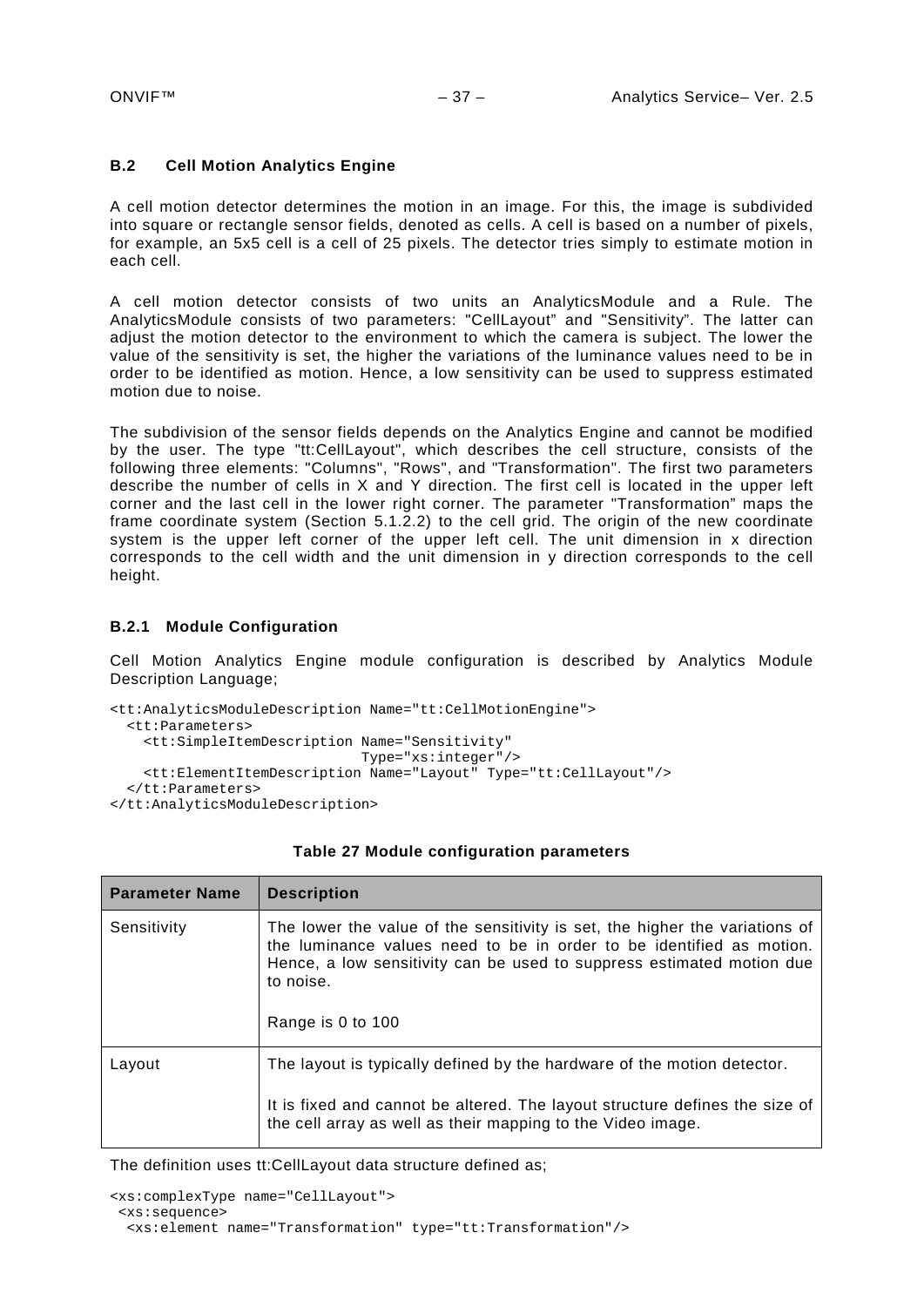```
 <xs:any namespace="##any" processContents="lax" 
             minOccurs="0" maxOccurs="unbounded"/>
</xs:sequence><br><xs:attribute name="Columns"
<xs:attribute name="Columns" type="xs:integer" use="required"/>
                                      type="xs:integer" use="required"/>
<xs:anyAttribute processContents="lax"/>
</xs:complexType>
```
# **Table 28 Description of CellLayout fields**

| <b>Parameter Name</b> | <b>Description</b>                                                                                                                       |  |
|-----------------------|------------------------------------------------------------------------------------------------------------------------------------------|--|
| Columns               | Number of columns of the cell grid (x dimension)                                                                                         |  |
| Rows                  | Number of rows of the cell grid (y dimension).                                                                                           |  |
| Transformation        | Mapping of the cell grid to the Video frame.                                                                                             |  |
|                       | The cell grid is starting from the upper left corner and x dimension is<br>going from left to right and the y dimension from up to down. |  |

An example of a configuration of a CellMotionEngine is shown below where an 8x6 cells motion detector is depicted. The video image is assumed to have the size 180x150 pixels. The cells have a dimension of 15x15 pixels and the size of the working area of the cell motion detector is 120x90 pixels

<span id="page-37-0"></span>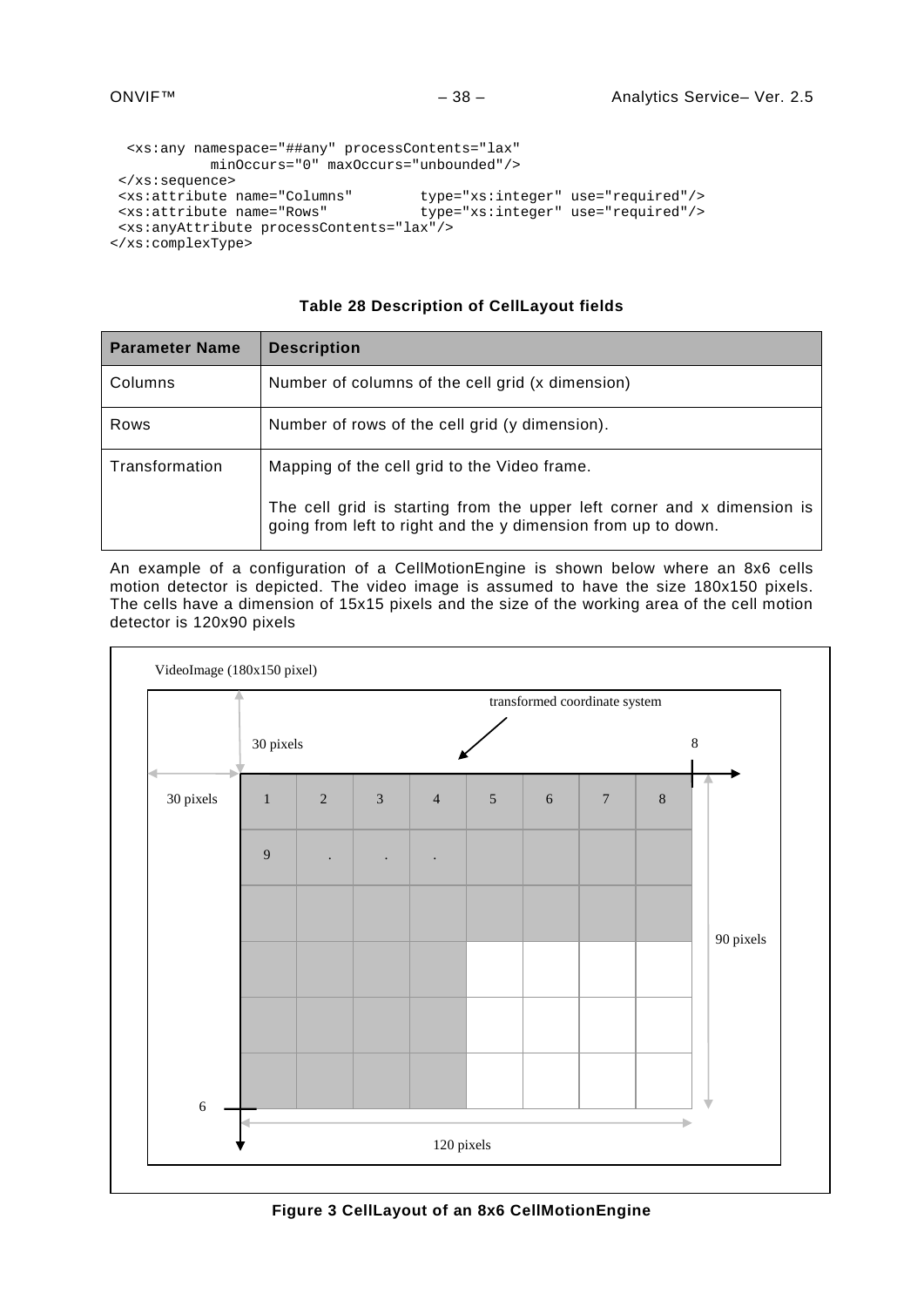```
<tt:VideoAnalyticsConfiguration>
   <tt:AnalyticsEngineConfiguration>
     <tt:AnalyticsModule Name="MyCellMotion" Type="tt:CellMotionEngine">
       <tt:Parameters>
         <tt:SimpleItem Name="Sensitivity" Value="90"/>
         <tt:ElementItem Name="Layout">
          <tt:CellLayout Columns="8" Rows="6">
           <tt:Transformation>
             <tt:Translate x="-0.66666" y="0.6" />
             <tt:Scale x="0.1666666" y="-0.2" />
          </tt:Transformation>
         </tt:CellLayout>
         </tt:ElementItem>
       </tt:Parameters>
     </tt:AnalyticsModule>
</tt:AnalyticsEngineConfiguration>
```